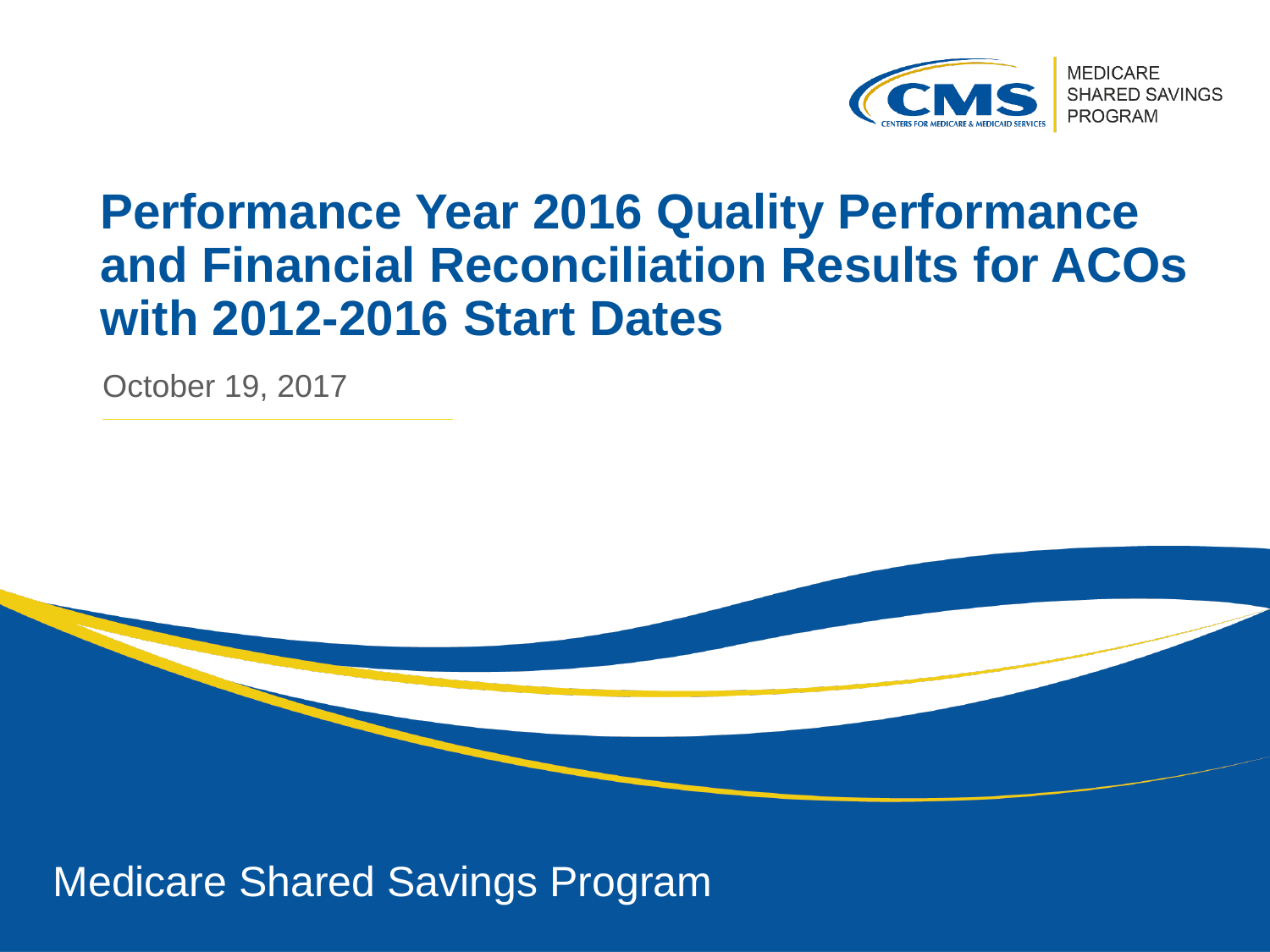## **Agenda**

#### **Introduction**

- Delivery of Annual Financial and Quality Reports
- Defining the Performance Year (PY) 2016 Time Period
- □ Descriptive Statistics on Shared Savings Program Accountable Care Organizations (ACOs)
- PY 2016 Quality Performance Results
- PY 2016 Financial Performance Results
	- □ Part I: Overview of Results
	- Part II: Benchmarks and Risk Adjustment
	- Part III: Non-Claims Based Payments and Trends in Expenditures, Utilization, and Beneficiary Turnover
- Questions and Answers

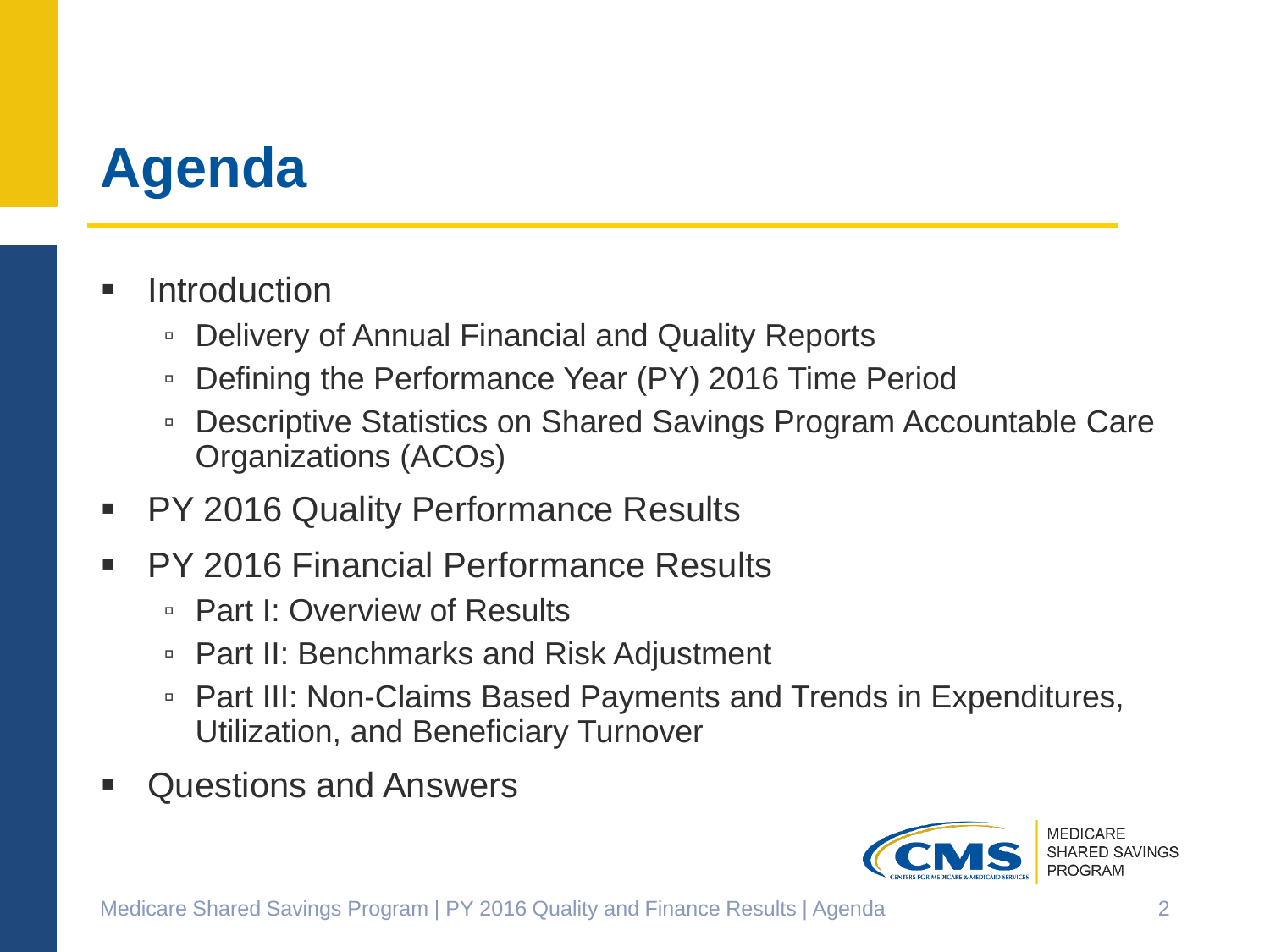# **Introduction**

- Report Timeline
- Time Periods for ACOs Reconciled in PY 2016
- **Payment Characteristics of ACOs Reconciled in PY 2016**
- **Entity Type of ACOs Reconciled in PY 2016**
- ACO Size and Historical Benchmark Level of ACOs Reconciled in PY 2016

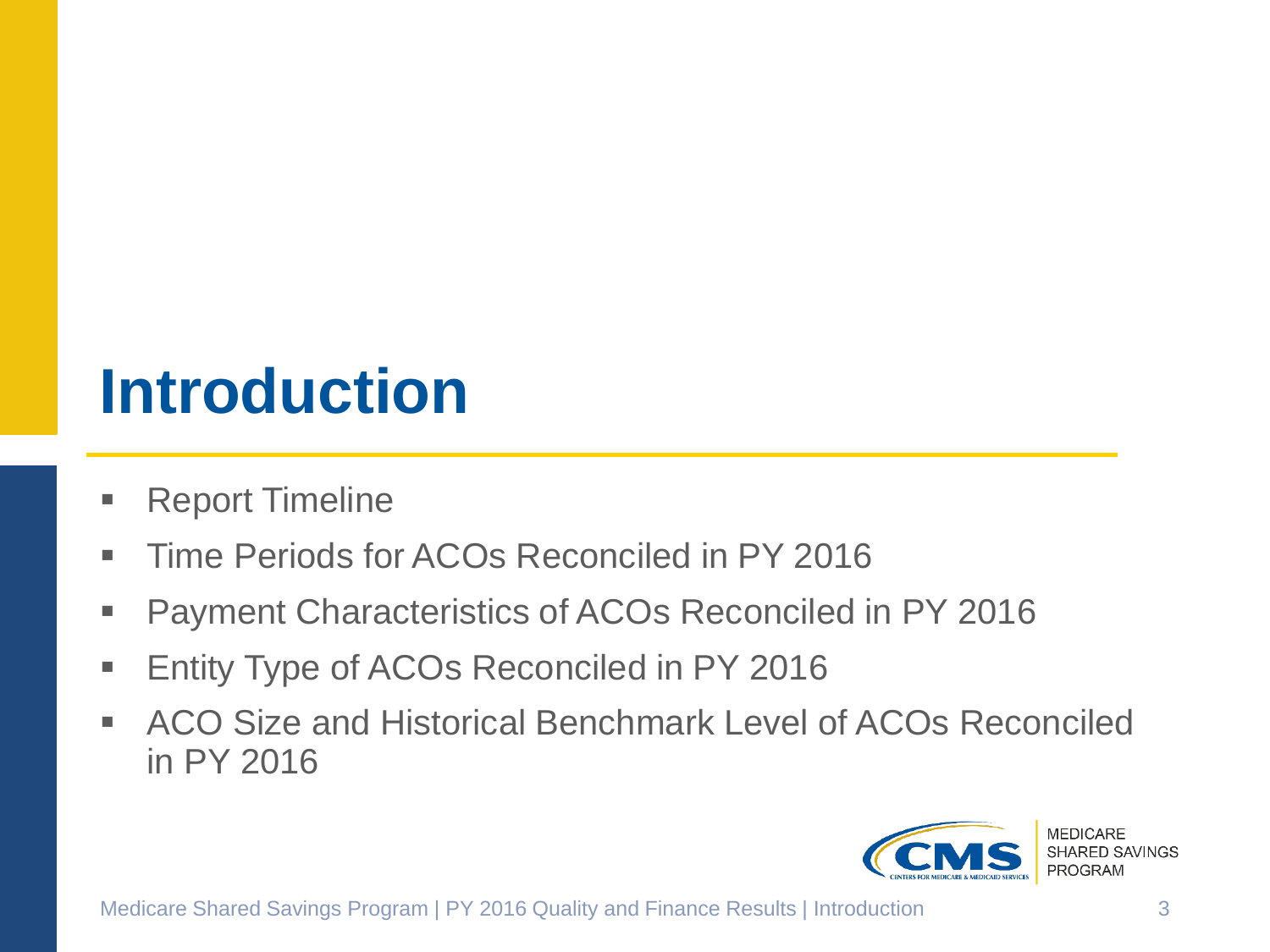

### **PY 2016 Final Report Timeline**

- CMS delivered reports to 432 ACOs on the following dates:
	- On August 2, 2017, CMS delivered embargoed 2016 Quality Performance Reports and 2016 Consumer Assessment of Healthcare Providers & Systems (CAHPS) Performance Reports
		- ACO Quality Report; ACO-11 Detailed Report; CAHPS Report
	- On September 5, 2017, CMS delivered embargoed 2016 Financial Reconciliation Reports and accompanying informational reports to ACOs
		- Settlement Report; Aggregate Expenditure/Utilization Report; Assignment List Report; Assignment Summary Report
	- On October 13, 2017, CMS delivered unembargoed versions of the reports.
		- ACO Quality Report; ACO-11 Detailed Report; CAHPS Report; Settlement Report; Assignment List Report; Assignment Summary Report (Track 3 ACOs only)
- Reports are accessible through your ACO's Managed File Transfer (MFT) mailbox for 30 days from delivery date and through the Shared Savings Program ACO Portal indefinitely.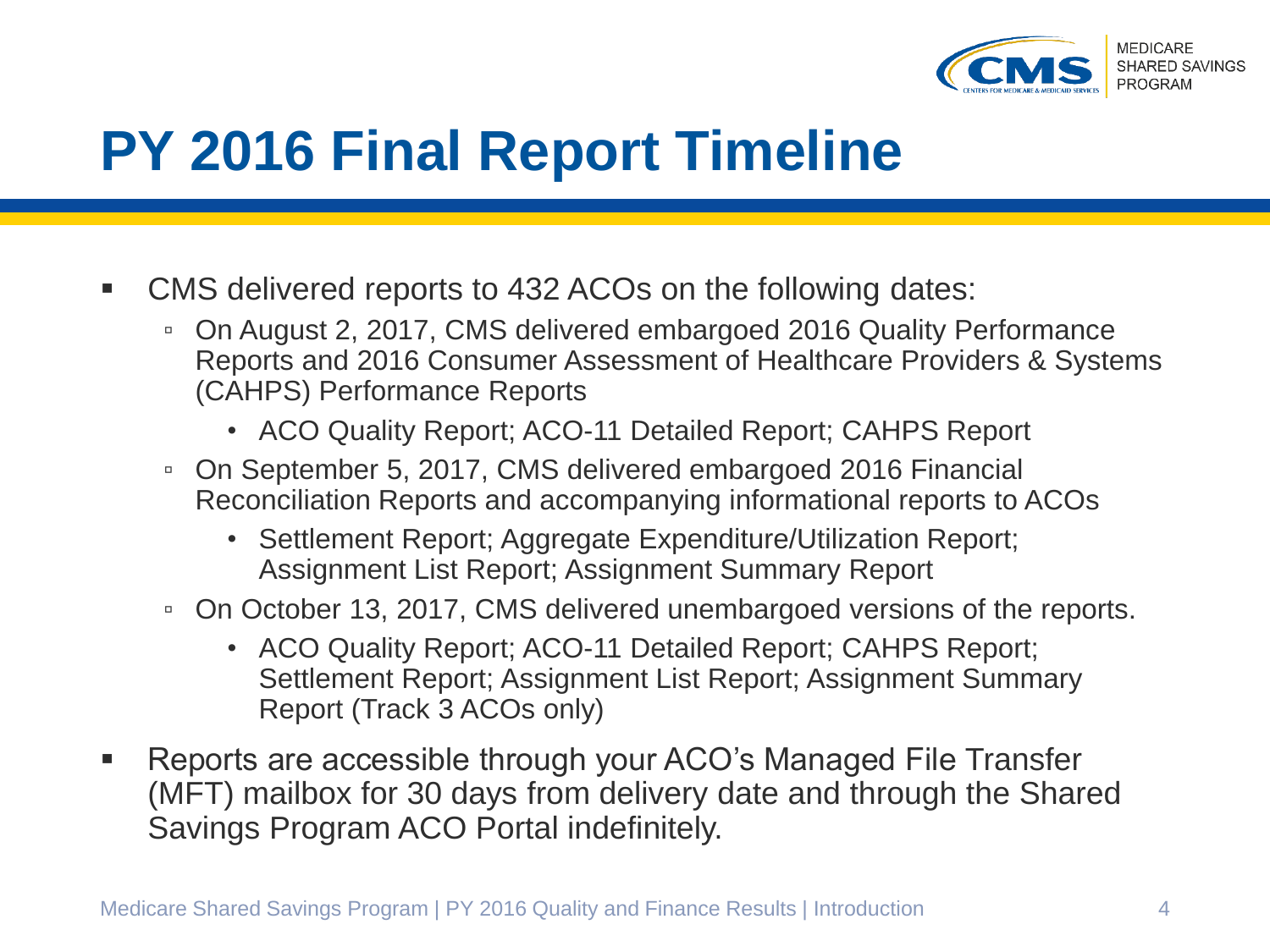

## **Time Periods for ACOs Reconciled in PY 2016**

- 2016 renewals (2012 and 2013 starters) (147 ACOs)
	- Historical benchmark years: 2013, 2014, 2015
	- 2016 is PY1 of second agreement period
- 2014 starters (100 ACOs)
	- Historical benchmark years: 2011, 2012, 2013
	- 2016 is PY3 of first agreement period
- 2015 starters (85 ACOs)
	- Historical benchmark years: 2012, 2013, 2014
	- 2016 is PY2 of first agreement period
- 2016 starters (100 ACOs)
	- Historical benchmark years: 2013, 2014, 2015
	- 2016 is PY1 of first agreement period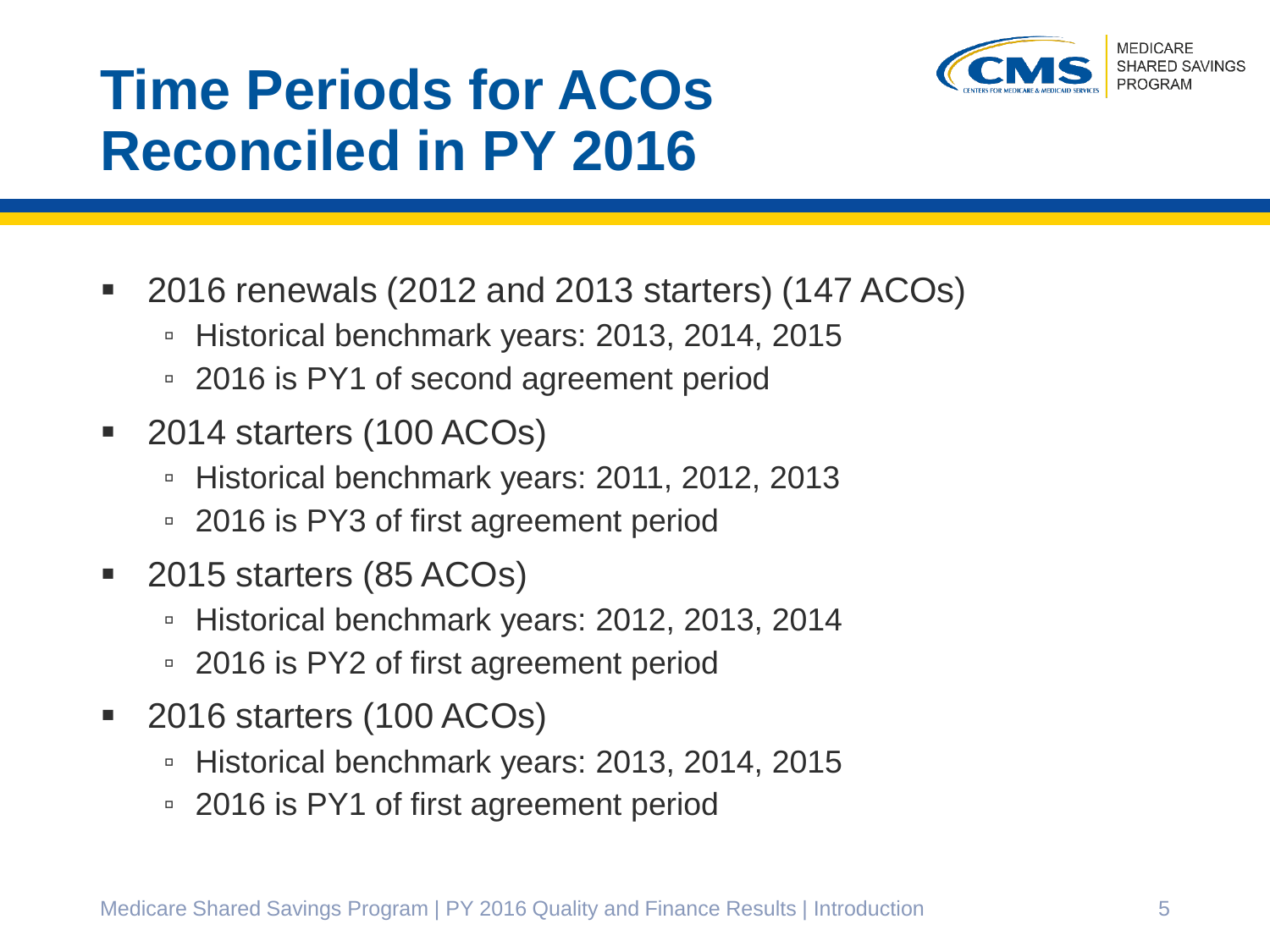

### **Payment Characteristics of ACOs Reconciled in PY 2016**

#### Payment characteristics for ACOs

- 410 in Track 1 (one-sided shared savings model)
- 6 in Track 2 (two-sided shared savings/losses model)
- 16 in Track 3 (two-sided shared savings/losses model)
- 63 participating in Advance Payment (AP) or ACO Investment Model (AIM)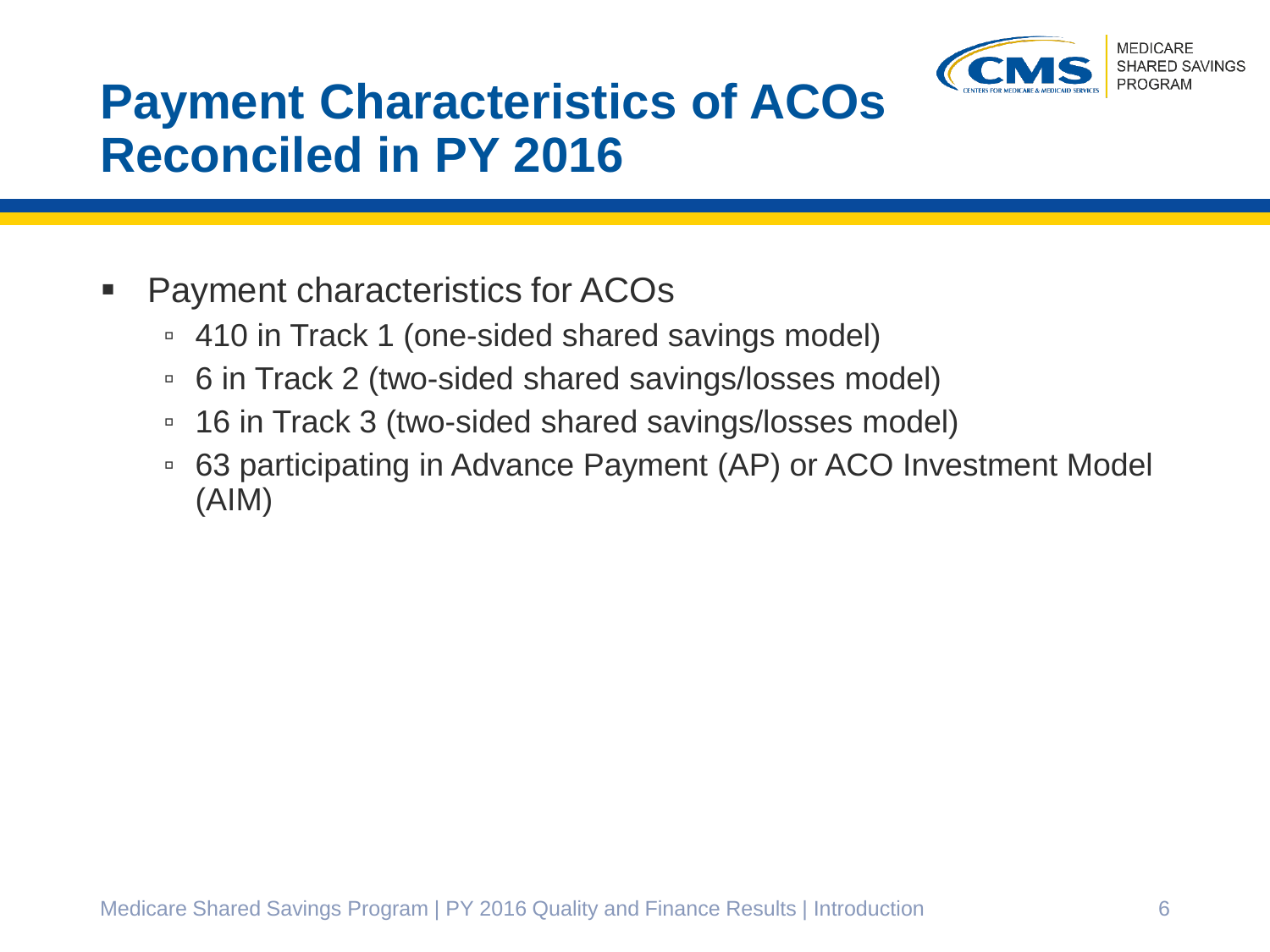

#### **Entity Type of ACOs Reconciled in PY 2016**

- ACO entity type (based on Provider Enrollment, Chain, and Ownership System (PECOS) and participant list data)
	- 134 physicians only (group and/or individual practices)
	- 58 with a Federally Qualified Health Center (FQHC) or a Rural Health Clinic (RHC), but no hospital
	- 226 with hospital(s)
	- 8 with a post acute care facility, but no hospital or FQHC/RHC
	- 6 with another facility type, but no hospital, FQHC/RHC, or post acute care facility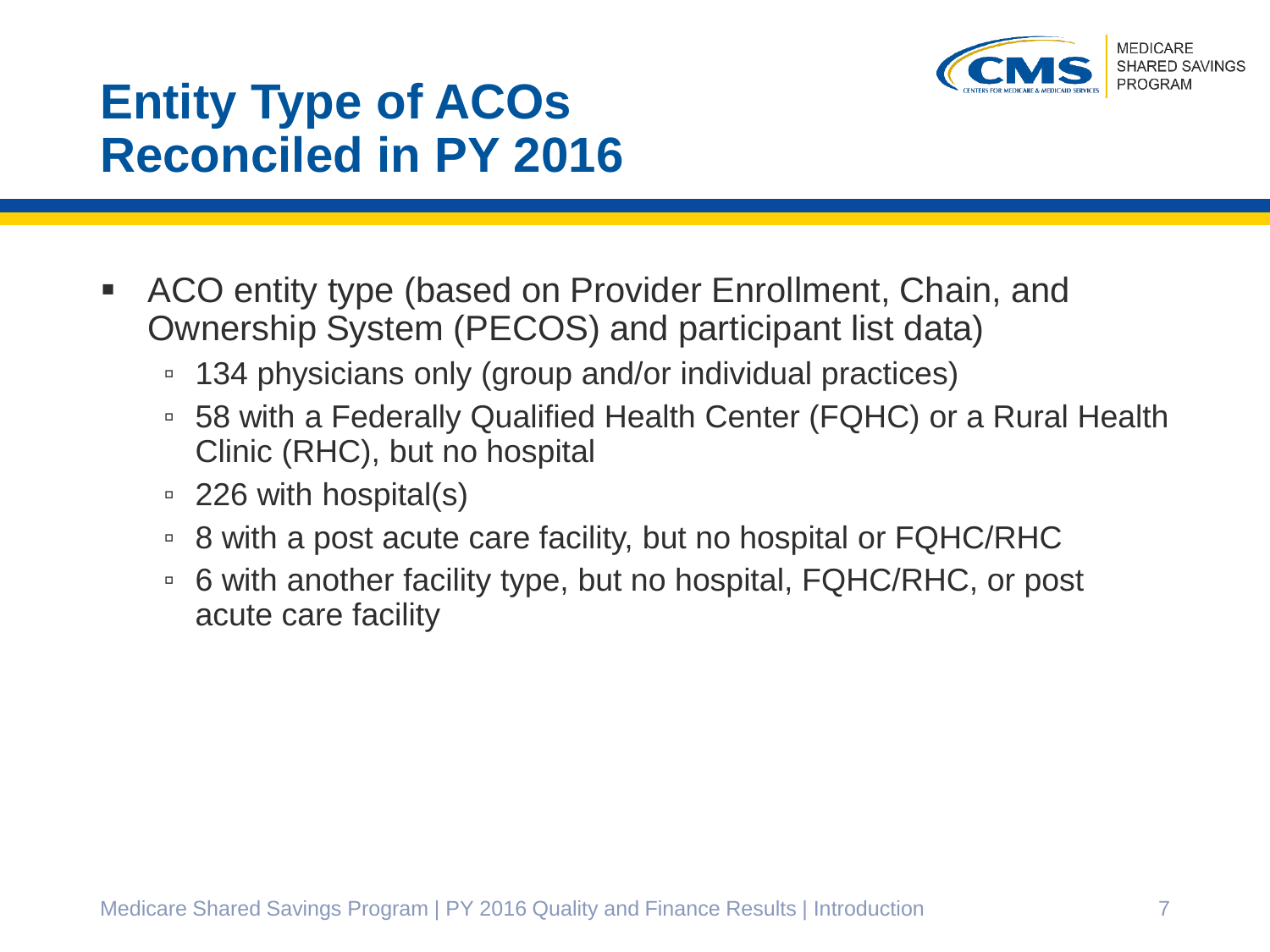

#### **ACO Size and Historical Benchmark Level of ACOs Reconciled in PY 2016**

- ACO size (# of assigned beneficiaries)
	- 169 with <10,000 assigned beneficiaries
	- 148 with 10,000 19,999 assigned beneficiaries
	- 51 with 20,000 29,999 assigned beneficiaries
	- 64 with 30,000+ assigned beneficiaries
- **Historical benchmark level**  $(\$)^*$ 
	- 242 with historical benchmarks >= 2016 national fee-for-service (FFS) mean total expenditure (\$9,804)
	- 190 with historical benchmarks < 2016 national FFS mean total expenditure (\$9,804)

\* As a reference, the National FFS mean total expenditures for 2016 is equal to \$9,804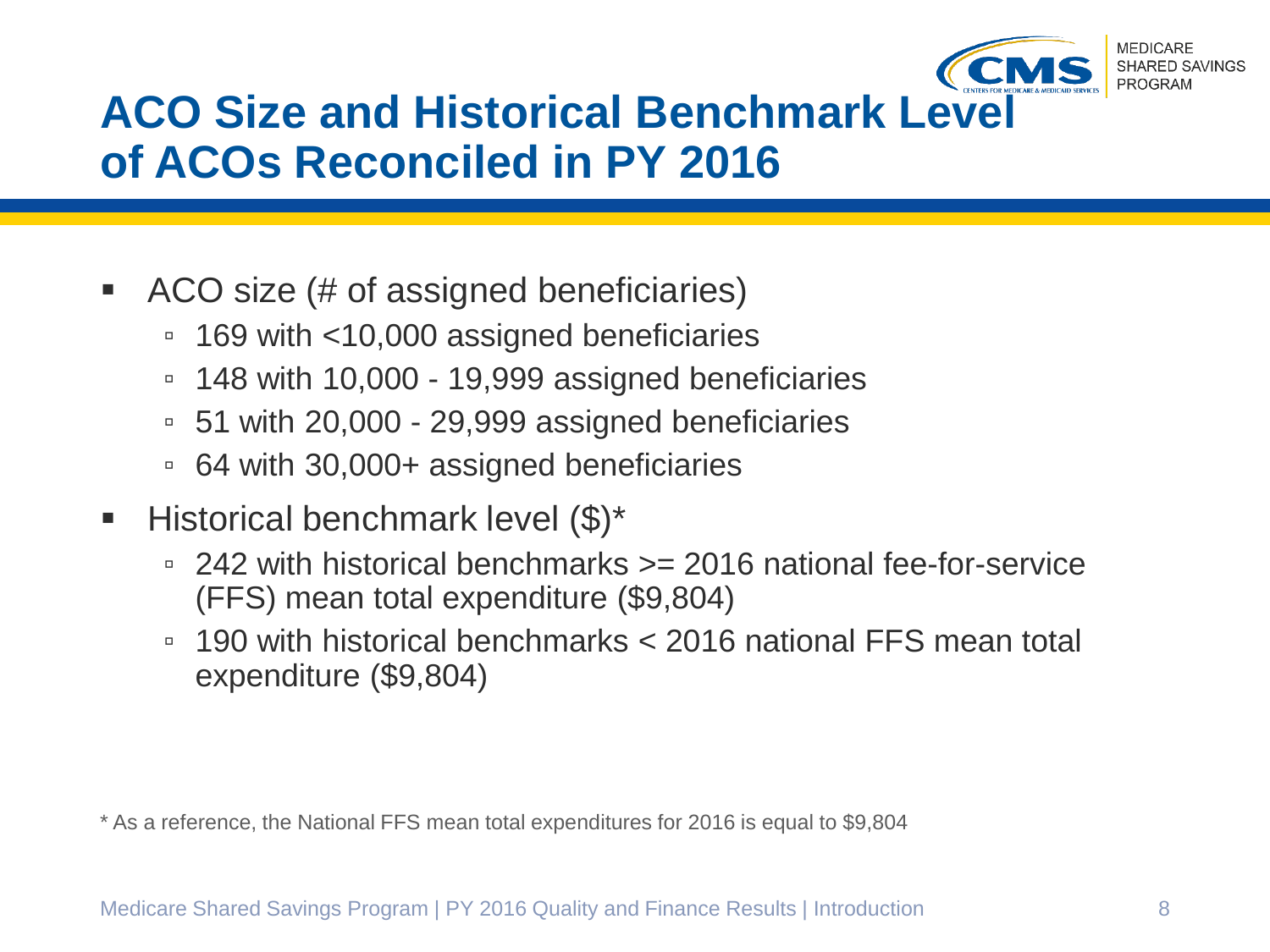# **PY 2016 Quality Performance Results**

- Overview of Quality Measurement Approach
- **D** Overview of Quality Performance Assessment
- **Quality Measure Descriptive** Statistics, by domain
- **Highlights**
- **Opportunities for Improvement**
- **EXECUTE: 20 AUGLIST CONCRETE:** Quality Improvement Reward
- Summary of PY 2016 Quality **Results**

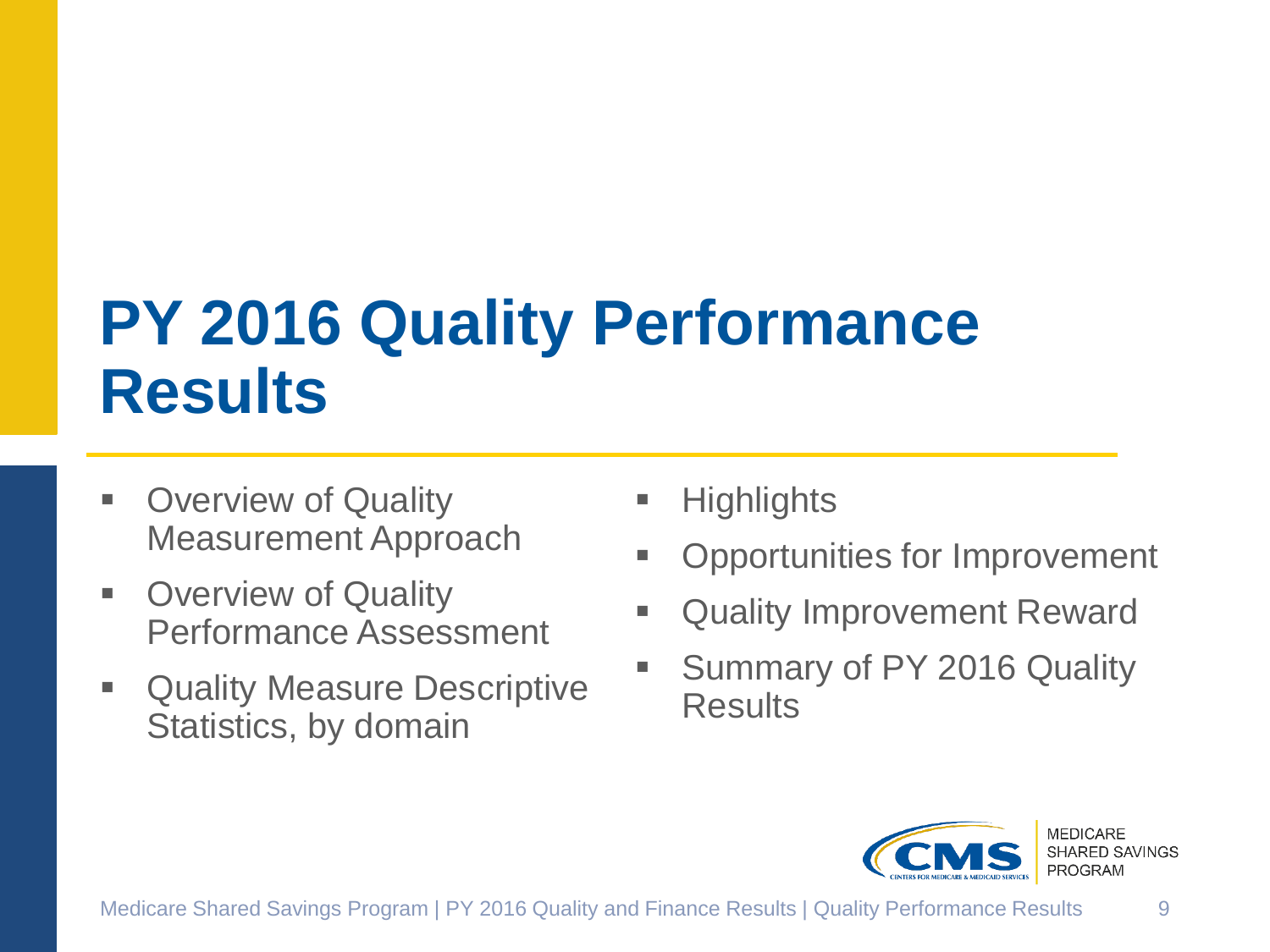

## **Overview of Quality Measurement Approach**

- 34 quality measures serve as the basis for assessing, benchmarking, and paying for ACO quality performance, and are separated into the following four key domains:
	- Patient/Caregiver Experience
	- Care Coordination/Patient Safety
	- Preventive Health
	- At-Risk Population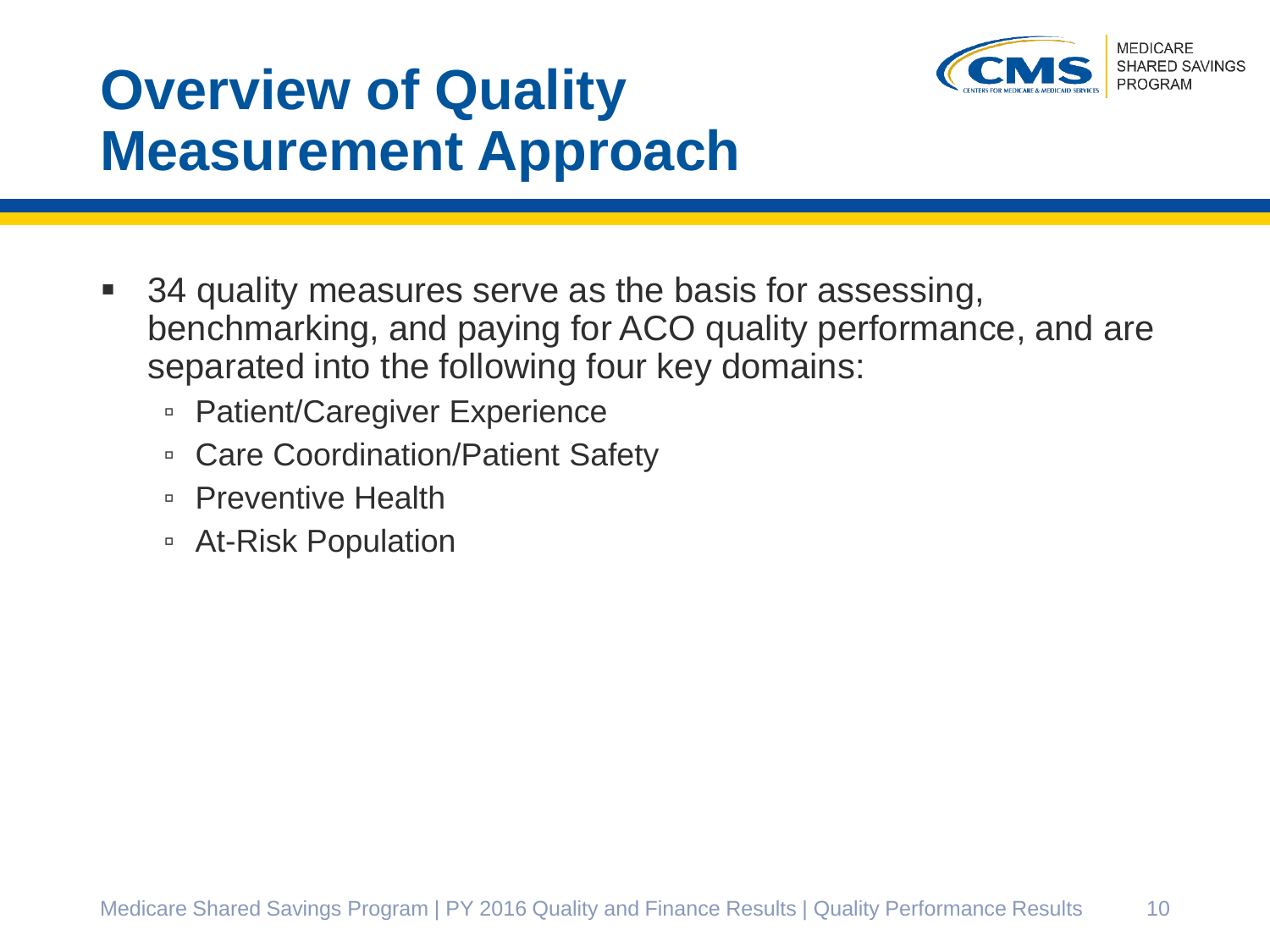

## **Overview of Quality Performance Assessment**

- ACOs are required to meet the quality performance standard applicable to the performance year in order to be eligible to share in savings.
	- PY1 of first agreement period = Complete and accurate quality data reporting
	- PY2 of first agreement period and all subsequent performance years = Complete and accurate reporting and performance benchmarks are phased

|                                           | PY <sub>1</sub><br>$(2016$ starter) | PY <sub>2</sub><br>$(2015$ starter) | <b>PY3 and beyond</b><br>(2014 starters, 2016)<br>renewals) |
|-------------------------------------------|-------------------------------------|-------------------------------------|-------------------------------------------------------------|
| Pay-for-Performance<br><b>Measures</b>    | 0                                   | 17                                  | 23                                                          |
| Pay-for-Reporting<br><b>Measures</b>      | 34                                  | 17                                  | 11                                                          |
| <b>Total Number of</b><br><b>Measures</b> | 34                                  | 34                                  |                                                             |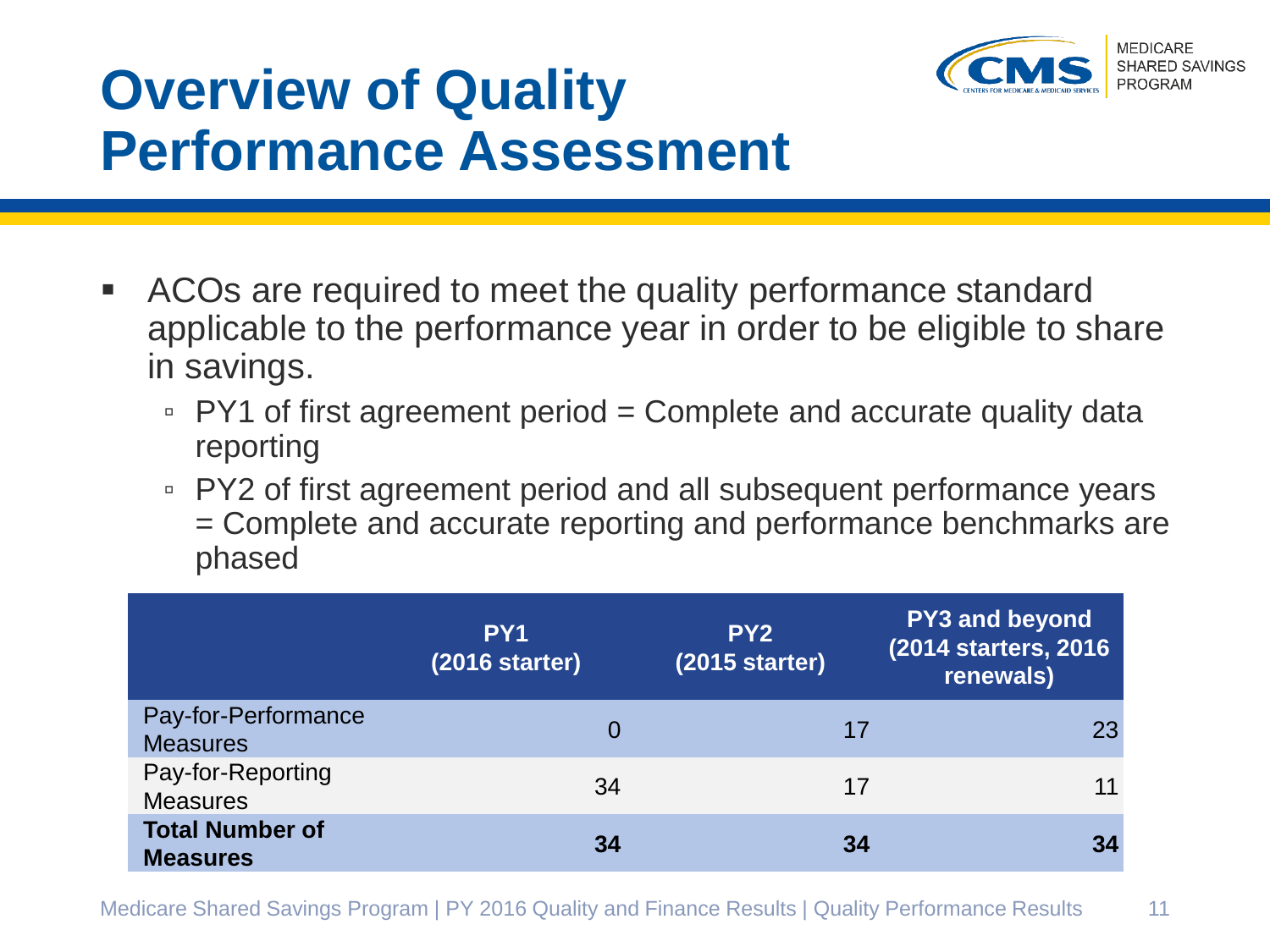

### **Overview of Quality Performance Assessment (cont.)**

|                                                     | 2012<br><b>Reporting</b><br><b>Period</b> | 2013<br><b>Reporting</b><br><b>Period</b> | 2014<br><b>Reporting</b><br><b>Period</b> | 2015<br><b>Reporting</b><br><b>Period</b> | 2016<br><b>Reporting</b><br><b>Period</b> |
|-----------------------------------------------------|-------------------------------------------|-------------------------------------------|-------------------------------------------|-------------------------------------------|-------------------------------------------|
| <b>Met Quality Performance</b><br><b>Standard</b>   | 109 (96%)                                 | 214 (97%)                                 | 322 (97%)                                 | 388 (98%)                                 | 428 (99%)                                 |
| Did not Meet Quality<br><b>Performance Standard</b> | 5(4%)                                     | 6(3%)                                     | 11(3%)                                    | 9(2%)                                     | 4(1%)                                     |
| <b>Total Number of ACOs</b>                         | 114                                       | 220                                       | 333                                       | 397                                       | 432                                       |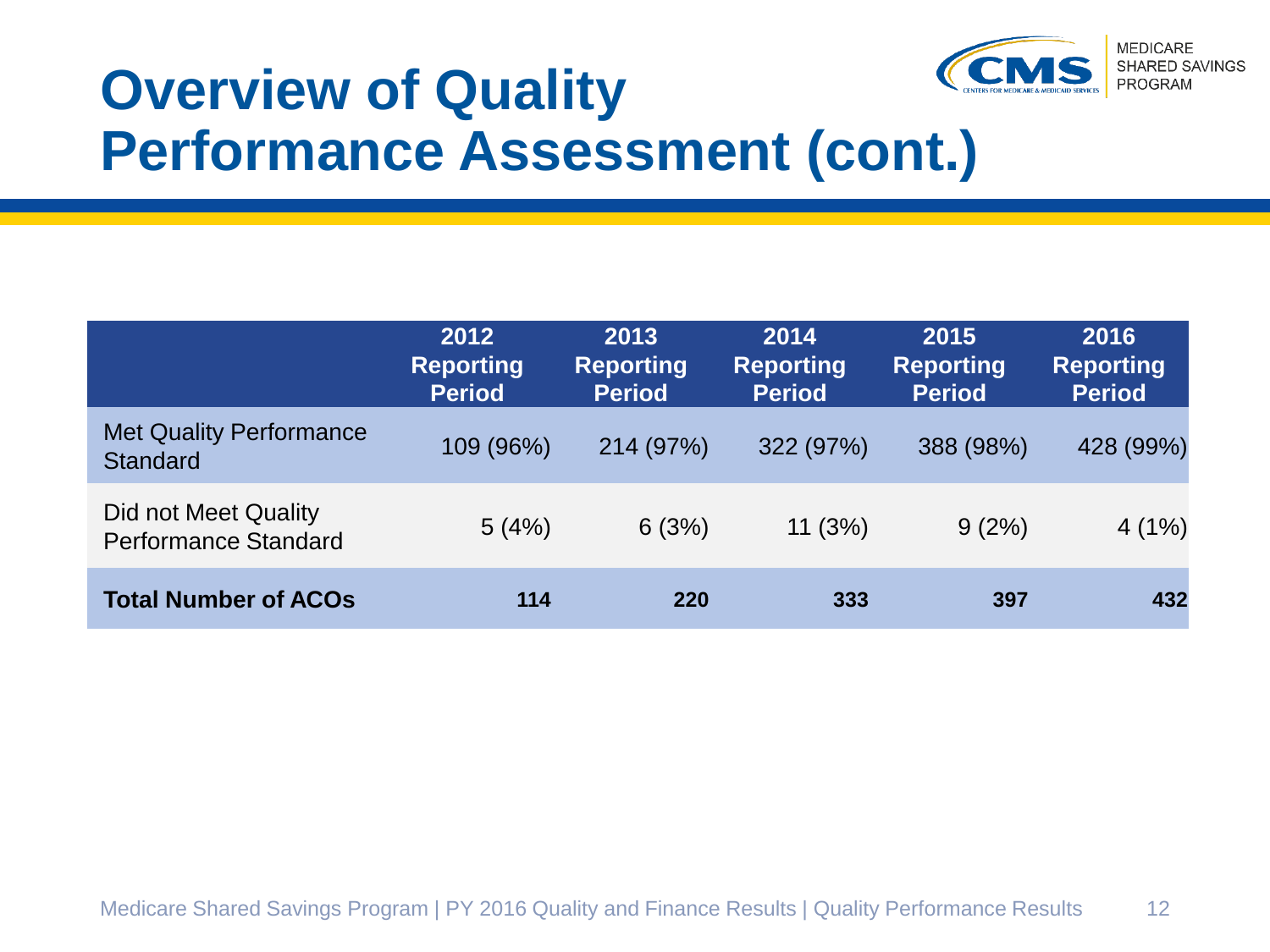

## **Overview of Quality Performance Assessment (cont.)**

- ACOs' performance on each Pay-for-Performance measure is compared to a national benchmark based on FFS data
	- ACOs earn points for each Pay-for-Performance measure based on a sliding scale
	- Performance below the minimum attainment level (i.e., below 30 percent or below 30th percentile) would earn zero points for that measure
- **Additional quality improvement (QI) points available for each** domain for ACOs beyond PY1 of their first agreement period
	- Methodology used to determine QI Reward points mirrors Medicare Advantage's Five Star Rating Program
		- ACOs can earn up to an additional 4.00 points to the number of points earned in each domain, not to exceed the maximum points that are possible in that domain
	- 33 measures were available for the QI Reward (i.e., had two years of available data).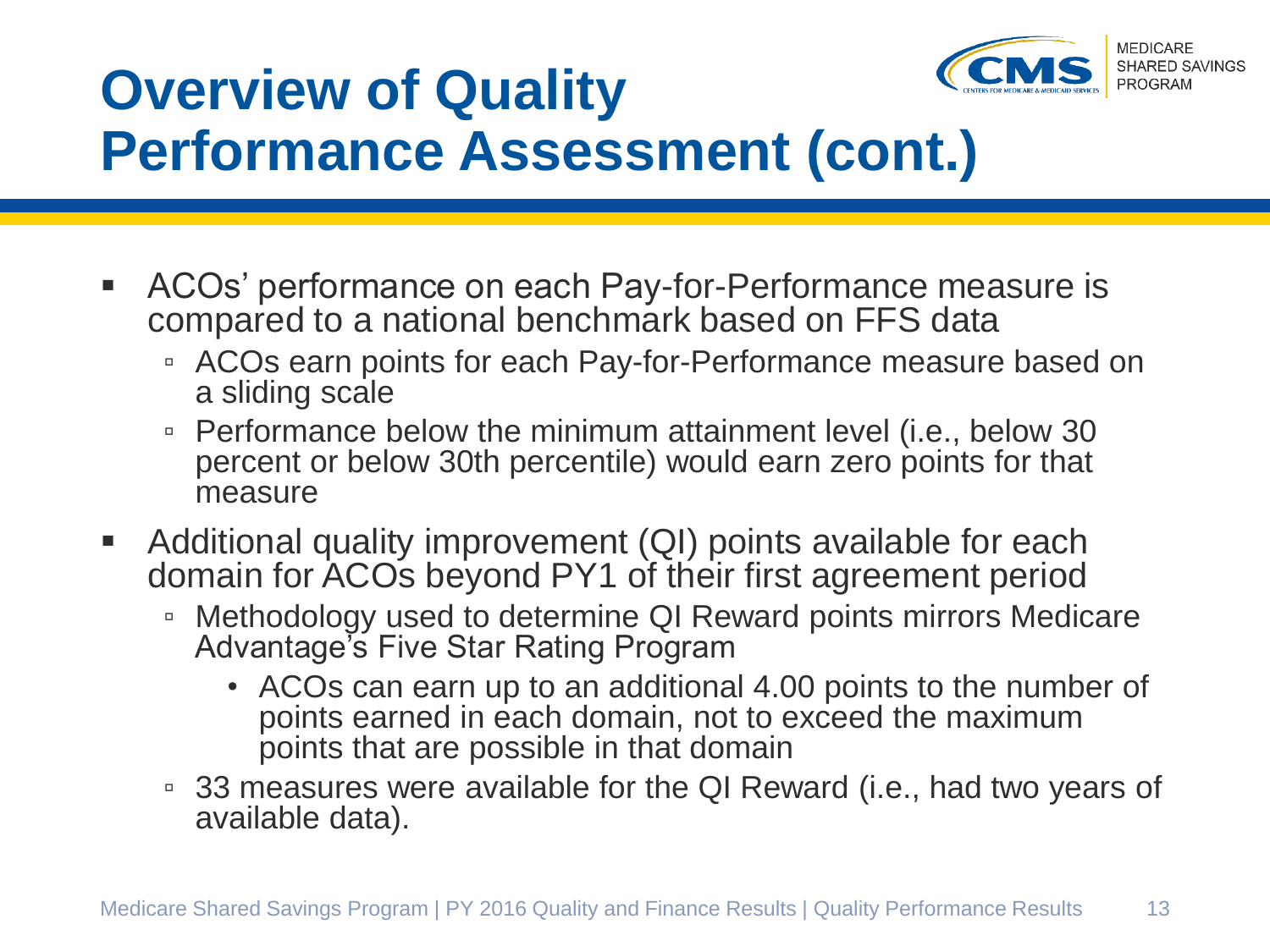

## **Overview of Quality Performance Assessment (cont.)**

100 ∗

Points assigned on a sliding scale based on domain improvement score:

(Number of measures with a statistically significant improvement) −Number of measures with a statistically signfificant decline

Number of Eligible Measures

| <b>Domain Improvement Score</b> | <b>Quality Improvement Points</b> |
|---------------------------------|-----------------------------------|
| 90+ percent                     | 4.0 points                        |
| 80+ percent                     | 3.56 points                       |
| 70+ percent                     | 3.12 points                       |
| 60+ percent                     | 2.68 points                       |
| 50+ percent                     | 2.24 points                       |
| 40+ percent                     | 1.8 points                        |
| 30+ percent                     | 1.36 point                        |
| 20+ percent                     | 0.92 point                        |
| 10+ percent                     | 0.48 point                        |
| $<$ 10 percent                  | No points                         |

- Points earned (capped at the total possible points available in the domain) are divided by the total points available for that domain to produce a domain score.
- Domain scores are averaged to arrive at an overall quality score.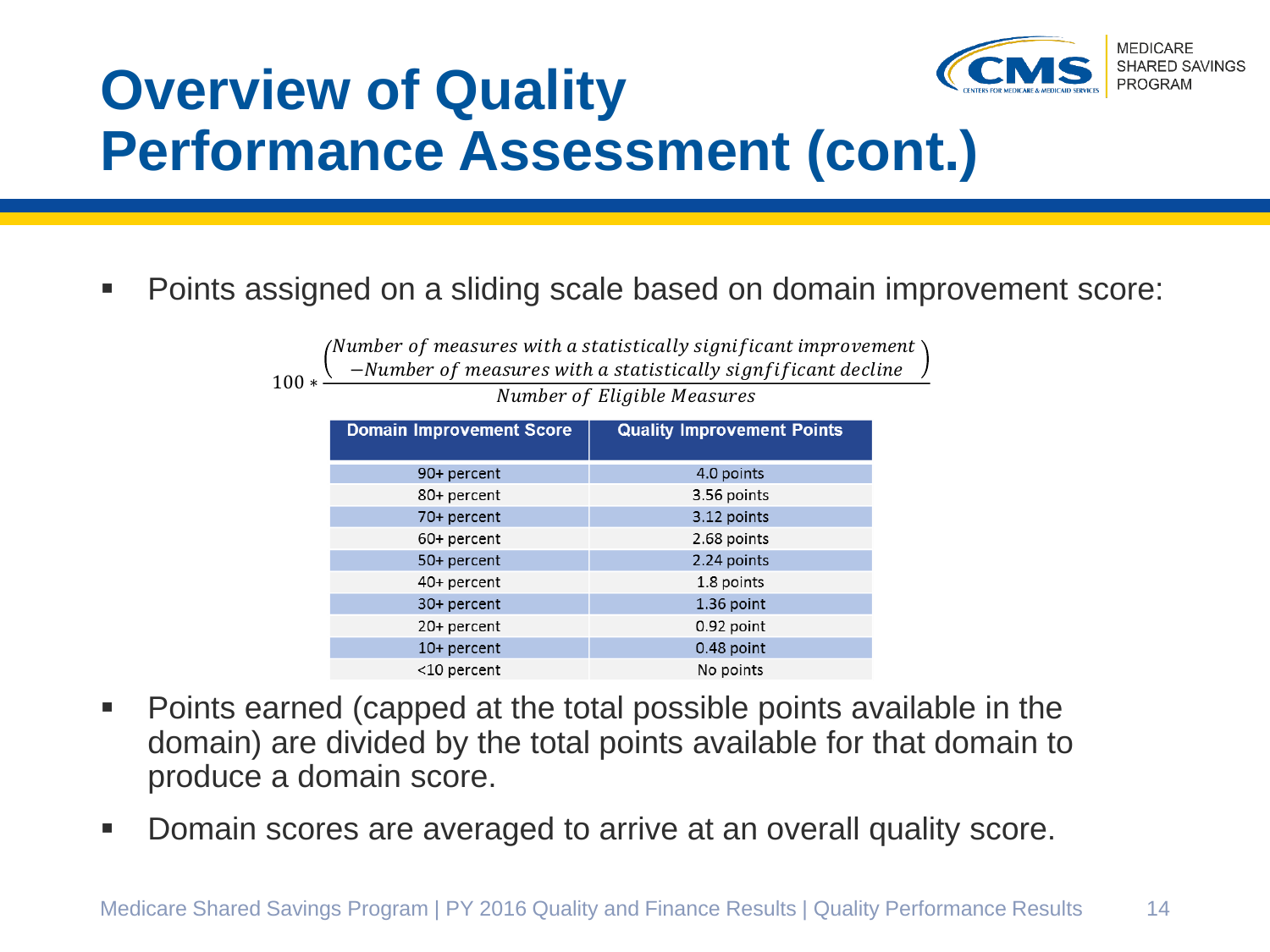

#### **2016 Quality Measure Descriptive Statistics Patient/Caregiver Experience Domain**

| <b>Quality</b><br><b>Measure</b> | <b>Description</b>                                                  | <b>Shared Savings</b><br><b>Program Median</b><br>2015<br><b>Performance</b> | <b>Shared Savings</b><br><b>Program Median</b><br>2016<br><b>Performance</b> | <b>Percent Change</b><br>(Improvement/<br><b>Decline</b> |
|----------------------------------|---------------------------------------------------------------------|------------------------------------------------------------------------------|------------------------------------------------------------------------------|----------------------------------------------------------|
| ACO-1                            | <b>CAHPS: Getting Timely Care,</b><br>Appointments, and Information | 80.23                                                                        | 80.13                                                                        | $-0.12%$                                                 |
| ACO-2                            | <b>CAHPS: How Well Your Providers</b><br>Communicate                | 92.65                                                                        | 92.99                                                                        | 0.37%                                                    |
| ACO-3                            | <b>CAHPS: Patients' Rating of Provider</b>                          | 92.05                                                                        | 92.16                                                                        | 0.12%                                                    |
| ACO-4                            | <b>CAHPS: Access to Specialists</b>                                 | 83.71                                                                        | 83.71                                                                        | $0.00\%$                                                 |
| ACO-5                            | <b>CAHPS: Health Promotion and</b><br>Education                     | 59.04                                                                        | 60.09                                                                        | 1.78%                                                    |
| ACO-6                            | <b>CAHPS: Shared Decision Making</b>                                | 74.99                                                                        | 75.35                                                                        | 0.48%                                                    |
| ACO-7                            | <b>CAHPS: Health Status/Functional</b><br><b>Status</b>             | 72.20                                                                        | 71.95                                                                        | $-0.35%$                                                 |
| <b>ACO-34</b>                    | <b>CAHPS: Stewardship of Patient</b><br><b>Resources</b>            | 27.00                                                                        | 27.58                                                                        | 2.15%                                                    |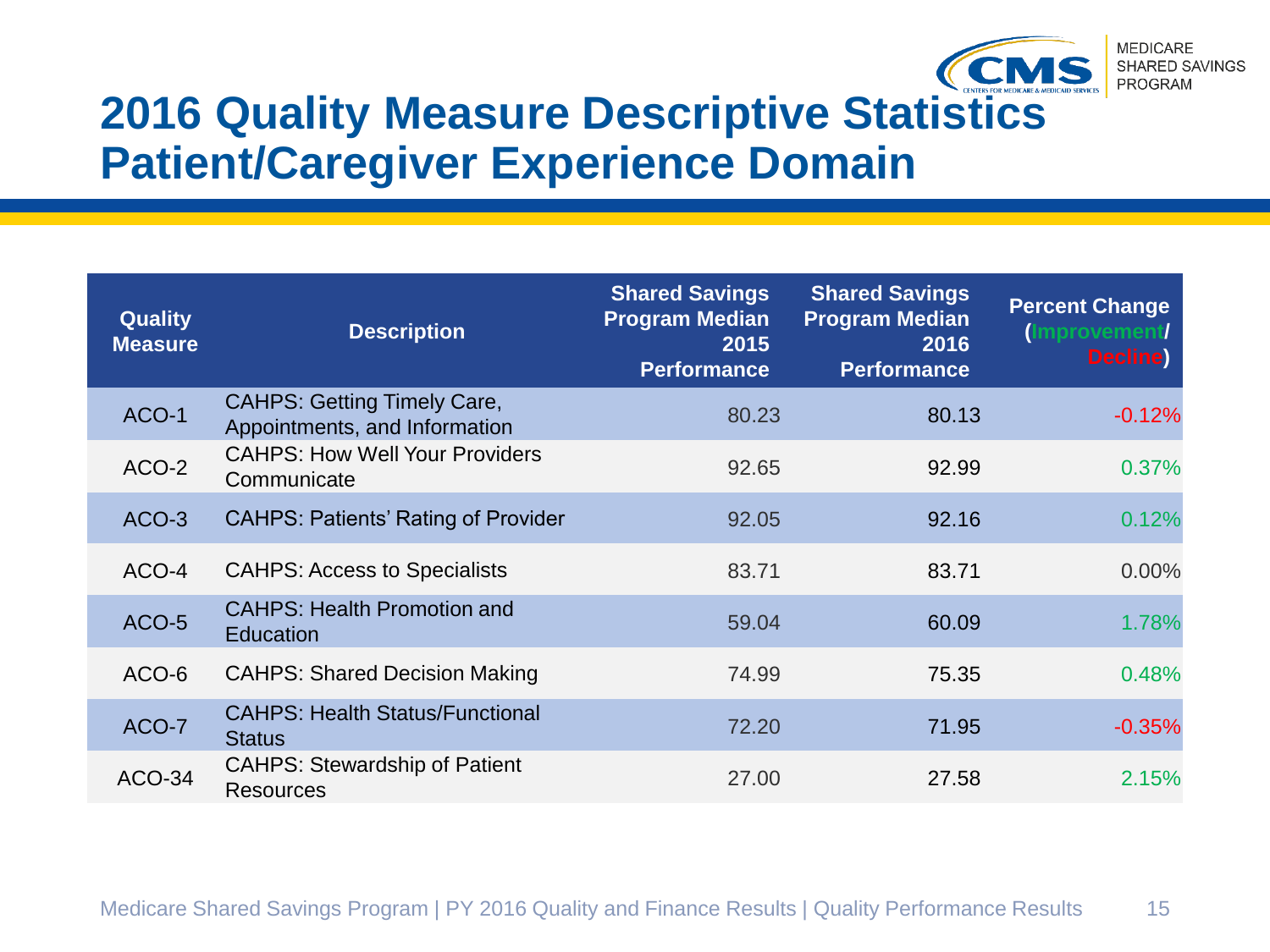

#### **2016 Quality Measure Descriptive Statistics Care Coordination/Patient Safety Domain**

| <b>Quality</b><br><b>Measure</b> | <b>Description</b>                                                                                                                                                | <b>Shared Savings</b><br><b>Program Median</b><br>2015 Performance | <b>Shared Savings</b><br><b>Program Median</b><br>2016 Performance | <b>Percent Change</b><br>(Improvement/<br><b>Decline</b> |
|----------------------------------|-------------------------------------------------------------------------------------------------------------------------------------------------------------------|--------------------------------------------------------------------|--------------------------------------------------------------------|----------------------------------------------------------|
| ACO-8                            | <b>Risk Standardized, All Condition Readmissions</b>                                                                                                              | 14.82                                                              | 14.65                                                              | $-1.15%$                                                 |
| <b>ACO-35</b>                    | Skilled Nursing Facility 30-day All-Cause Readmission<br>measure (SNFRM)                                                                                          | 18.02                                                              | 18.08                                                              | 0.33%                                                    |
| <b>ACO-36</b>                    | All-Cause Unplanned Admissions for Patients with<br><b>Diabetes</b>                                                                                               | 53.69                                                              | 51.94                                                              | $-3.26%$                                                 |
| <b>ACO-37</b>                    | All-Cause Unplanned Admissions for Patients with Heart<br>Failure                                                                                                 | 75.86                                                              | 74.11                                                              | $-2.31%$                                                 |
| <b>ACO-38</b>                    | All-Cause Unplanned Admissions for Patients with<br><b>Multiple Chronic Conditions</b>                                                                            | 61.82                                                              | 59.17                                                              | $-4.29%$                                                 |
| ACO-9                            | <b>Ambulatory Sensitive Condition Admissions: Chronic</b><br>Obstructive Pulmonary Disease or Asthma Older Adults<br>(AHRQ Prevention Quality Indicator (PQI) #5) | $1.08*$                                                            | $1.15*$                                                            | <b>NA</b>                                                |
| <b>ACO-10</b>                    | Ambulatory Sensitive Condition Admissions: Heart<br>Failure (AHRQ Prevention Quality Indicator (PQI) #5)                                                          | $1.03*$                                                            | $1.04*$                                                            | <b>NA</b>                                                |
| <b>ACO-11</b>                    | Percent of PCPs who Successfully Meet Meaningful Use<br>Requirements                                                                                              | 83.03%                                                             | 89.47%                                                             | 7.76%                                                    |
| <b>ACO-13</b>                    | <b>Falls: Screening for Fall Risk</b>                                                                                                                             | 58.70%                                                             | 65.64%                                                             | 11.82%                                                   |
| <b>ACO-39</b>                    | Documentation of Current Medications in the Medical<br>Record                                                                                                     | 91.00%                                                             | 93.32%                                                             | 2.55%                                                    |
|                                  |                                                                                                                                                                   |                                                                    |                                                                    |                                                          |

\* Expressed as Observed/Expected ratio

Medicare Shared Savings Program | PY 2016 Quality and Finance Results | Quality Performance Results 16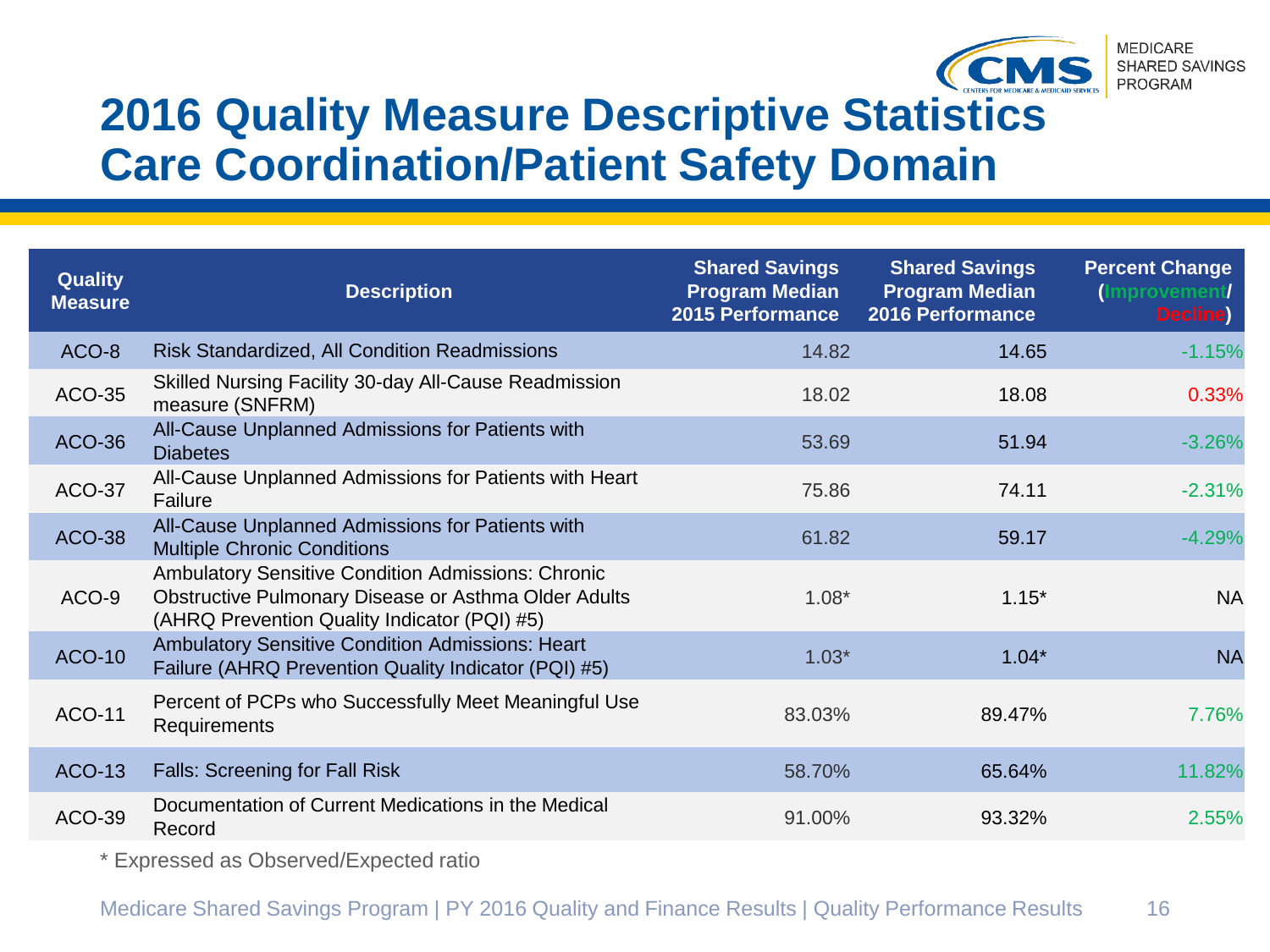

**MEDICARE** SHARED SAVINGS PROGRAM

#### **2016 Quality Measure Descriptive Statistics Preventive Health Domain**

| <b>Quality</b><br><b>Measure</b> | <b>Description</b>                                                           | <b>Shared Savings</b><br><b>Program Median</b><br>2015<br><b>Performance</b> | <b>Shared Savings</b><br><b>Program Median</b><br><b>2016 Performance</b> | <b>Percent Change</b><br>(Improvement/<br><b>Decline</b> |
|----------------------------------|------------------------------------------------------------------------------|------------------------------------------------------------------------------|---------------------------------------------------------------------------|----------------------------------------------------------|
| <b>ACO-14</b>                    | Influenza Immunization                                                       | 63.18%                                                                       | 69.60%                                                                    | 10.16%                                                   |
| <b>ACO-15</b>                    | <b>Pneumococcal Vaccination</b>                                              | 66.07%                                                                       | 71.98%                                                                    | 8.95%                                                    |
| <b>ACO-16</b>                    | <b>Adult Weight Screening and Follow-up</b>                                  | 71.94%                                                                       | 76.25%                                                                    | 5.99%                                                    |
| <b>ACO-17</b>                    | <b>Tobacco Use Assessment and Cessation</b><br>Intervention                  | 92.66%                                                                       | 94.03%                                                                    | 1.48%                                                    |
| <b>ACO-18</b>                    | <b>Depression Screening</b>                                                  | 45.28%                                                                       | 53.43%                                                                    | 18.00%                                                   |
| ACO-19                           | <b>Colorectal Cancer Screening</b>                                           | 61.32%                                                                       | 63.24%                                                                    | 3.13%                                                    |
| <b>ACO-20</b>                    | <b>Mammography Screening</b>                                                 | 66.22%                                                                       | 68.94%                                                                    | 4.11%                                                    |
| <b>ACO-21</b>                    | Proportion of Adults who had Blood Pressure<br>Screened in Past 2 Years      | 74.06%                                                                       | 80.80%                                                                    | 9.10%                                                    |
| <b>ACO-42</b>                    | Statin Therapy for the Prevention and Treatment<br>of Cardiovascular Disease |                                                                              | 78.78%                                                                    |                                                          |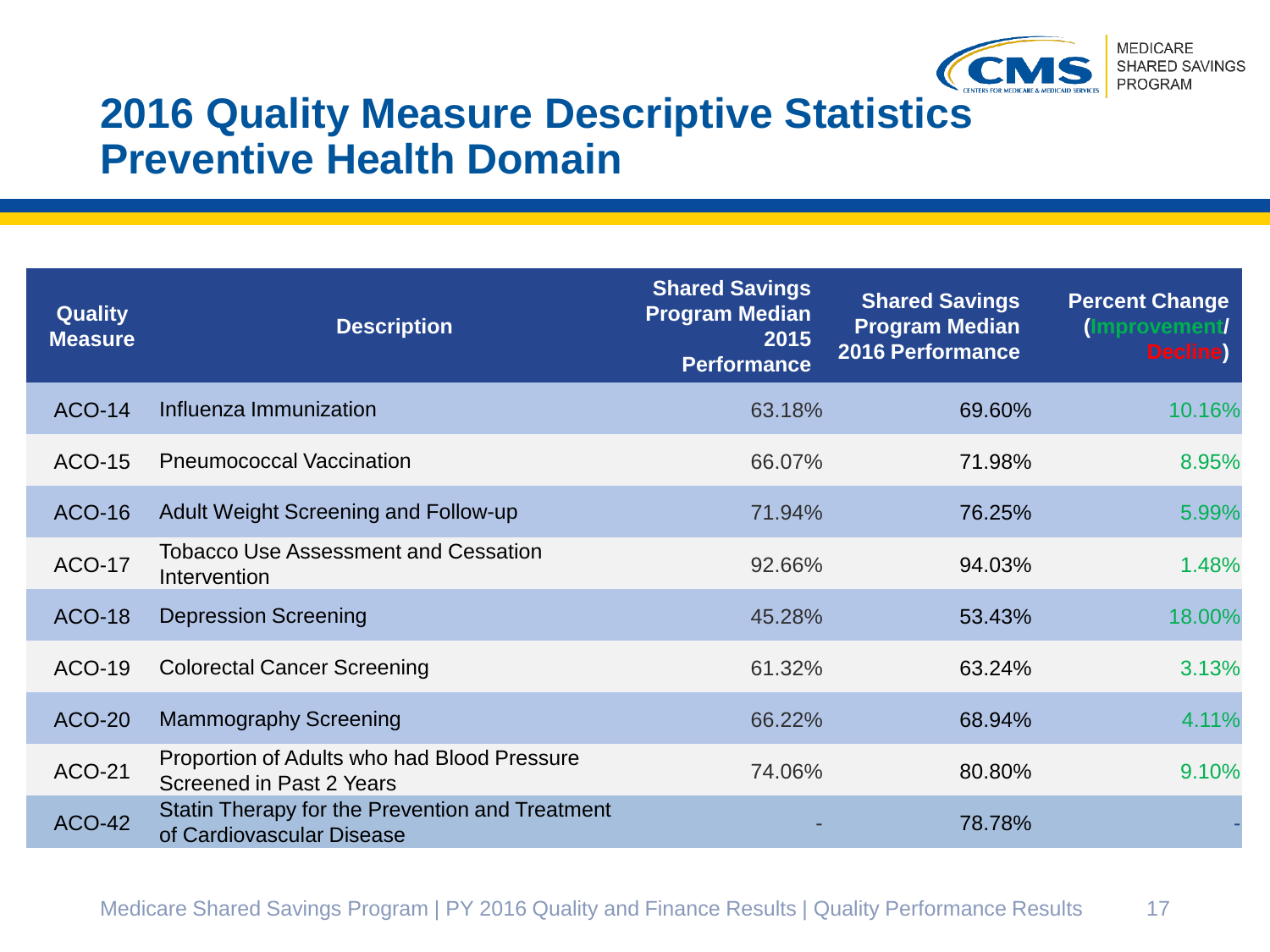

#### **2016 Quality Measure Descriptive Statistics At-Risk Population Domain**

| <b>Quality</b><br><b>Measure</b> | <b>Description</b>                                                                                                                                                                                | <b>Shared Savings</b><br>Program<br><b>Median 2015</b><br><b>Performance</b> | <b>Shared Savings</b><br>Program<br><b>Median 2016</b><br><b>Performance</b> | <b>Percent Change</b><br>(Improvement/<br><b>Decline</b> |
|----------------------------------|---------------------------------------------------------------------------------------------------------------------------------------------------------------------------------------------------|------------------------------------------------------------------------------|------------------------------------------------------------------------------|----------------------------------------------------------|
| <b>ACO-40</b>                    | Depression Remission at Twelve Months                                                                                                                                                             | 0.00%                                                                        | 2.33%                                                                        |                                                          |
| <b>Diabetes</b><br>Composite     | Diabetes Composite (All or Nothing Scoring)                                                                                                                                                       | 33.96%                                                                       | 38.59%                                                                       | 13.63%                                                   |
| ACO-27^                          | Diabetes Mellitus: Hemoglobin A1c Poor Control                                                                                                                                                    | 17.29%                                                                       | 16.38%                                                                       | $-5.26%$                                                 |
| $ACO-41^$                        | Diabetes: Eye Exam                                                                                                                                                                                | 40.24%                                                                       | 44.26%                                                                       | 9.99%                                                    |
| <b>ACO-28</b>                    | Hypertension (HTN): Controlling High Blood Pressure                                                                                                                                               | 69.98%                                                                       | 70.68%                                                                       | 1.00%                                                    |
| <b>ACO-30</b>                    | Ischemic Vascular Disease (IVD): Use of Aspirin or<br><b>Another Antithrombotic</b>                                                                                                               | 86.36%                                                                       | 87.43%                                                                       | 1.24%                                                    |
| <b>ACO-31</b>                    | Heart Failure (HF): Beta-Blocker Therapy for Left<br>Ventricular Systolic Dysfunction (LVSD)                                                                                                      | 90.14%                                                                       | 91.24%                                                                       | 1.22%                                                    |
| <b>ACO-33</b>                    | Angiotensin-Converting Enzyme (ACE) Inhibitor or<br>Angiotensin Receptor Blocker (ARB) Therapy - for<br>Patients with CAD and Diabetes and/or Left<br>Ventricular Systolic Dysfunction (LVEF<40%) | 79.19%                                                                       | 80.52%                                                                       | 1.68%                                                    |

Note: ^Scored as part of Diabetes Composite measure; LVEF = left ventricular ejection fraction

Medicare Shared Savings Program | PY 2016 Quality and Finance Results | Quality Performance Results 18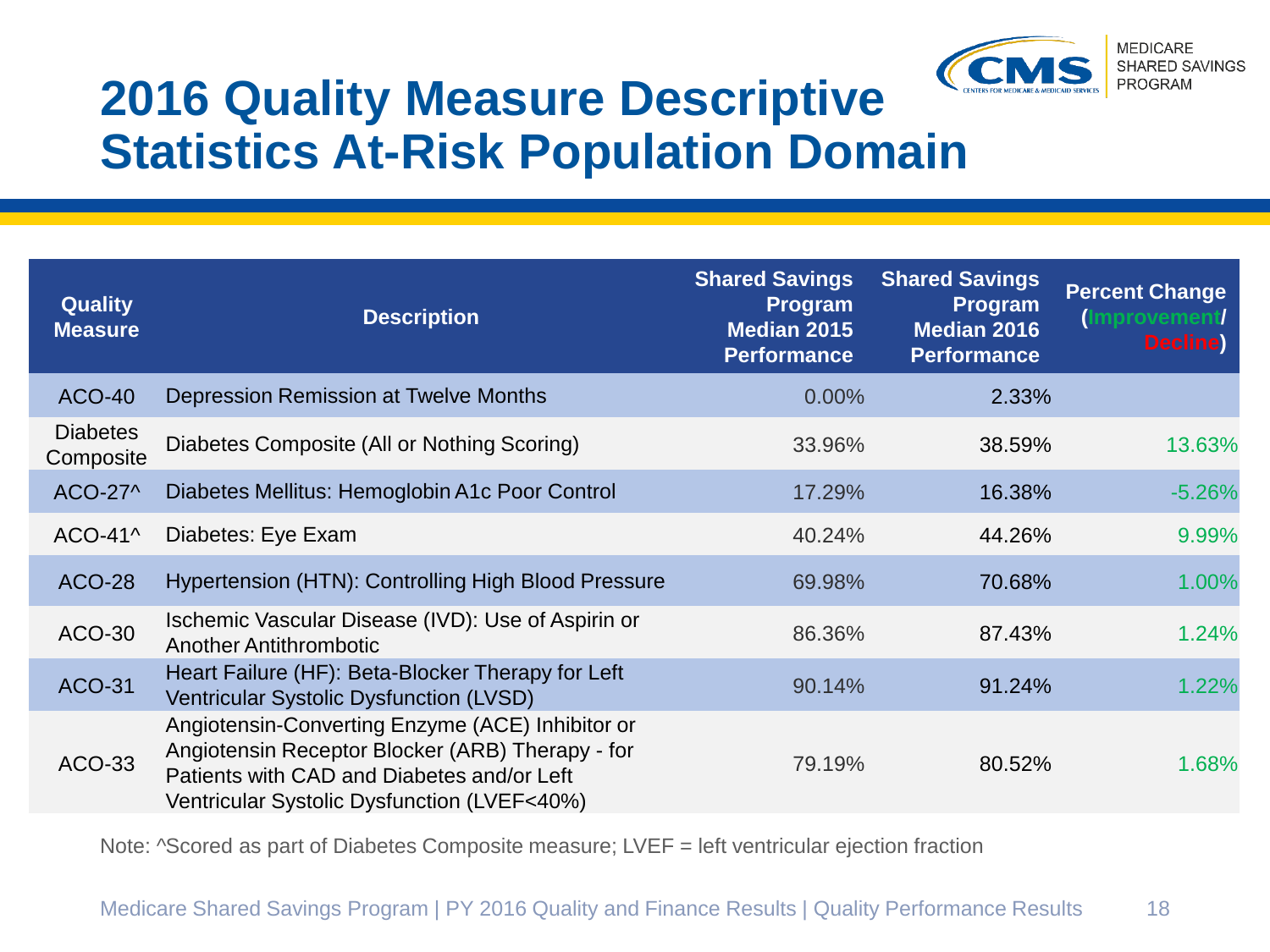

#### **Across all Shared Savings Program ACOs that reported in both 2015 and 2016, average performance improved by over 10 percent on five measures**

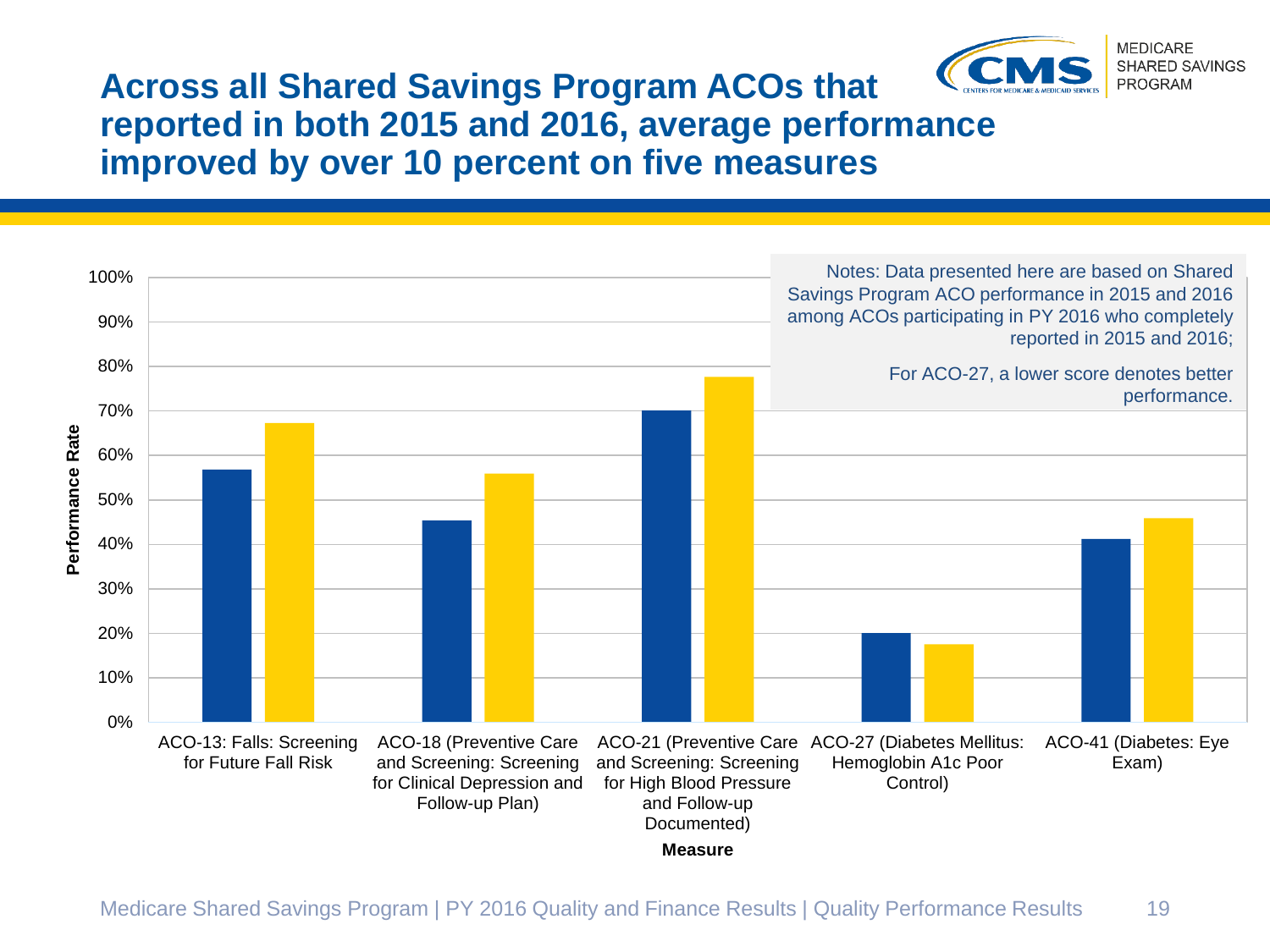

### **Quality Improvement Reward**

- 332 ACOs in PY2 and beyond (of the 432 total ACOs who participated in 2016) were eligible for a QI Reward across 33 measures
- The number of ACOs earning QI points varied by domain
	- 95 ACOs in Patient/Caregiver Experience Domain
	- 205 ACOs in Care Coordination/Patient Safety Domain
	- 254 ACOs in the Preventive Health Domain
	- 200 ACOs in At-Risk Population Domain

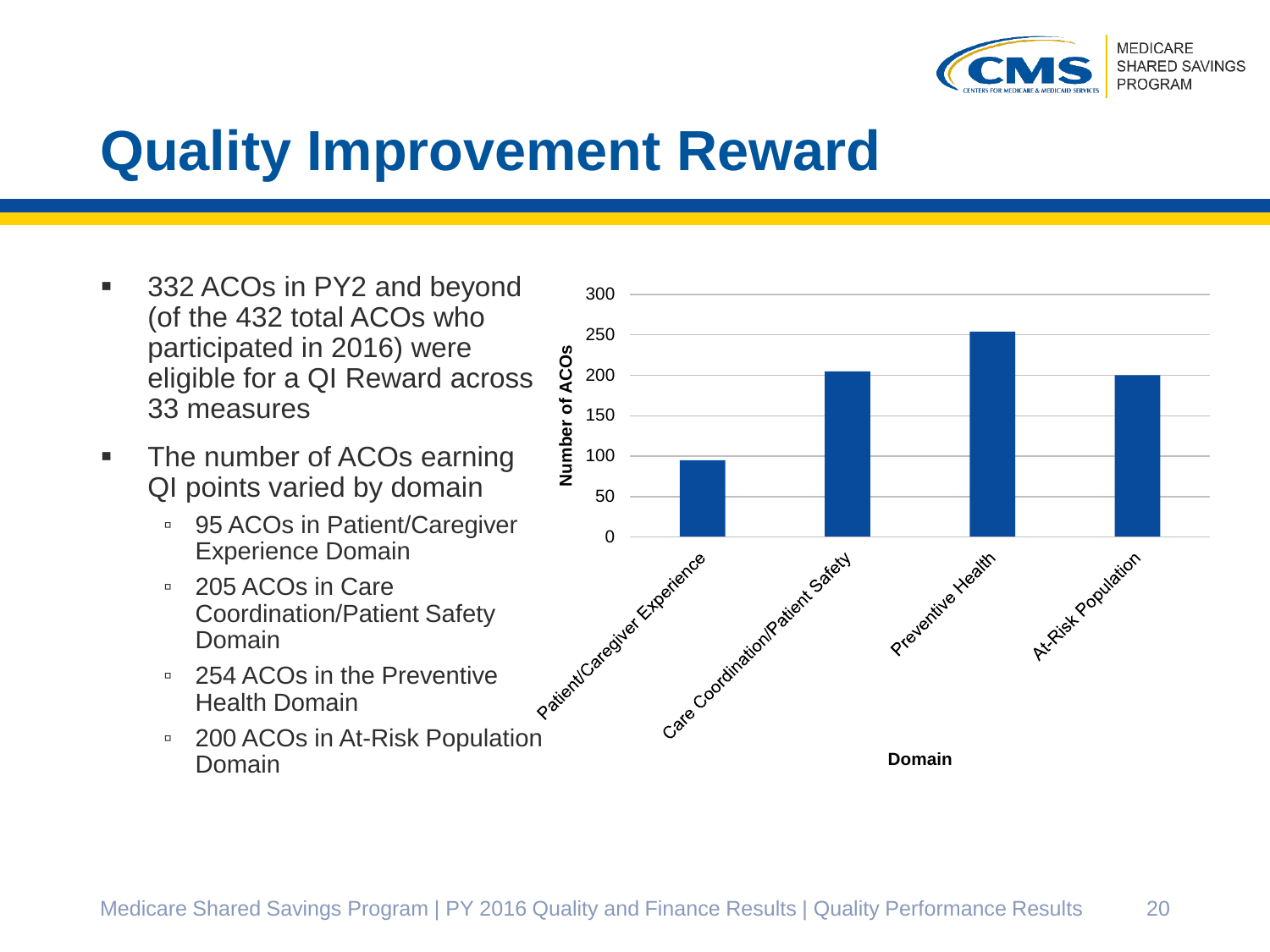

## **Quality Improvement Reward (cont.)**

- Among ACOs that were eligible for a QI Reward, the impact was, on average, an addition of nearly 3.24 percentage points on the Overall Quality Score.
- **DI Reward Points earned** varied (out of 4 possible points in each domain)
	- Average of 0.18 points in the Patient/Caregiver Experience Domain
	- Average of 1.00 points in the Care Coordination/Patient Safety Domain
	- Average of 1.64 points in the Preventive Health Domain
	- Average of 0.90 points in the At-Risk Population Domain

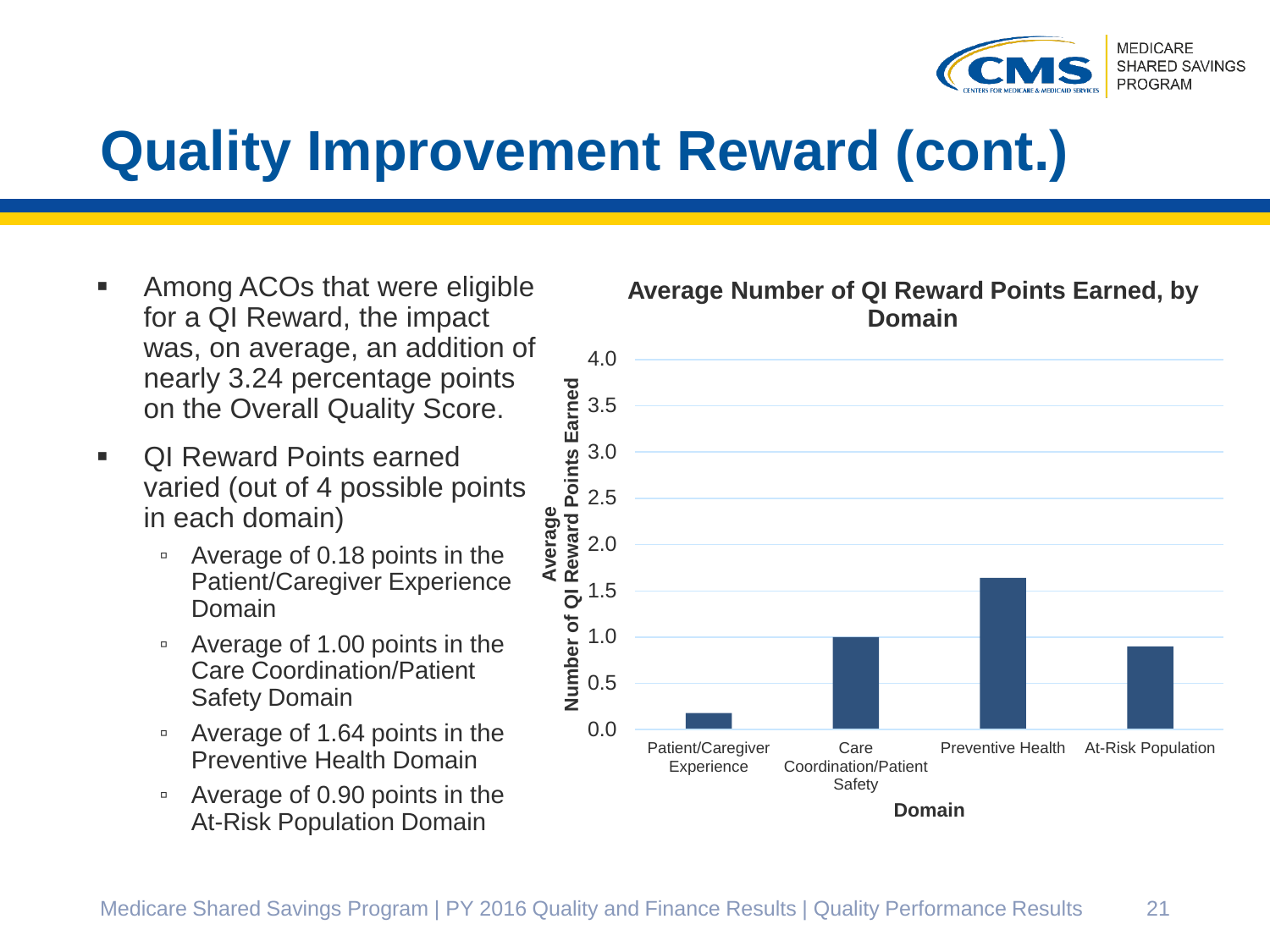

## **Summary of PY 2016 Quality Results**

- In 2016, 99 percent (428 of 432) of ACOs satisfactorily reported required quality measures and will be eligible to share in savings, if earned. Four ACOs did not completely report required quality data.
- 330 of the 428 ACOs subject to pay-for-performance measures earned an average quality score of 94 percent. The remaining 98 ACOs received a quality score of 100 percent since they were in pay-for reporting status.
- 93 percent of eligible ACOs received QI Reward points in at least one domain. The QI Reward increased quality scores by an average of 3.24 percentage points.
- ACOs that participated in the program longer showed greater improvement in quality performance.
	- Across all ACOs that reported in 2013 and 2016, average performance improved by 15 percent across the 25 measures used consecutively across years.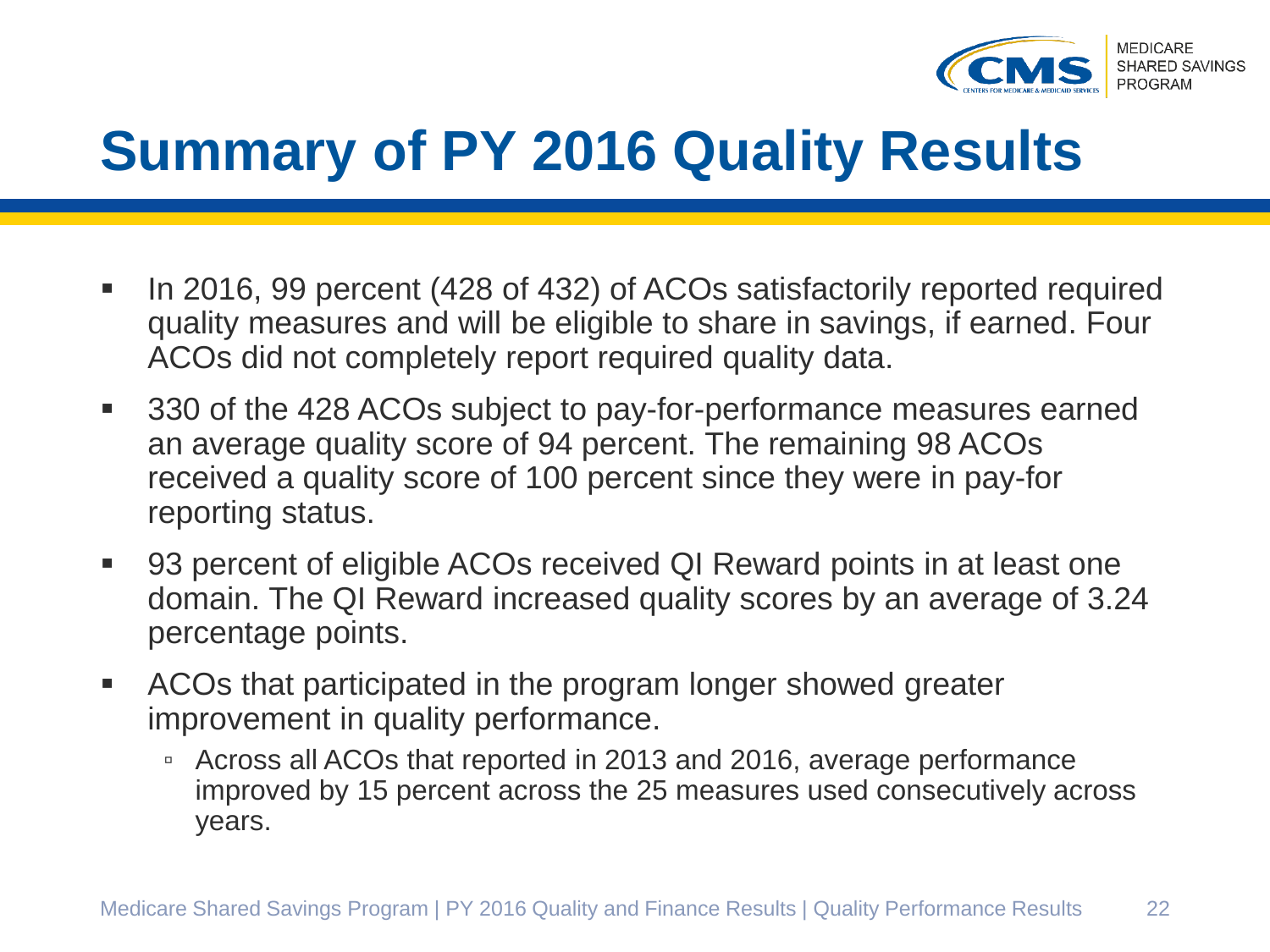# **PY 2016 Financial Performance Results Part I: Overview**

- Summary of Performance Categories
- **Dimes-** Overview of ACO Financial Performance by Geography
- **Dimergien Containstan Performance by Composition**
- **Dimergien Contata Contata Servious Dimersions** Performance
- **Dimergien Convergist Converts** Performance by Start Date

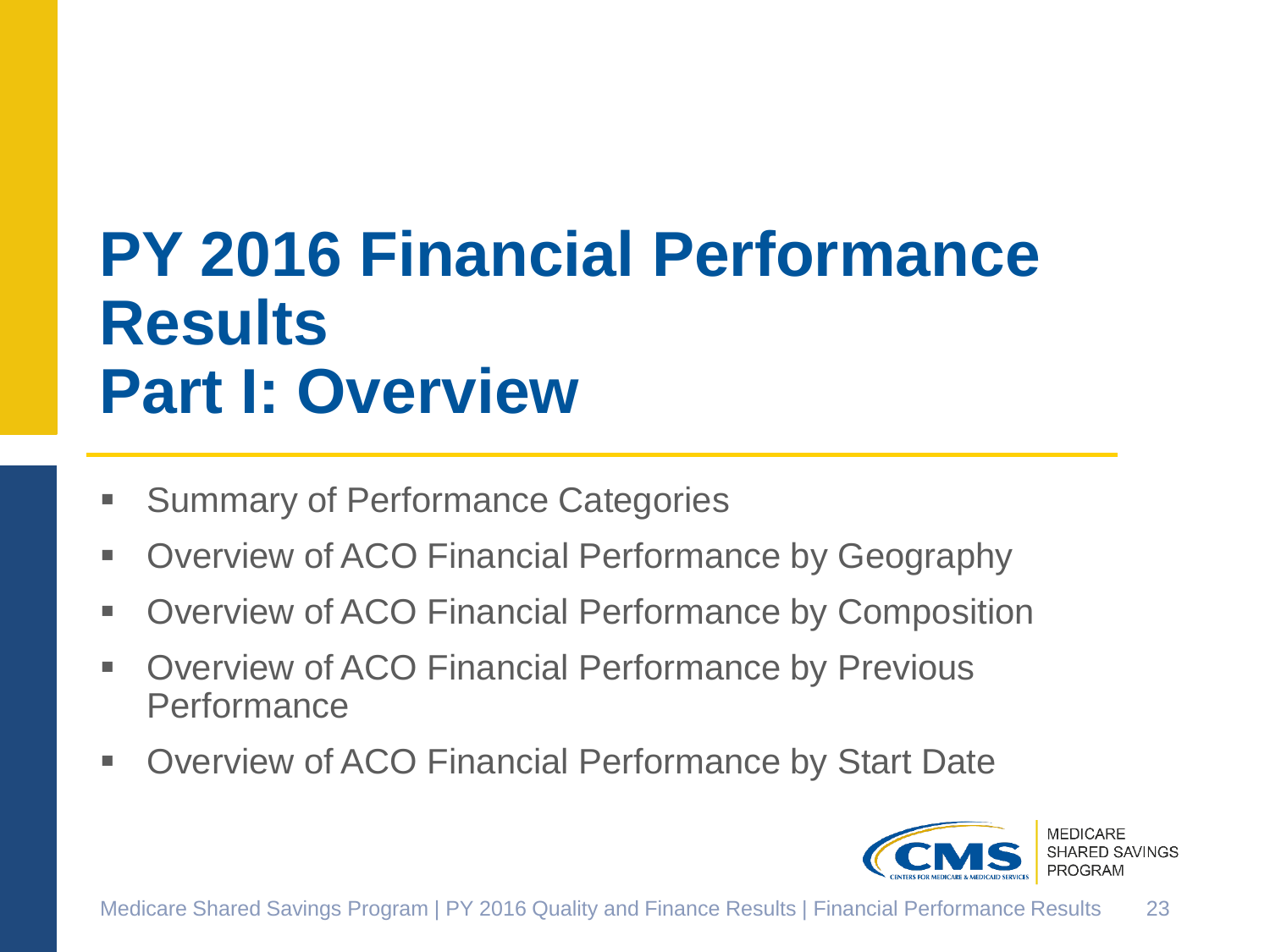

## **Performance Category Definitions**

- Shared savings
	- Benchmark Minus Performance Year Expenditures ≥ minimum savings rate (MSR)
- Positive within corridor
	- Benchmark minus performance year expenditures > 0 and < MSR
- **Negative within corridor** 
	- Benchmark minus performance year expenditures < 0 and > Negative MSR for Track 1 or minimum loss rate (MLR) for Track 2 and Track 3
- Negative outside corridor
	- Benchmark minus performance year expenditures ≤ negative MSR for Track 1 or MLR for Track 2 and Track 3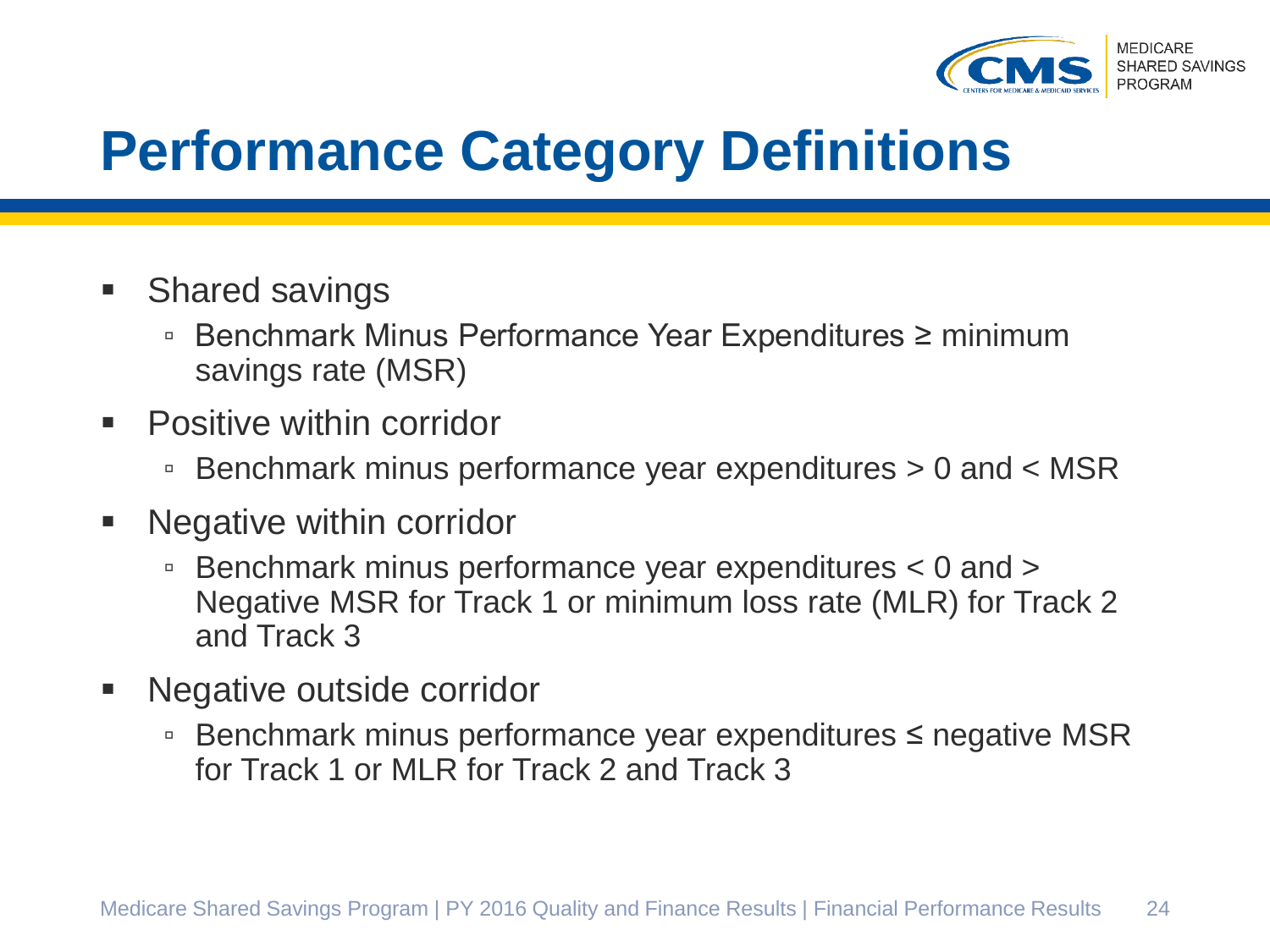

## **Summary of Performance Category Totals and Dollars**

- 134 out of 432 ACOs (31 percent) generated shared savings.
	- These ACOs earned performance payments totaling more than \$700 million.
	- 5 ACOs with shared savings will not receive payments due to AP or AIM recoupment.
- 107 ACOs (25 percent) were positive within corridor.
- 105 ACOs (24 percent) were negative within corridor.
- 82 Track 1 ACOs (20 percent) had assigned beneficiary expenditures that were greater than their updated benchmark and fell outside their negative MSR corridor.
- No Track 2 ACOs shared losses.
- 4 Track 3 ACOs shared losses.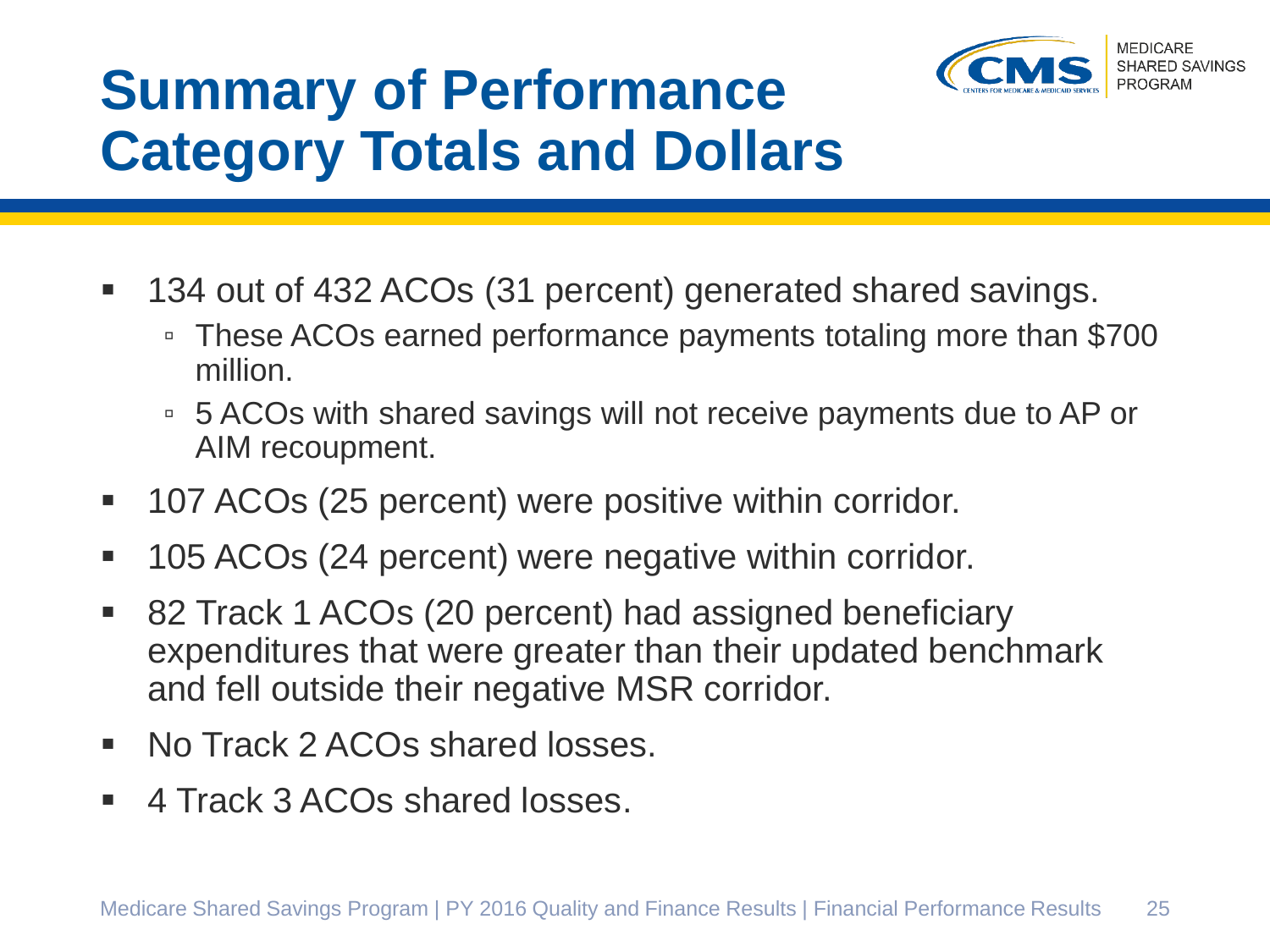

#### **Geographical Distribution of Shared Savings Program ACO Performance**



Source: RTI analysis of PY 2016 financial reconciliation data. Note: ACO location based on county with plurality of assigned beneficiaries.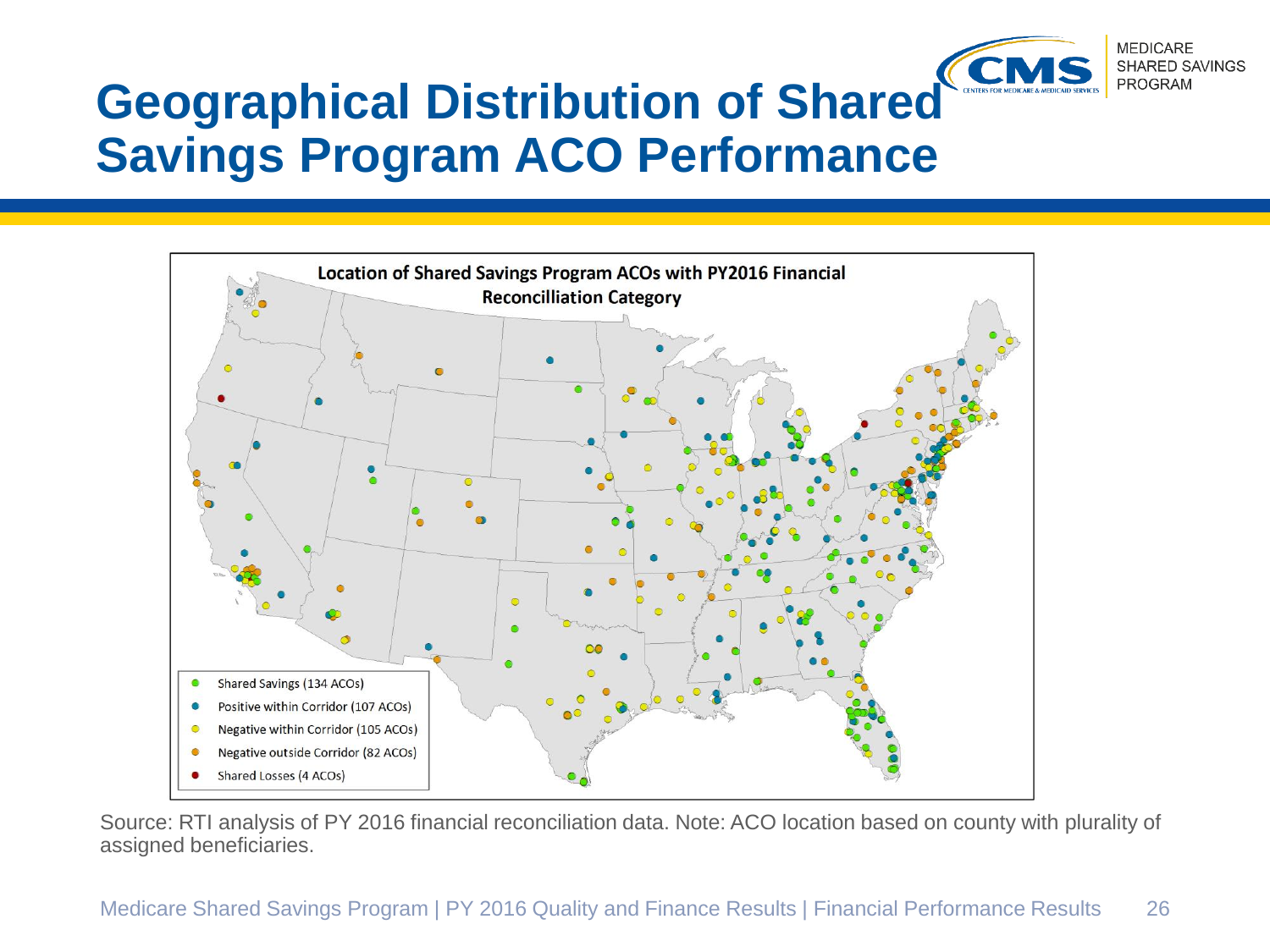

# **Performance by ACO Entity Type, PY 2016**

| <b>Entity Type Based PECOS</b><br>and Participant List Data | All ACOs | <b>Shared</b><br><b>Savings</b> | <b>Positive</b><br>w/in<br><b>Corridor</b> | <b>Negative</b><br>w/in<br><b>Corridor</b> | <b>Negative</b><br>outside<br><b>Corridor</b> |
|-------------------------------------------------------------|----------|---------------------------------|--------------------------------------------|--------------------------------------------|-----------------------------------------------|
| <b>All ACOS</b>                                             | 432      | 31%                             | 25%                                        | 24%                                        | 20%                                           |
| <b>Physician Only</b>                                       | 134      | 45%                             | <b>22%</b>                                 | 20%                                        | 13%                                           |
| <b>FQHC/RHC</b>                                             | 58       | 31%                             | 28%                                        | 21%                                        | 21%                                           |
| <b>Hospital</b>                                             | 226      | 23%                             | 26%                                        | 27%                                        | 25%                                           |
| <b>Post Acute Care Facility</b>                             | 8        | 38%                             | 13%                                        | 38%                                        | 13%                                           |
| <b>Other Facility</b>                                       | 6        | 33%                             | 17%                                        | 50%                                        | $0\%$                                         |

Source: RTI analysis of PY 2016 financial reconciliation data. Note: Due to rounding, percentages may not sum to 100 percent.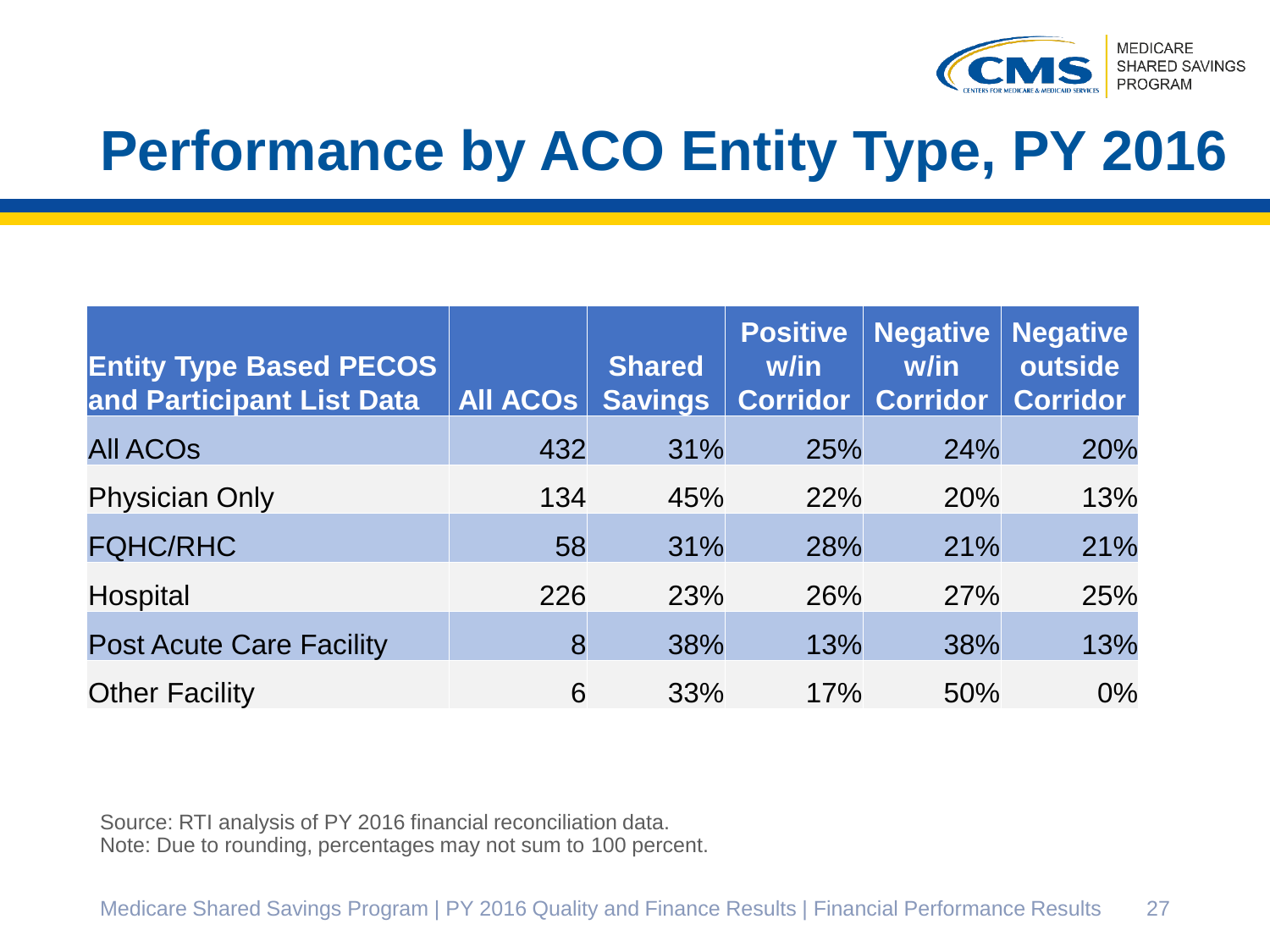

### **PY 2016 Performance Compared to Earlier Performance Years**

| <b>Financial Performance</b> | <b>Shared</b><br><b>Savings</b> | <b>Positive</b><br>w/in<br><b>Corridor</b> | <b>Negative</b><br>w/in<br><b>Corridor</b> | <b>Negative</b><br>outside<br><b>Corridor</b> |
|------------------------------|---------------------------------|--------------------------------------------|--------------------------------------------|-----------------------------------------------|
| PY 2016 (N=432)              | 31%                             | 25%                                        | 24%                                        | 20%                                           |
| PY2015 (N=392)               | 31%                             | 21%                                        | 22%                                        | 26%                                           |
| PY2014 (N=333)               | 28%                             | 27%                                        | 26%                                        | 20%                                           |
| PY1 (N=220)                  | 26%                             | 27%                                        | 27%                                        | 20%                                           |

Source: RTI analysis of PY1, PY 2014, PY 2015, and PY 2016 financial reconciliation data. Notes: PY1 final includes the 21-month period (4/1/2012- 12/31/2013) for April 2012 starters, the 18-month period (7/1/2012- 12/31/2013) for July 2012 starters and Calendar Year (CY) 2013 for January 2013 starters. Due to rounding, percentages may not sum to 100 percent.

Medicare Shared Savings Program | PY 2016 Quality and Finance Results | Financial Performance Results 28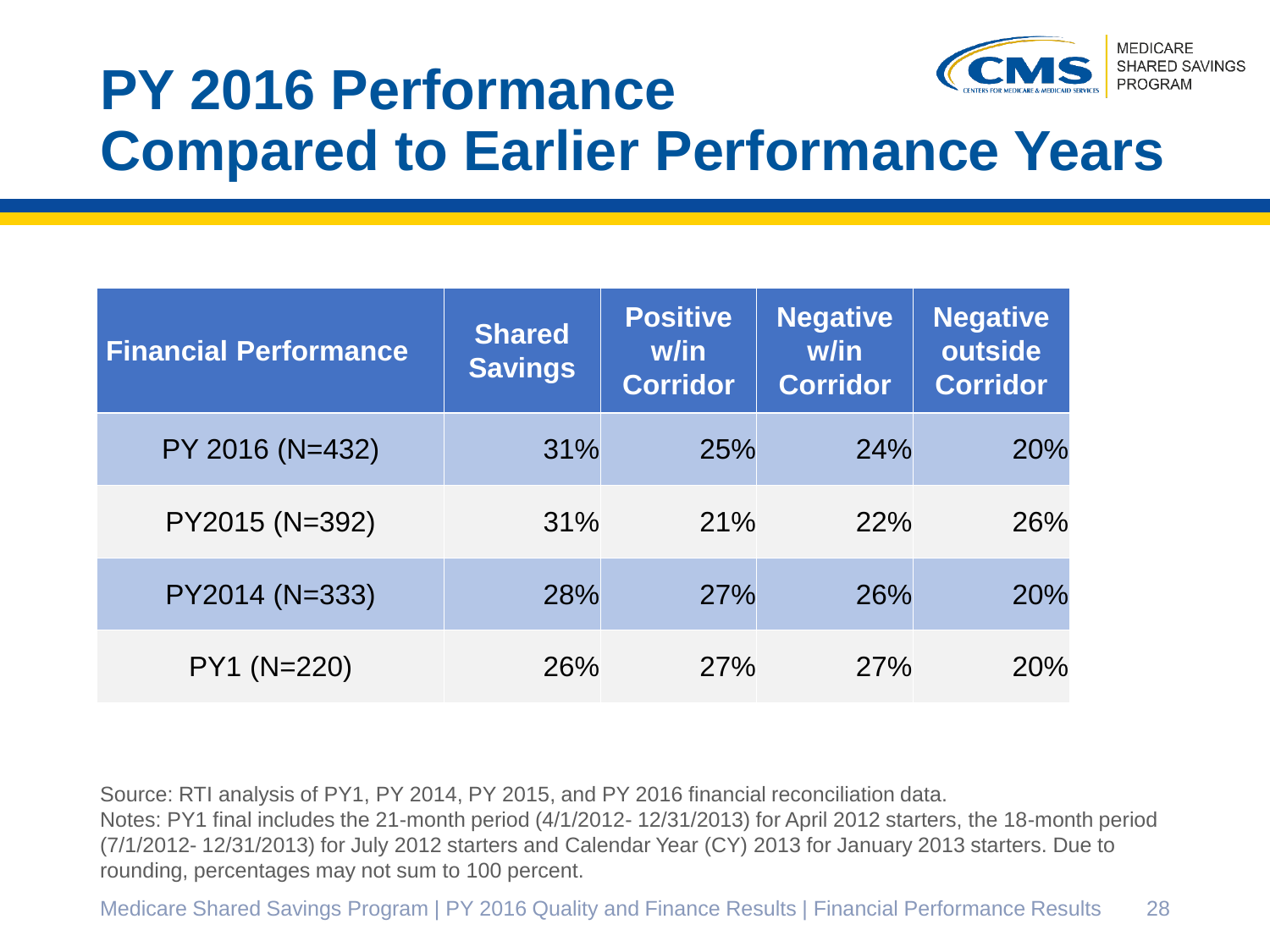

# **Date, by Performance Year**

| <b>Start Year</b> | <b>Shared Savings</b><br>in PY1 | <b>Shared Savings</b><br>in PY 2014 | <b>Shared Savings</b><br>in PY 2015 | <b>Shared Savings</b><br>in PY 2016 |
|-------------------|---------------------------------|-------------------------------------|-------------------------------------|-------------------------------------|
| 2012              | 32%                             | 37%                                 | 42%                                 | 42%                                 |
| 2013              | 21%                             | 27%                                 | 37%                                 | 36%                                 |
| 2014              | N/A                             | 19%                                 | 22%                                 | 36%                                 |
| 2015              | N/A                             | N/A                                 | 21%                                 | 26%                                 |
| 2016              | N/A                             | N/A                                 | N/A                                 | 18%                                 |
| Total             | 26%                             | 28%                                 | 31%                                 | 31%                                 |

Source: RTI analysis of PY1, PY 2014, PY 2015, and PY 2016 financial reconciliation data. Notes: PY1 final includes the 21-month period (4/1/2012- 12/31/2013) for April 2012 starters, the 18-month period (7/1/2012- 12/31/2013) for July 2012 starters and CY 2013 for January 2013 starters. Due to rounding, percentages may not sum to 100 percent.

Medicare Shared Savings Program | PY 2016 Quality and Finance Results | Financial Performance Results 29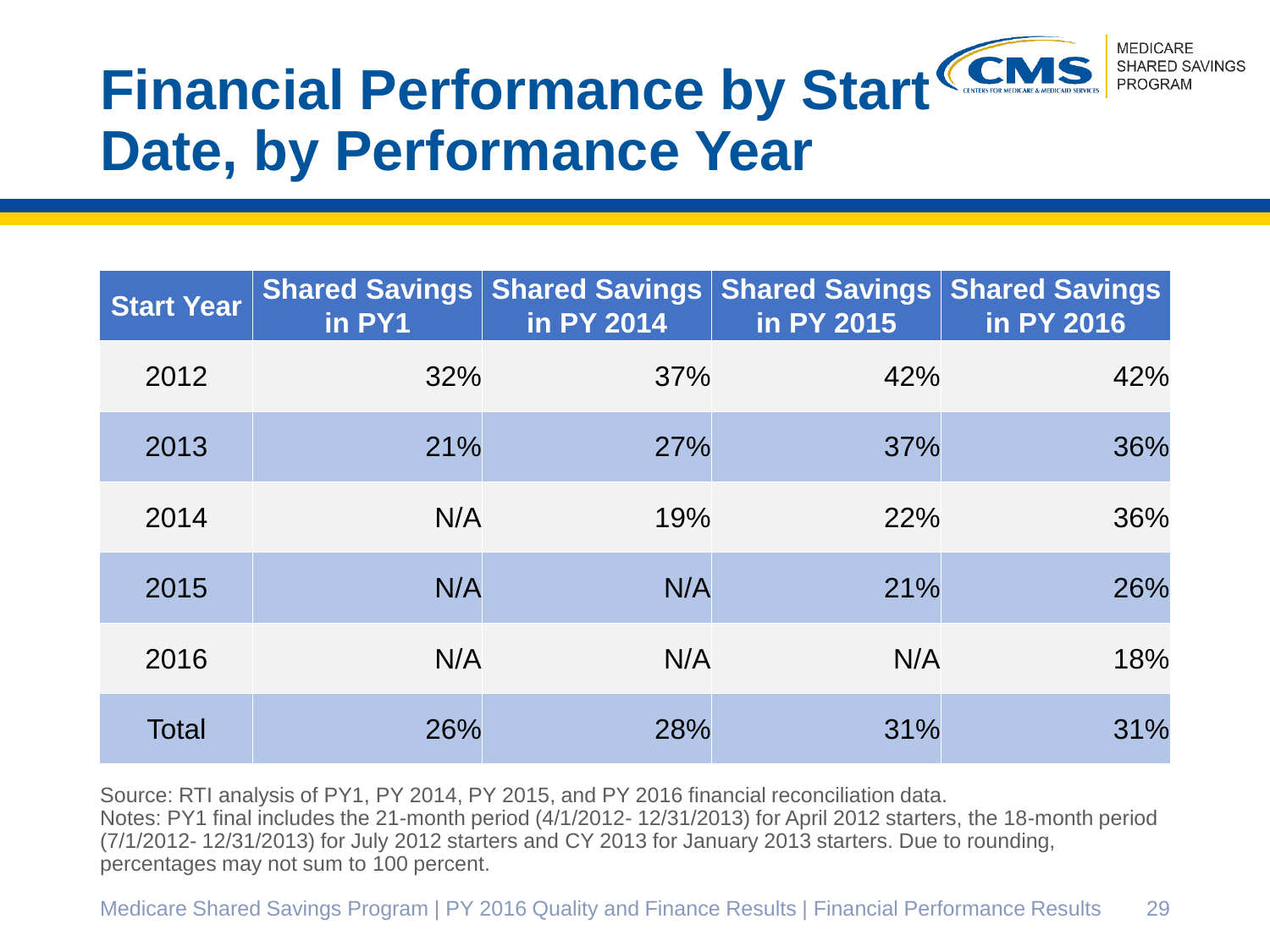

### **PY 2016 Performance Compared to PY2015 Performance**

#### 2012 - 2015 Starters

| <b>Financial Performance</b>                 | <b>Shared</b><br><b>Savings:</b><br><b>PY 2016</b> | <b>Positive</b><br>w/in<br><b>Corridor:</b><br><b>PY 2016</b> | <b>Negative</b><br>w/in<br>Corridor:<br><b>PY 2016</b> | <b>Negative</b><br>outside<br><b>Corridor:</b><br><b>PY 2016</b> |
|----------------------------------------------|----------------------------------------------------|---------------------------------------------------------------|--------------------------------------------------------|------------------------------------------------------------------|
| Shared Savings: PY 2015                      | 71.0%                                              | 16.8%                                                         | 9.3%                                                   | 2.8%                                                             |
| <b>Negative Outside Corridor: PY</b><br>2015 | 7.3%                                               | 17.1%                                                         | 29.3%                                                  | 46.3%                                                            |

Source: RTI analysis of PY1, PY 2014, and PY 2015 financial reconciliation data.

Notes: PY1 final includes the 21-month period (4/1/2012- 12/31/2013) for April 2012 starters, the 18-month period (7/1/2012 - 12/31/2013) for July 2012 starters and CY2013 for January 2013 starters. Due to rounding, percentages may not sum to 100 percent.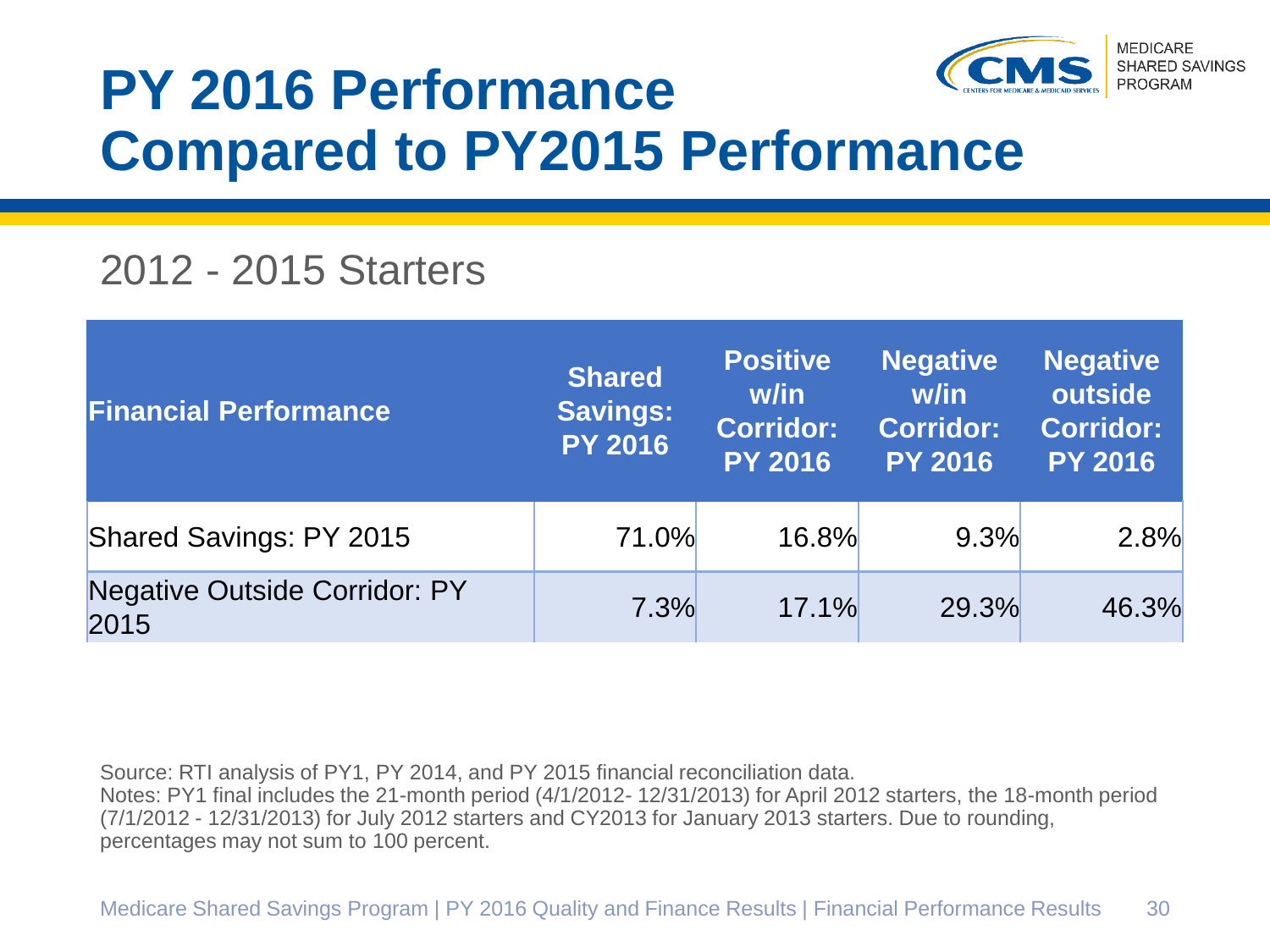

# **Summary of PY 2016 Financial Results Part I: Overview**

- 31 percent of ACOs continue to share savings and 25 percent are trending positive in PY 2016, a 4 percentage point increase from the prior performance year.
- Physician-only ACOs continue to outperform compared to ACOs that include a hospital.
	- 41 percent of physician-only ACOs shared savings, compared to 23 percent of ACOs including hospitals.
- ACOs continue to show greater improvement in financial performance as they gain experience in the program.
	- 42 percent of April and July 2012 starters shared savings, compared to 36 percent of 2013 and 2014 starters, 26 percent of 2015 starters, and 18 percent of 2016 starters.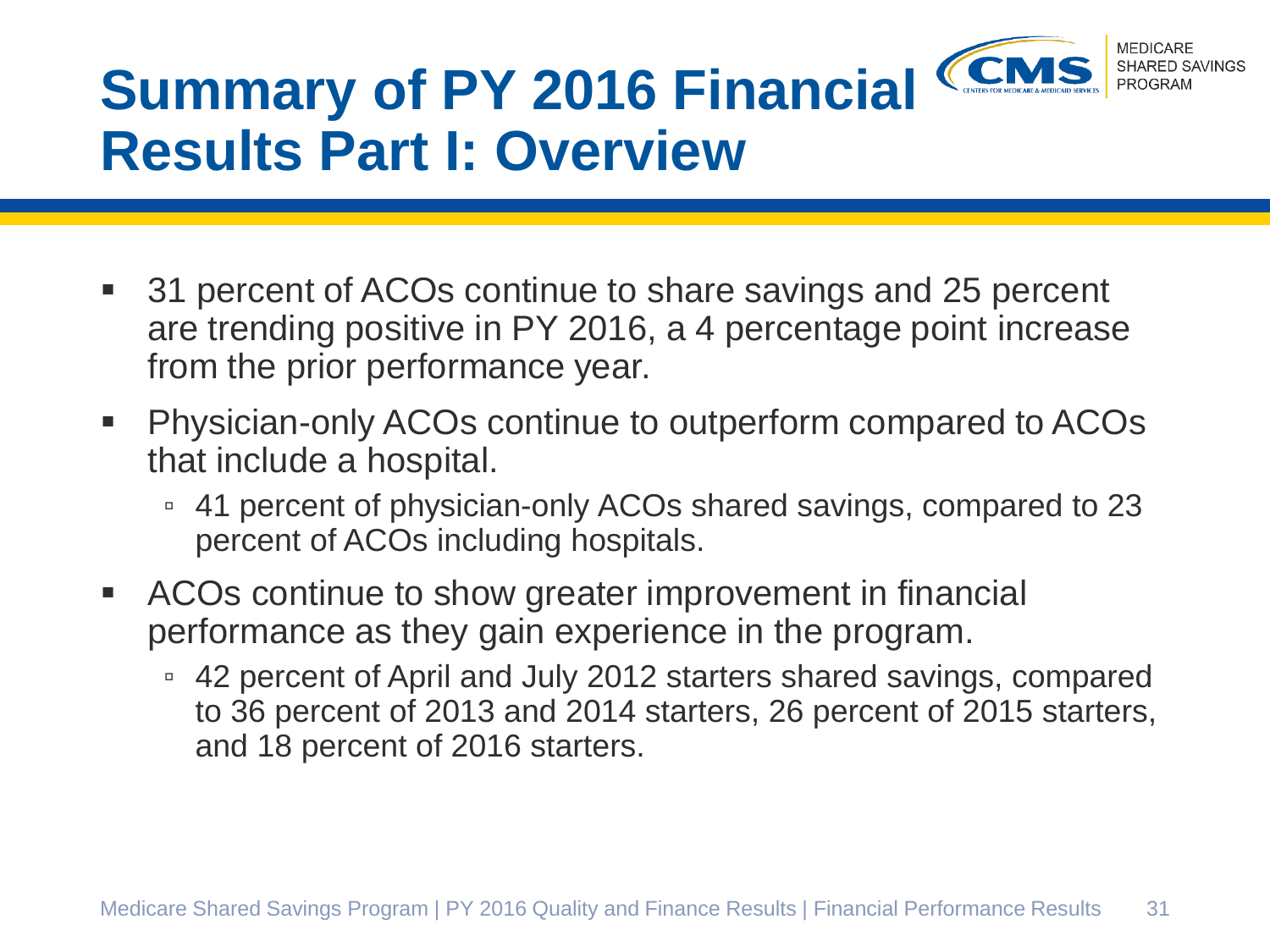# **PY 2016 Financial Performance Results Part II: Benchmarks and Risk Adjustment**

- Overview of Benchmarks and Risk Adjustment
- PY 2016 Benchmarks
- Factors that Affect the Updated Benchmark
- **Summary of Benchmark Levels and Changes by Performance Category**

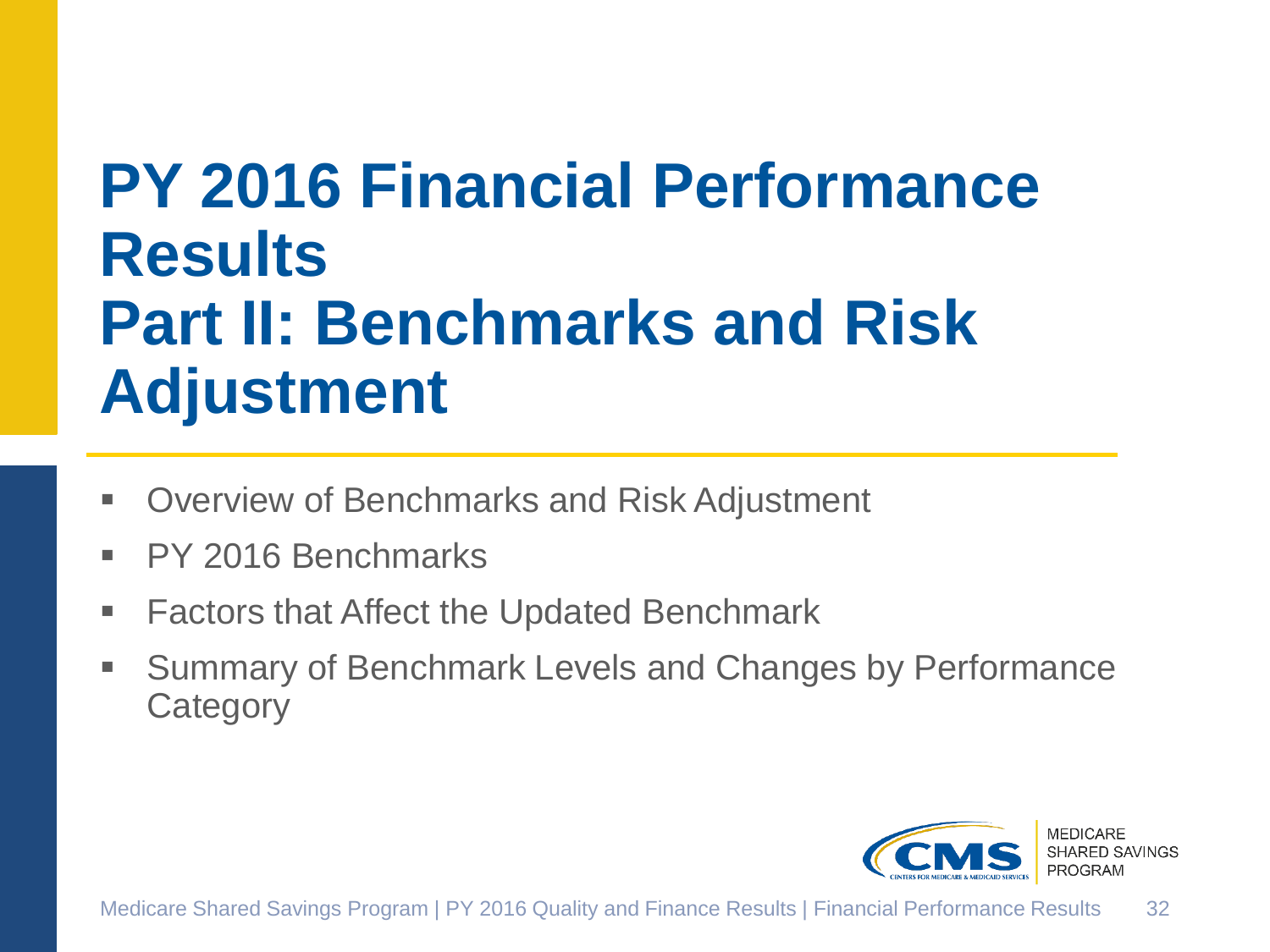

# **Overview of Benchmarks and Risk Adjustment**

- The historical benchmark is based on the three years prior to the start of an ACO's agreement period.
	- An ACO in its first performance year of its first agreement period will receive a historical benchmark based on the three years preceding the start of the agreement period.
	- For an ACO in the first year of a second or subsequent agreement period, the benchmark is called the rebased historical benchmark and is based on the three years preceding the start of the agreement period which are the years in the prior agreement period.
		- For ACOs renewing in 2016, the rebased benchmark includes an adjustment for prior savings.
		- For ACOs renewing in 2017 and subsequent years, the rebased benchmark includes a regional FFS adjustment.
	- The historical benchmark is adjusted for the second or subsequent performance year in an agreement period if the ACO has finalized changes to its participant list or if there are regulatory changes affecting the benchmark calculation.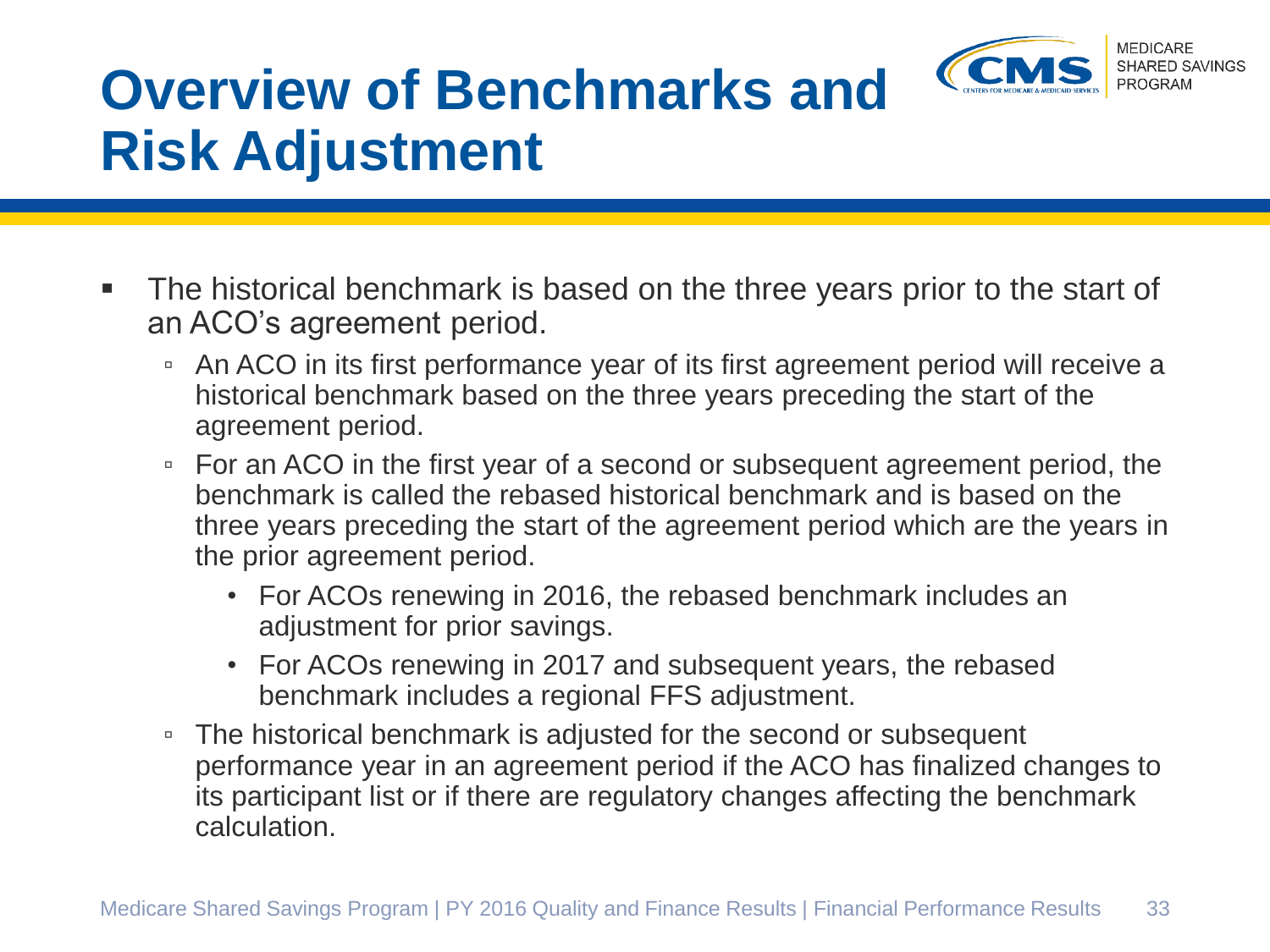

# **Overview of Benchmarks and Risk Adjustment (cont.)**

- After any necessary adjustment, an ACO's historical benchmark is updated each performance year during financial reconciliation to adjust for changes in beneficiary characteristics and by the projected absolute amount of growth in national per capita expenditures for Parts A and B services under the original fee-forservice program.
- Calculations are made separately for each Medicare enrollment category: end-stage renal disease (ESRD), disabled, aged/dual eligible, and aged/non-dual eligible status.
- **Performance year expenditures are compared to the updated** benchmark (not the historical benchmark), for determining savings and losses.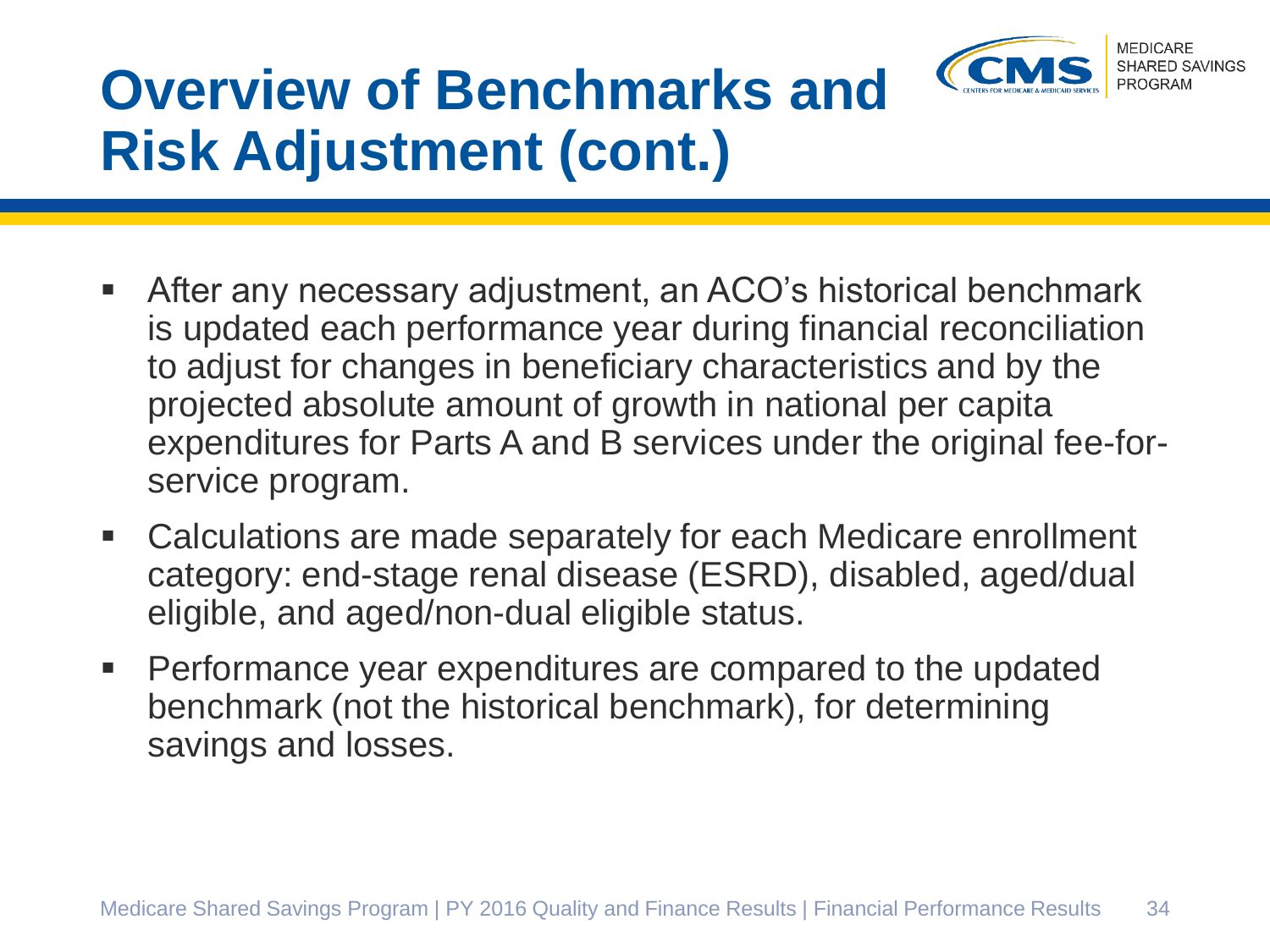

### **PY 2016 Benchmarks**

- 2016 starters received historical benchmarks based on benchmark years 2013, 2014, and 2015.
- 2016 renewals received rebased historical benchmarks based on benchmark years 2013, 2014, and 2015 that incorporated adjustments for savings earned in their prior agreement period.
	- 59 percent of renewal ACOs received an adjustment for prior savings, which averaged \$197.
- All 2014 and 2015 starters received adjusted benchmarks based on their respective three benchmark years and reflecting:
	- Changes to the assignment methodology
	- Expanded definition of dual eligible status
	- Participant list changes (for 75.1 percent of ACOs)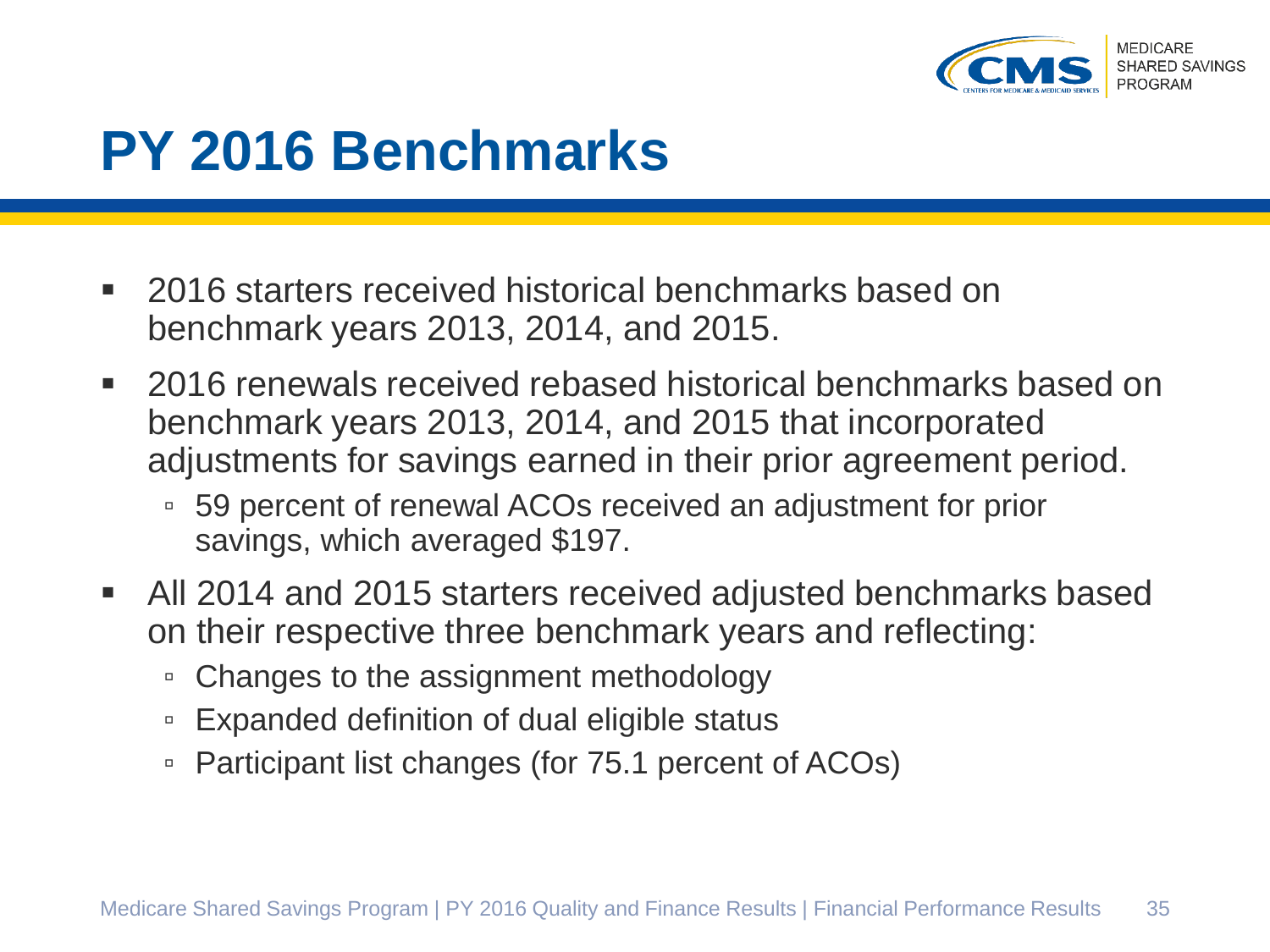

- National expenditure trends from benchmark year (BY) 3 to PY 2016 (by 4 enrollment categories: ESRD, disabled, aged/dual and aged/non-dual)
- Risk ratios, PY 2016/BY 3 (by four enrollment categories)
	- Change in Hierarchical Condition Category (HCC) risk scores of newly assigned
	- Change in HCC or demographic risk scores of continuously assigned
	- Change in proportion of newly vs. continuously assigned
- Changes in assigned beneficiary proportions from BY3 to PY 2016 (by 4 enrollment categories)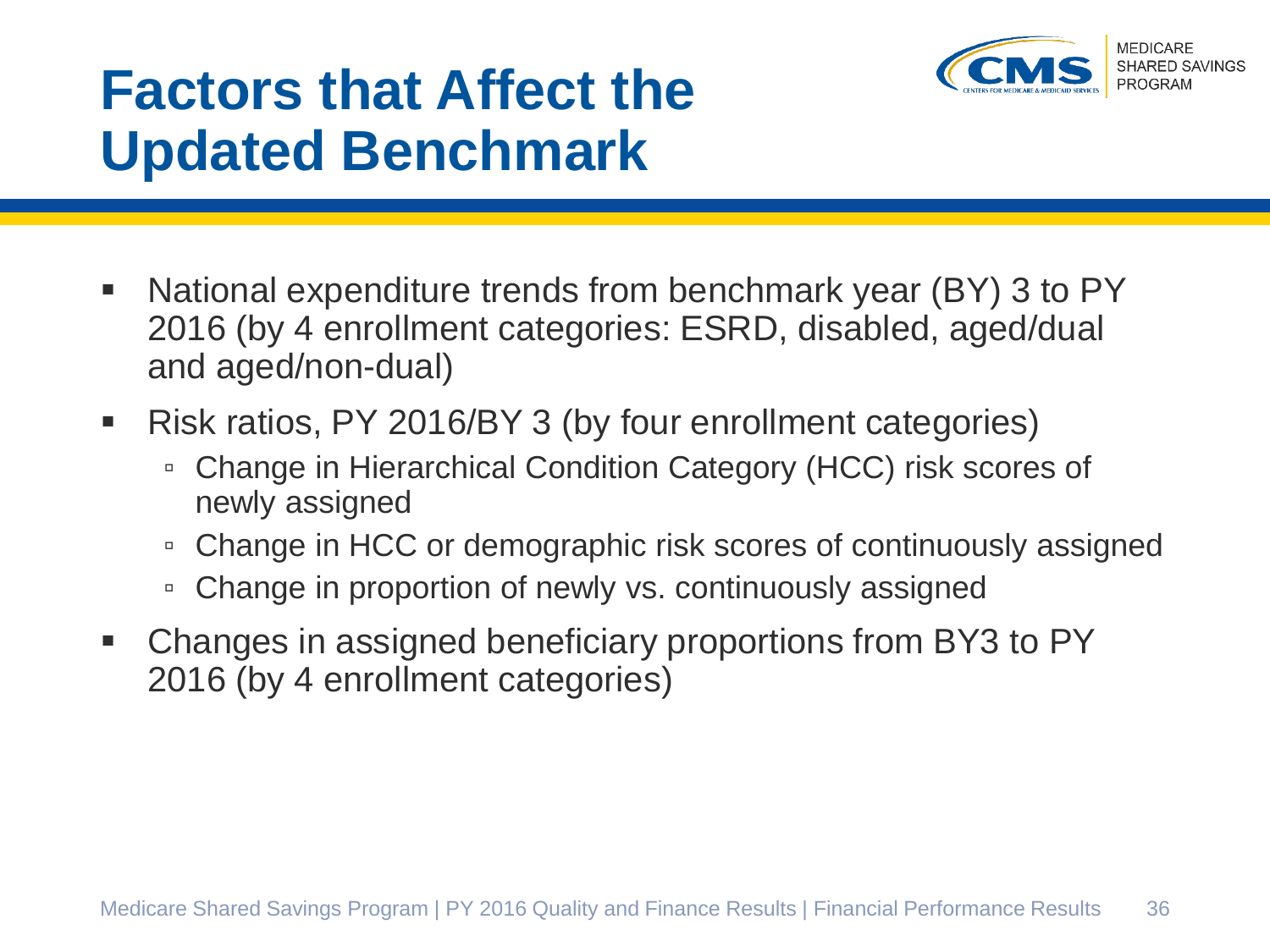

#### Dollar Amount of National FFS Growth Increment (BY3 to PY 2016)

| \$ Change<br>(BY3 to PY 2016) | 2014 Starter<br>(BY3 to PY3) | 2015 Starter<br>(BY3 to PY2) | <b>2016 Starter/Renewal</b><br>(BY3 to PY1) |
|-------------------------------|------------------------------|------------------------------|---------------------------------------------|
| <b>ESRD</b>                   | \$1,424                      | \$729                        | \$852                                       |
| <b>Disabled</b>               | \$767                        | \$510                        | \$180                                       |
| Aged/dual                     | \$551                        | \$445                        | \$53                                        |
| Aged/non-dual                 | \$501                        | \$421                        | \$106                                       |

Source: CMS Office of the Actuary. Note: Calculated as PY 2016 value minus BY3 value.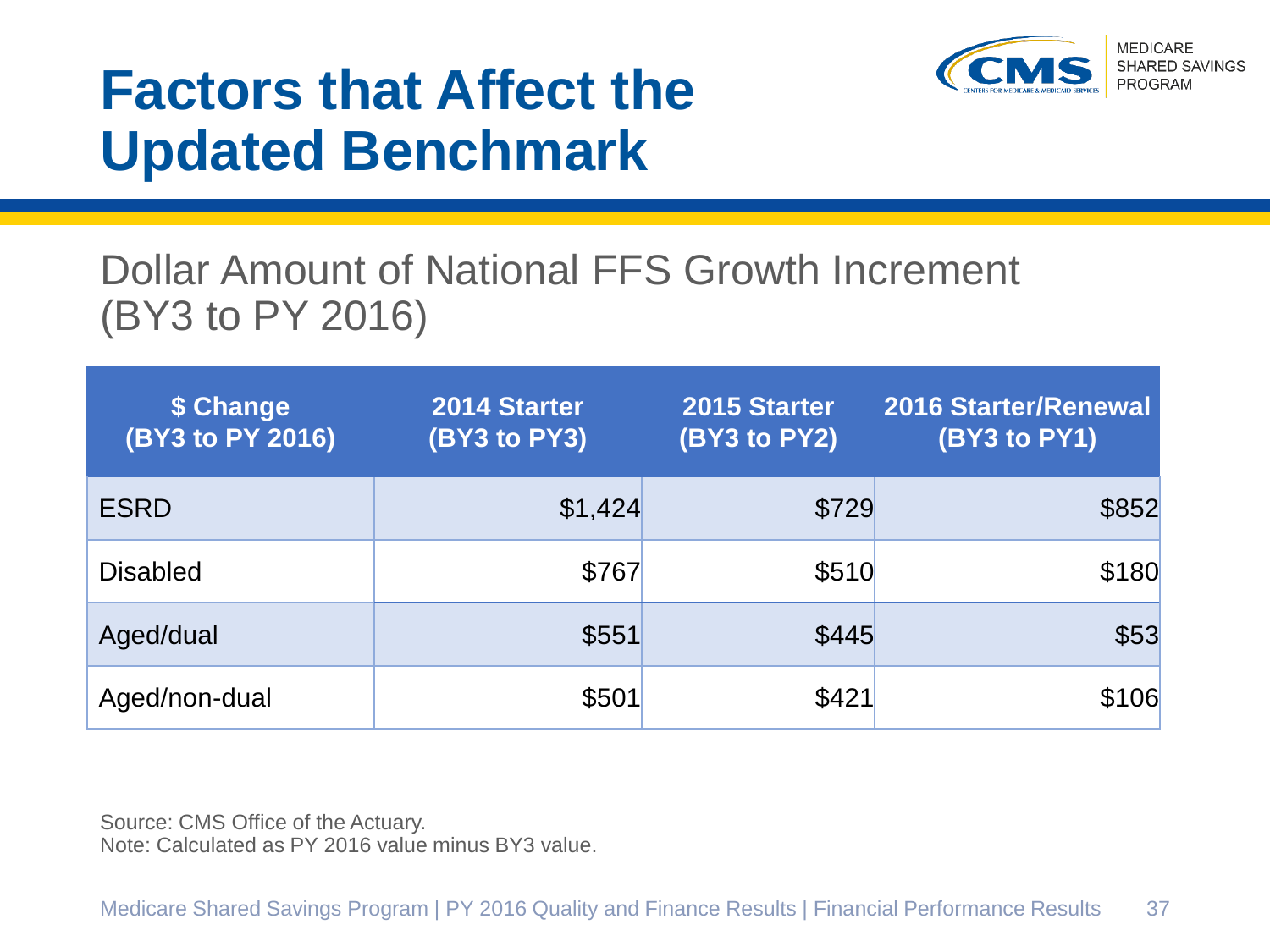

#### PY 2016 Risk Score by Newly/Continuously Assigned

| $N = 432$ ACOs                                             | <b>Increased</b> | <b>Decreased</b> |
|------------------------------------------------------------|------------------|------------------|
| <b>Newly Assigned Beneficiary HCC Risk Score</b>           | 41.1%            | 58.9%            |
| <b>Continuously Assigned Beneficiary HCC Risk</b><br>Score | 49.2%            | 50.8%            |
| <b>Proportion Newly Assigned</b>                           | 34.4%            | 65.6%            |
| <b>Proportion Continuously Assigned</b>                    | 65.6%            | 34.4%            |

Source: RTI analysis of PY 2016 financial reconciliation data.

1) Newly assigned beneficiaries in a given year = Beneficiaries assigned to the ACO in that year that were not assigned to and did not receive primary care services from the ACO during the assignment window for the prior calendar year.

2) Continuously assigned beneficiaries in a given year = Beneficiaries assigned to the ACO in that year that were assigned to or did receive primary care services from the ACO during the assignment window for the prior calendar year.

Notes: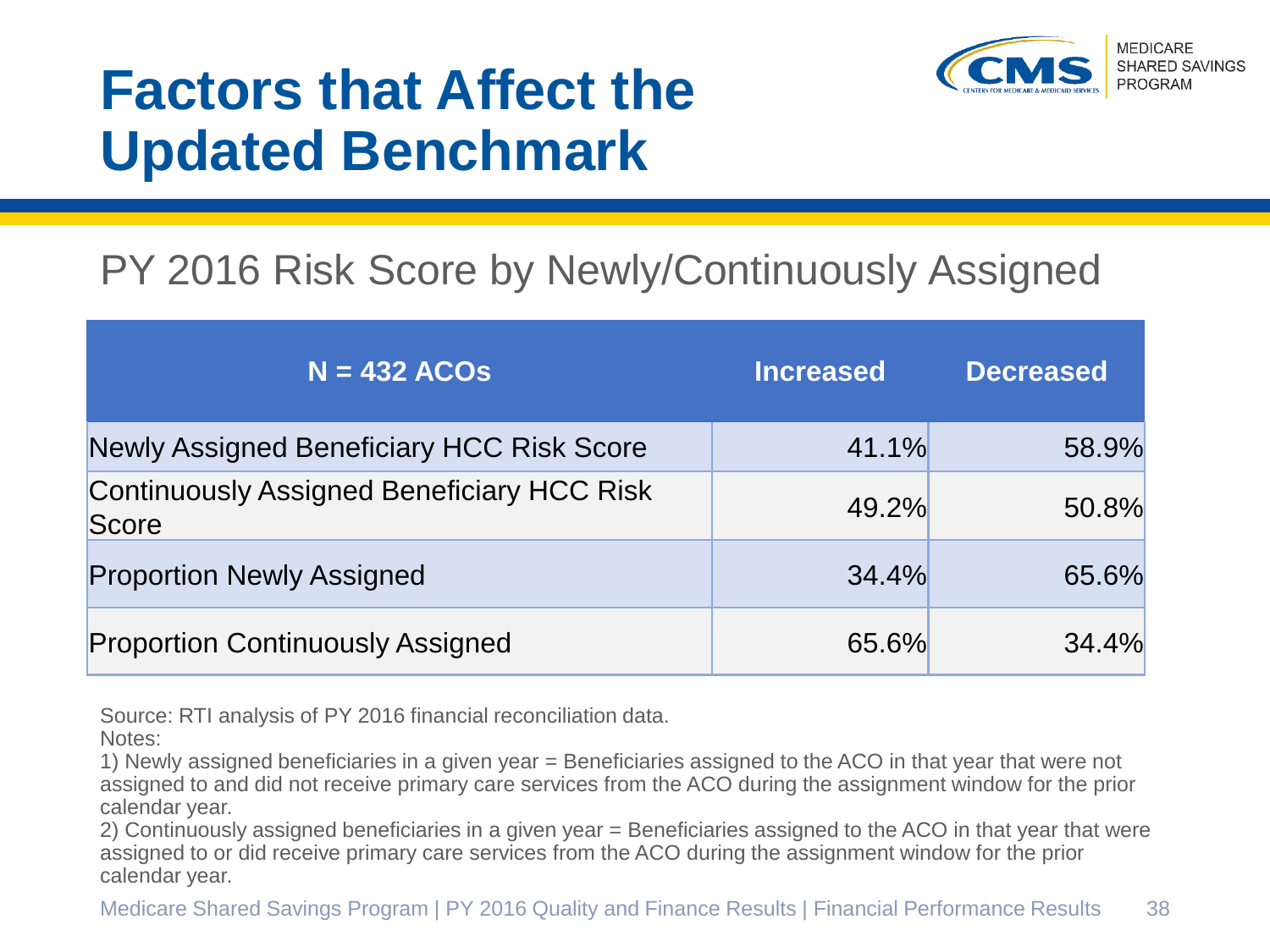

#### PY 2016 Overall Risk Ratios by Enrollment Category

| <b>N=432 ACOs</b>                | <b>ESRD</b> | <b>Disabled</b> | <b>Aged/Dual</b> | <b>Aged/Non-</b><br><b>Dual</b> |
|----------------------------------|-------------|-----------------|------------------|---------------------------------|
| Count with risk ratio $<$ 1      | 230         | 219             | <b>222</b>       | 247                             |
| Proportion with risk ratio $< 1$ | 53%         | 51%             | 51%              | 57%                             |
| Minimum risk ratio               | 0.857       | 0.801           | 0.818            | 0.929                           |
| Median risk ratio                | 0.998       | 1.000           | 0.999            | 0.998                           |
| Maximum risk ratio               | 1.118       | 1.118           | 1.135            | 1.056                           |

Source: RTI analysis of PY 2016 financial reconciliation data.

Note: Risk ratio is defined as the ACO risk score in the performance year divided by the ACO risk score in BY3.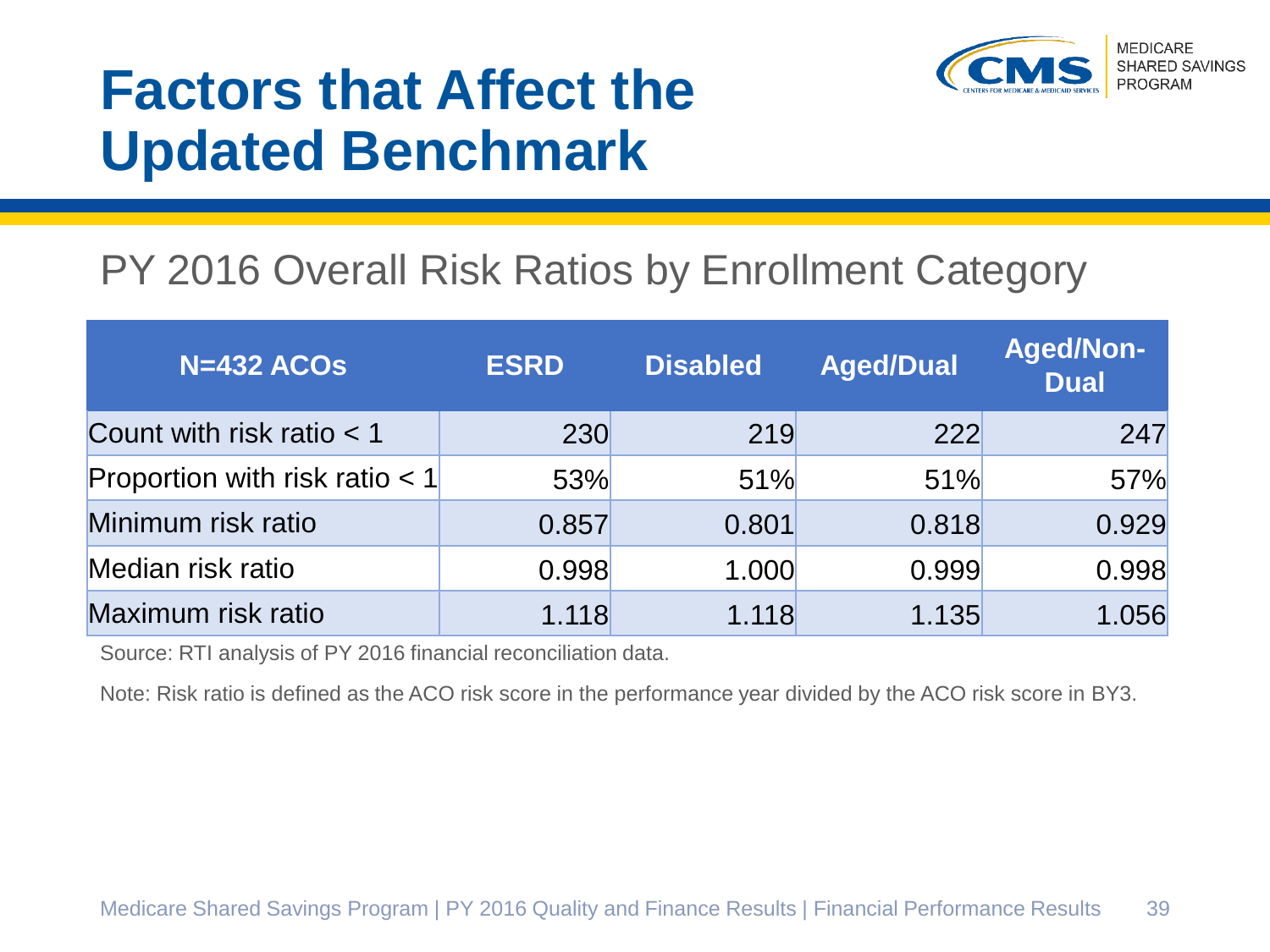

#### PY 2016 Changes in Enrollment Proportions

| $N=432$ ACOs                                     |             | <b>Changes in Enrollment Proportions</b> |                  |                      |  |  |  |
|--------------------------------------------------|-------------|------------------------------------------|------------------|----------------------|--|--|--|
|                                                  | <b>ESRD</b> | <b>Disabled</b>                          | <b>Aged/Dual</b> | <b>Aged/Non-Dual</b> |  |  |  |
| Number of ACO <sub>s</sub> with<br>Decrease      | 196         | 355                                      | 273              | 101                  |  |  |  |
| Percent of ACO <sub>s</sub> with<br>Decrease     | 45.4%       | 82.2%                                    | 63.2%            | 23.4%                |  |  |  |
| Median Change in<br><b>Enrollment Proportion</b> | 0.000       | $-0.007$                                 | $-0.002$         | 0.009                |  |  |  |

Source: RTI analysis of PY 2016 financial reconciliation data.

Note: Changes in enrollment proportions calculated as PY 2016 value minus BY3 value.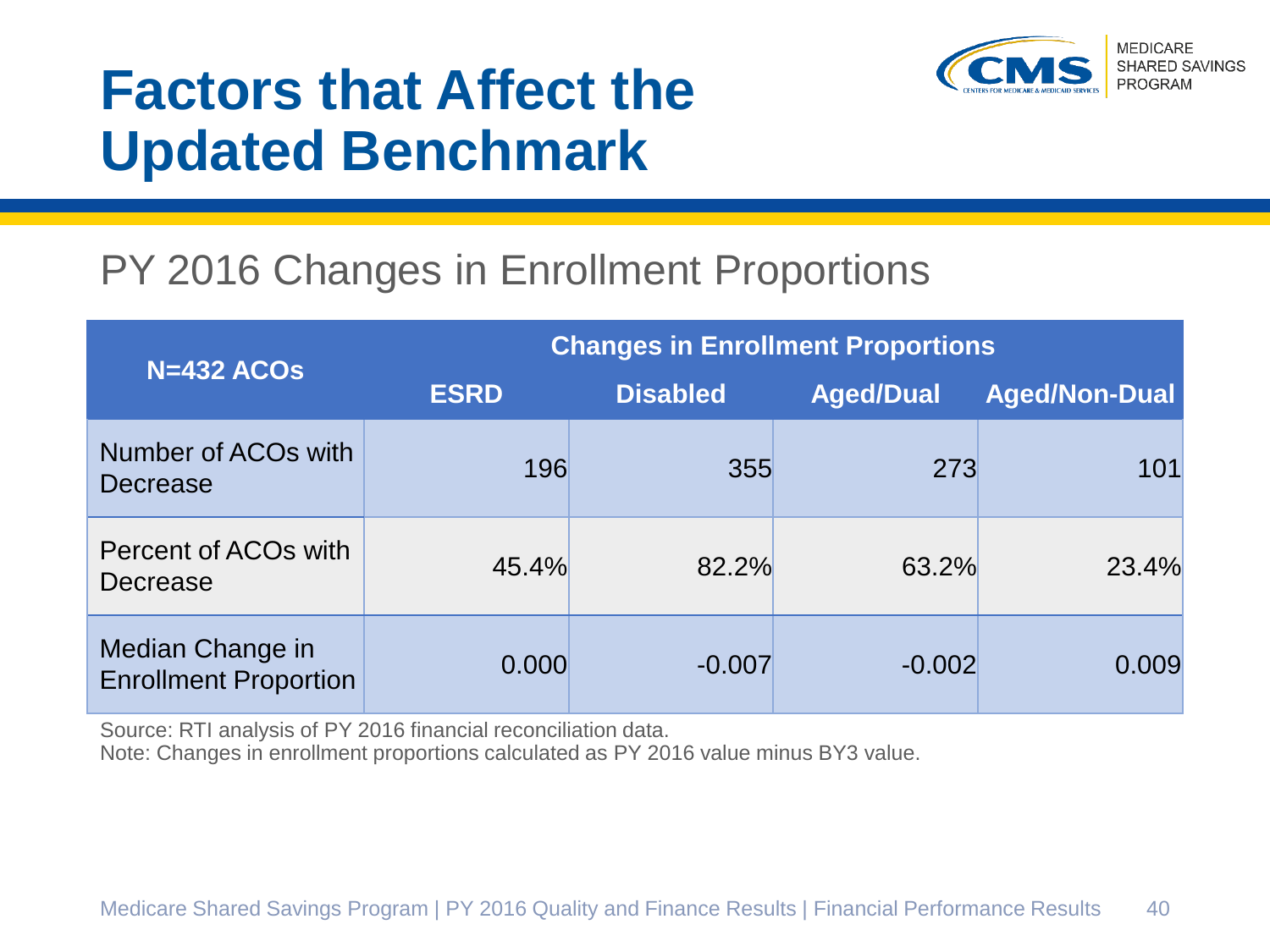#### **Summary of Benchmark Levels**  SHARED SAVINGS **and Changes by Performance**  PROGRAM **Category**

| <b>Benchmark Measure</b>                                | <b>All ACOS</b> | <b>Shared</b><br><b>Savings</b> | <b>Positive</b><br>w/in<br><b>Corridor</b> | <b>Negative</b><br>w/in<br><b>Corridor</b> | <b>Negative</b><br>outside<br><b>Corridor</b> |
|---------------------------------------------------------|-----------------|---------------------------------|--------------------------------------------|--------------------------------------------|-----------------------------------------------|
| <b>Number of ACOs</b>                                   | 432             | 134                             | 107                                        | 105                                        | 86                                            |
| <b>Average Historical</b><br>Benchmark (\$)             | 10,698          | 11,558                          | 10,834                                     | 9,862                                      | 10,210                                        |
| <b>Average Updated</b><br>Benchmark (\$)                | 10,889          | 11,614                          | 11,042                                     | 10,139                                     | 10,484                                        |
| Average Change in<br>Benchmark (\$)                     | 191             | 56                              | 208                                        | 277                                        | 274                                           |
| <b>Average Percentage</b><br><b>Change in Benchmark</b> | 2.1%            | 0.9%                            | 2.1%                                       | 3.0%                                       | 3.0%                                          |

Half of the ACOs with updated benchmark < historical benchmark, shared savings, compared to one-fourth for the ACOs with updated benchmark > historical benchmark.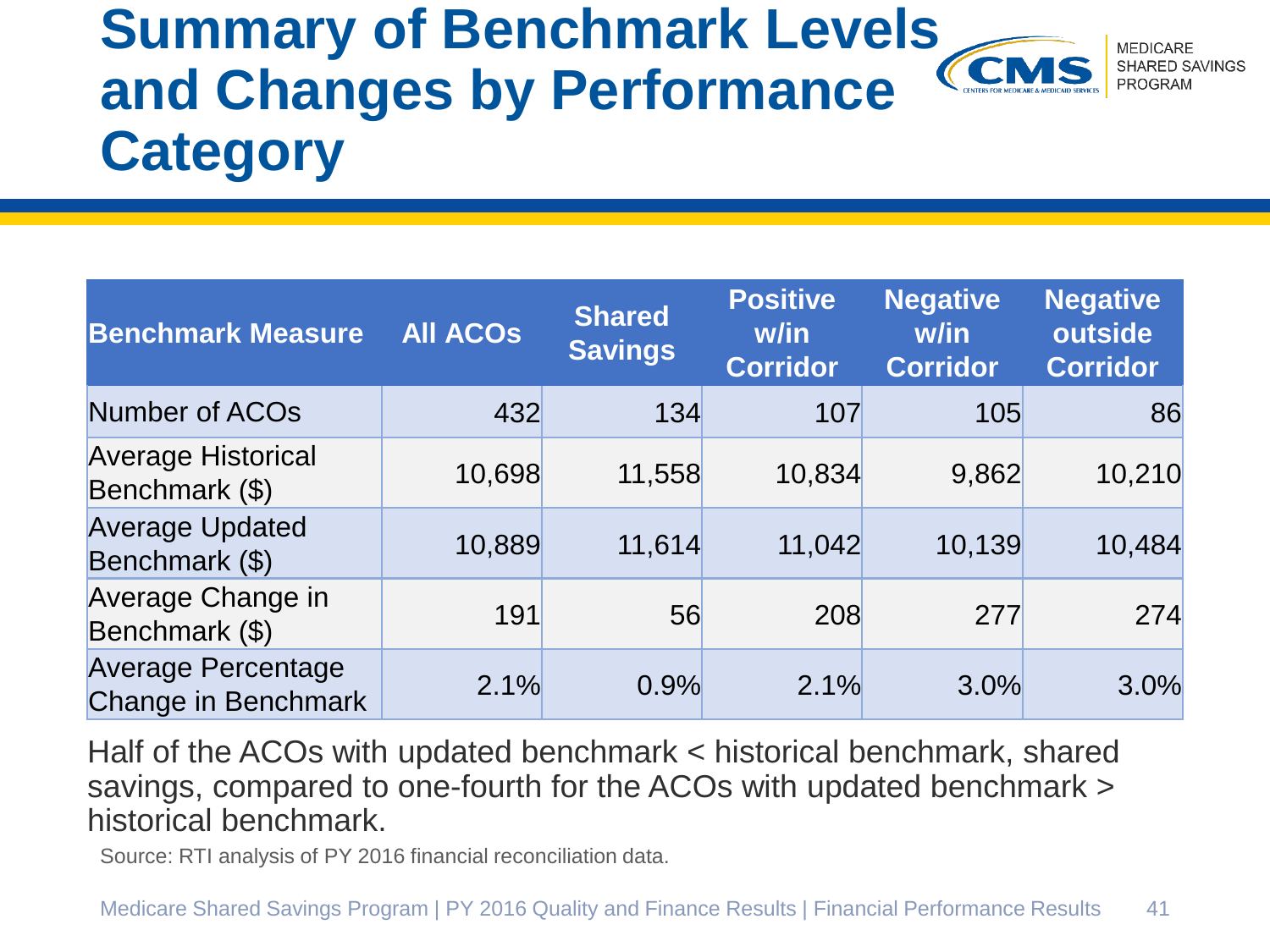

# **Summary of PY 2016 Financial Results Part II**

Benchmarks and Risk Adjustment

- National FFS growth increments from BY3 to PY 2016 were positive across all Medicare enrollment types for all starter cohorts.
- On average, updated benchmarks were higher than historical benchmarks across all performance categories; however, ACOs generating shared savings experienced a substantially smaller increase on average than ACOs in other performance categories.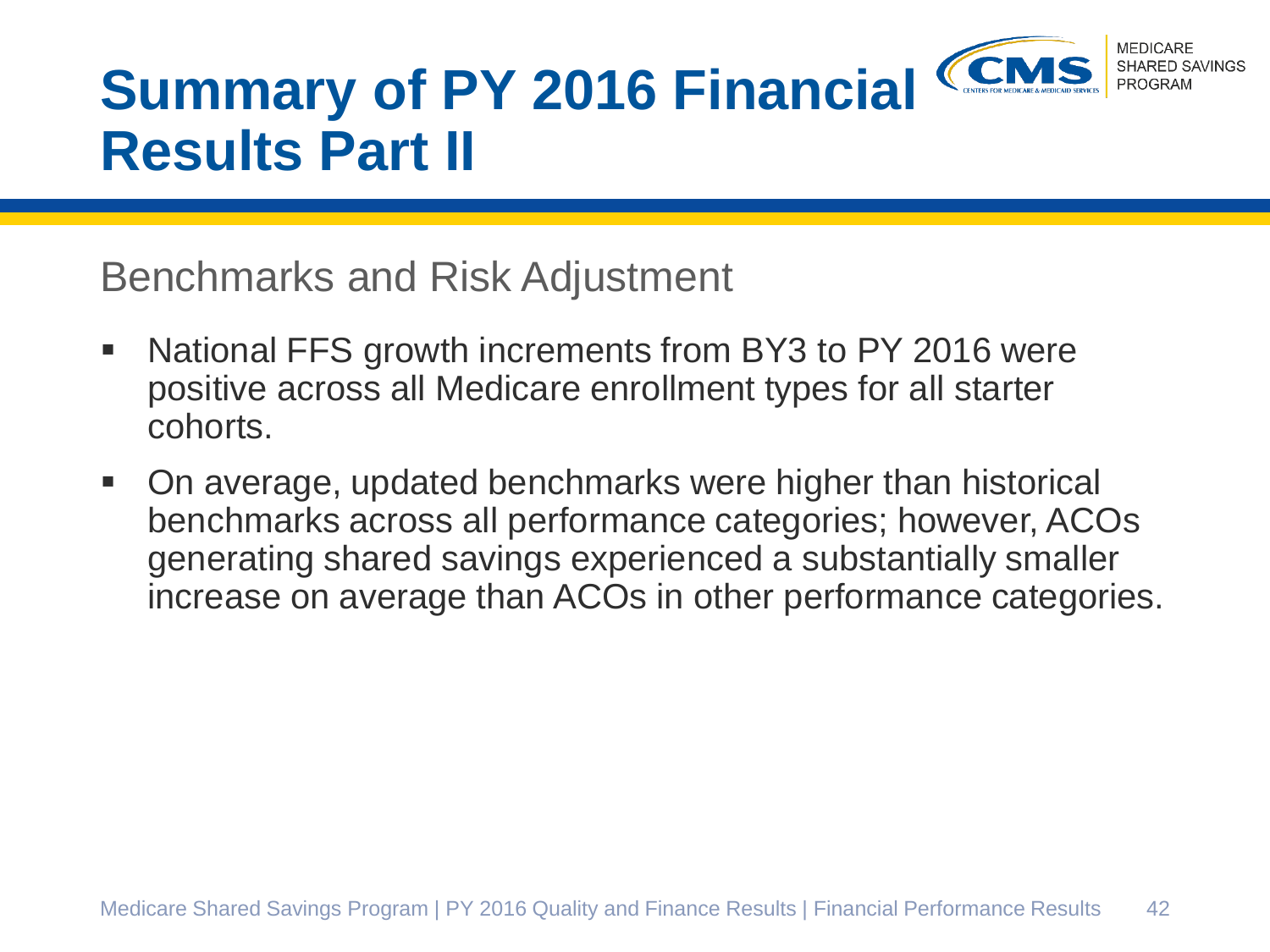### **Financial Performance Results Part III: Non-Claims Based Payments and Trends in Expenditures, Utilization, and Beneficiary Turnover**

- Non-Claims Based Payments
- Expenditure Trends, BY3 to PY 2016
- Utilization Trends, BY3 to PY 2016
- **Beneficiary Turnover**

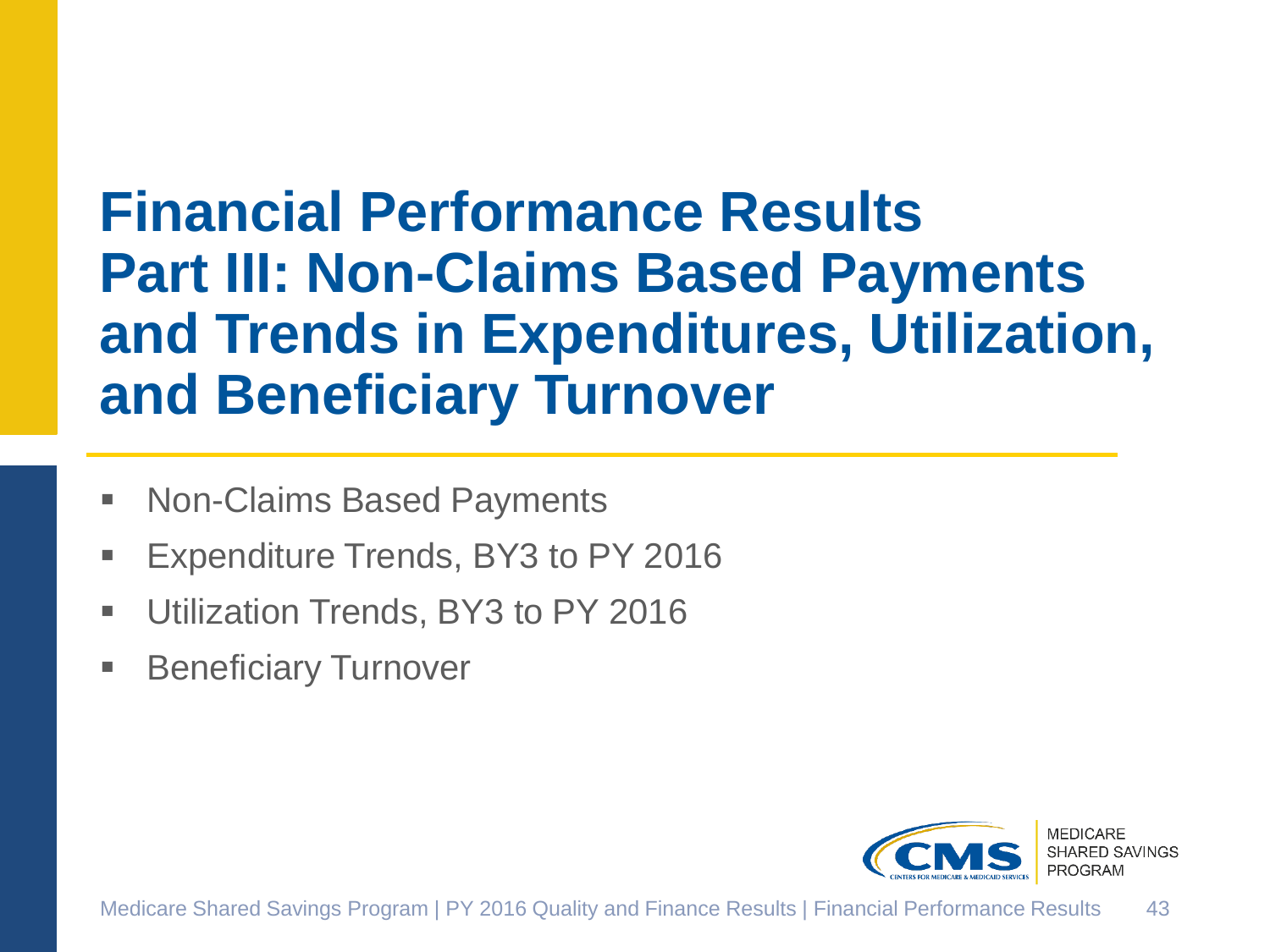

### **Non-Claims Based Payments**

- Non-Claims Based Payments (NCBP) associated with the following programs are included in PY 2016 total expenditures:
	- Comprehensive Primary Care Initiative (CPCI)
	- Community-Based Care Transitions (CBCT)
	- Bundled Payments for Care Improvement (BPCI)
	- Medicare Health Care Quality Demonstration (MHCQ)
- The PY 2016 annual Aggregate Expenditure/Utilization (EXPU) Report also provides:
	- NCBP person-years: Total person-years among assigned beneficiaries with at least one non-zero NCBP in any program in the expenditure period
	- NCBP per beneficiary with NCBP: Per capita NCBP (all programs) among beneficiaries with at least one non-zero NCBP in any program in the expenditure period
- This presentation presents statistics on the above measures and the above measures calculated by individual program, as well as statistics on NCBP per beneficiary (total).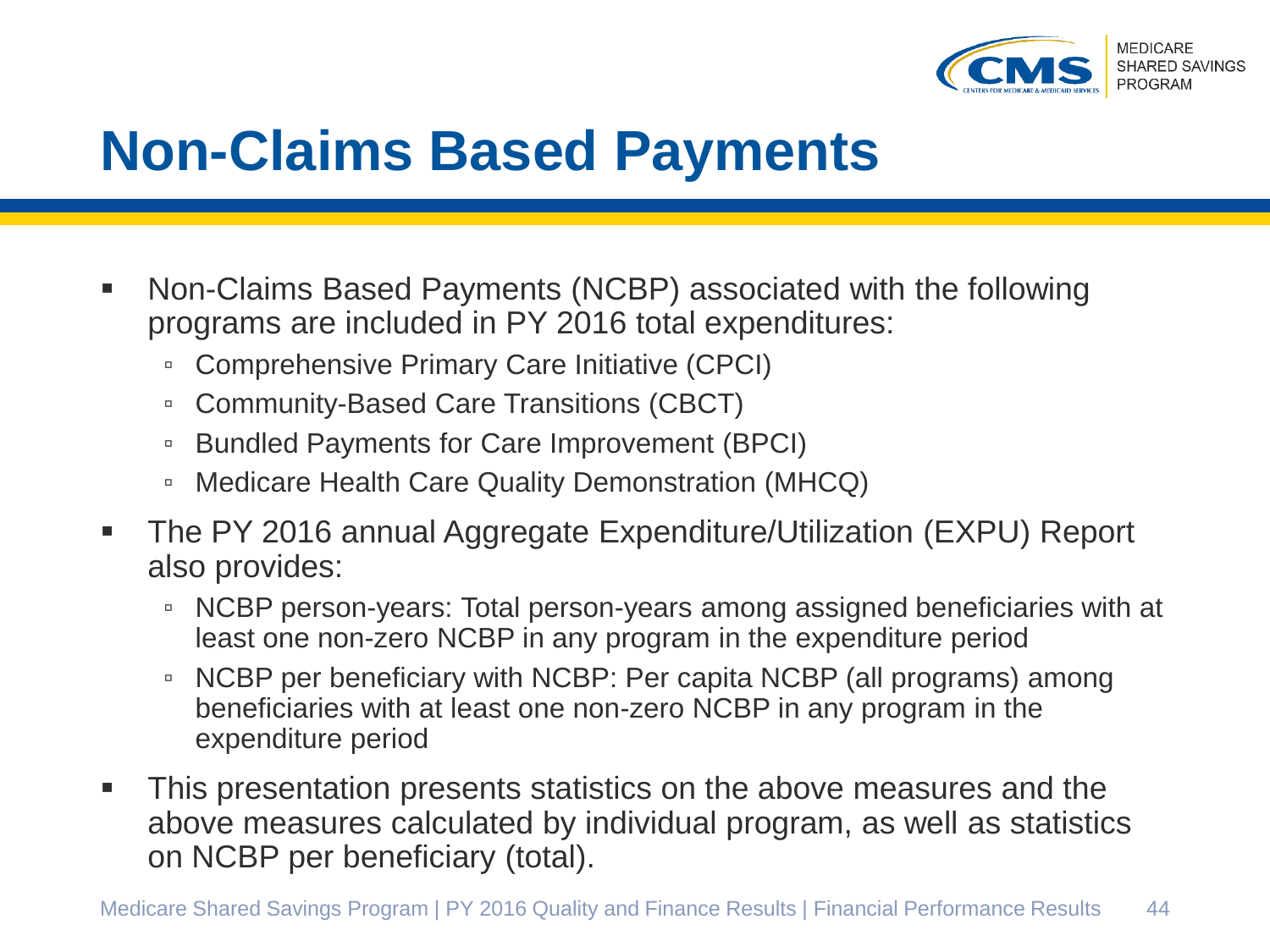

### **NCBP Person-Years by Program**

#### PY 2016

| <b>NCBP Person-Years</b> | <b>All Programs</b><br><b>Combined</b> | <b>CPCI</b> | <b>CBCT</b> | <b>BPCI</b> | <b>MHCQ</b> |
|--------------------------|----------------------------------------|-------------|-------------|-------------|-------------|
| Number of ACOs           | 431                                    | 199         | 336         | 431         | 13          |
| <b>Minimum</b>           | 2.4                                    | 0.3         | 0.4         | 1.4         | 0.9         |
| Mean                     | 212.9                                  | 7.2         | 85.4        | 144.6       | 75.0        |
| Median                   | 105.3                                  | 2.0         | 4.2         | 73.5        | 3.3         |
| <b>Maximum</b>           | 2,439.4                                | 124.8       | 1,826.2     | 1,778.7     | 805.2       |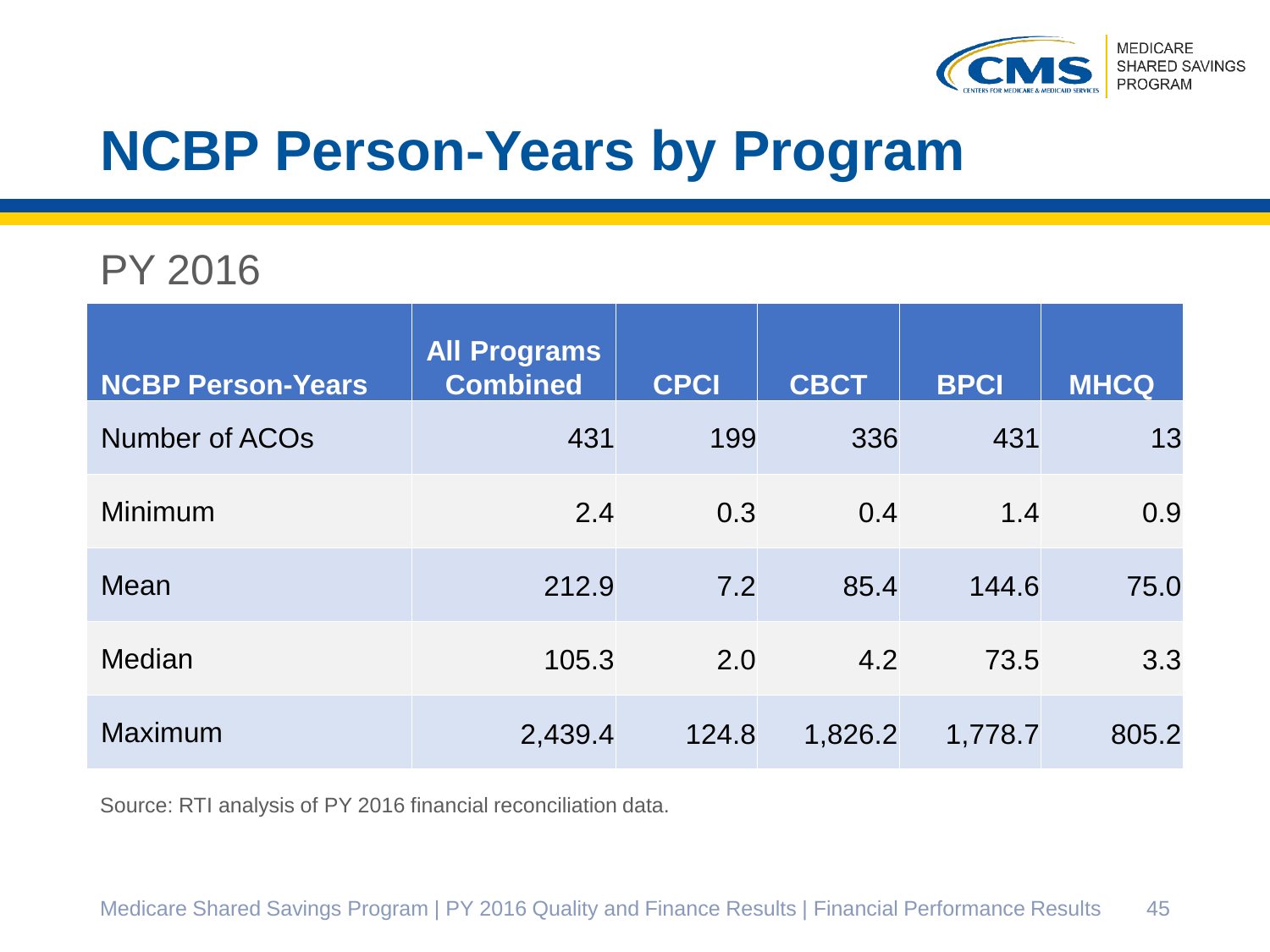

## **NCBP per Beneficiary with NCBP by Program**

#### PY 2016

| <b>NCBP per Beneficiary</b><br>with NCBP | <b>All Programs</b><br><b>Combined</b> | <b>CPCI</b> | <b>CBCT</b> | <b>BPCI</b>            | <b>MHCQ</b>           |
|------------------------------------------|----------------------------------------|-------------|-------------|------------------------|-----------------------|
| Number of ACOs                           | 431                                    | 199         | 336         | 431                    | 13                    |
| Minimum                                  | $-$ \$16,320.94                        | \$ 0.00     |             | $$144.86$ -\$17,997.33 | \$297.82              |
| Mean                                     | \$1,146.17                             | \$142.35    | \$376.40    | \$1,350.90             | \$867.44              |
| Median                                   | \$1,158.25                             | \$130.84    | \$378.72    | \$1,466.25             | \$893.47              |
| Maximum                                  | \$8,114.39                             | \$364.68    | \$722.69    |                        | \$9,206.71 \$1,092.01 |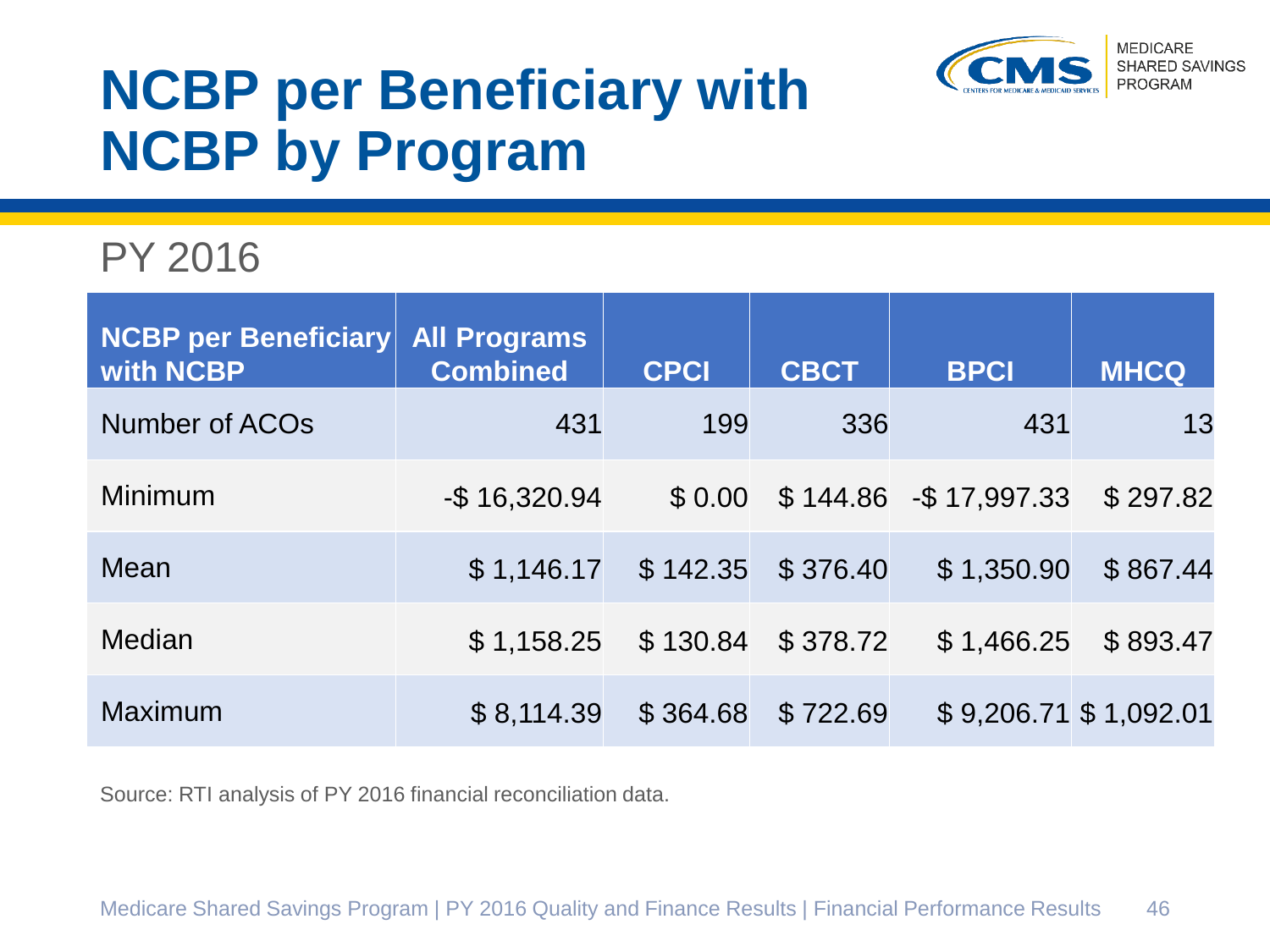

# **NCBP per Beneficiary (Total) by Program**

#### PY 2016

| <b>NCBP per Beneficiary</b><br>(Total) | <b>All Programs</b><br><b>Combined</b> | <b>CPCI</b> | <b>CBCT</b> | <b>BPCI</b>   | <b>MHCQ</b> |
|----------------------------------------|----------------------------------------|-------------|-------------|---------------|-------------|
| Number of ACOs                         | 431                                    | 199         | 336         | 431           | 13          |
| Minimum                                | $-$ \$ 322.80                          | \$0.00      | \$0.01      | $-$ \$ 324.60 | \$0.02      |
| Mean                                   | \$12.10                                | \$0.05      | \$1.82      | \$10.61       | \$1.52      |
| Median                                 | \$7.85                                 | \$0.02      | \$0.10      | \$6.54        | \$0.17      |
| <b>Maximum</b>                         | \$159.16                               | \$0.73      | \$38.66     | \$159.16      | \$11.74     |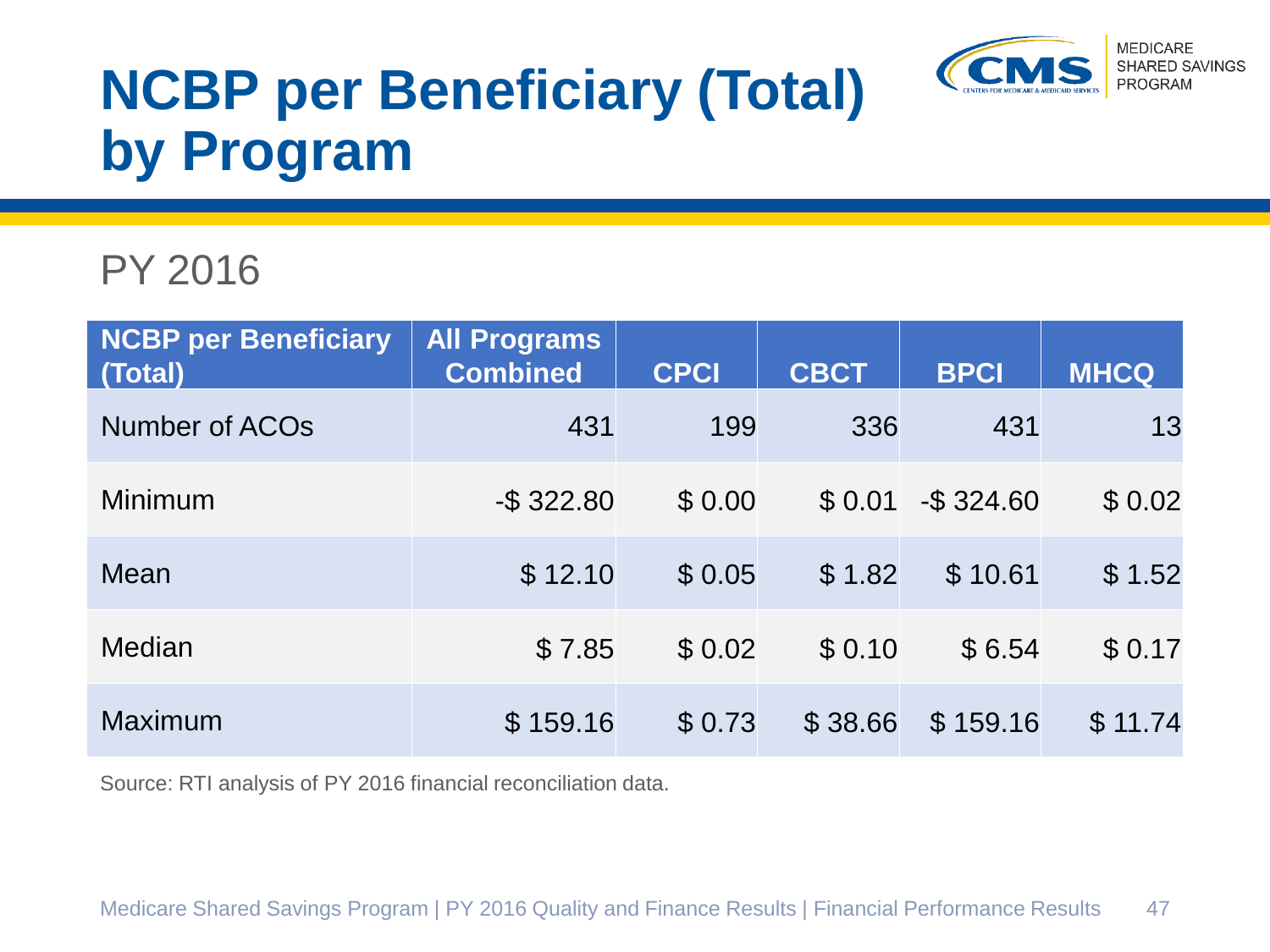

#### **NCBP as Percent of Updated Benchmark Expenditures by Program**

#### PY 2016

| <b>NCBP per Beneficiary</b><br>(Total) | <b>All Programs</b><br><b>Combined</b> | <b>CPCI</b> | <b>CBCT</b> | <b>BPCI</b> | <b>MHCQ</b> |
|----------------------------------------|----------------------------------------|-------------|-------------|-------------|-------------|
| Number of ACO <sub>s</sub>             | 431                                    | 199         | 336         | 431         | 13          |
| Minimum                                | $-0.76%$                               | $0.00\%$    | $0.00\%$    | $-0.76%$    | $0.00\%$    |
| Mean                                   | 0.13%                                  | $0.00\%$    | 0.12%       | 0.12%       | 0.01%       |
| Median                                 | 0.07%                                  | $0.00\%$    | 0.06%       | 0.06%       | $0.00\%$    |
| <b>Maximum</b>                         | 1.60%                                  | 0.34%       | 1.60%       | 1.60%       | 0.09%       |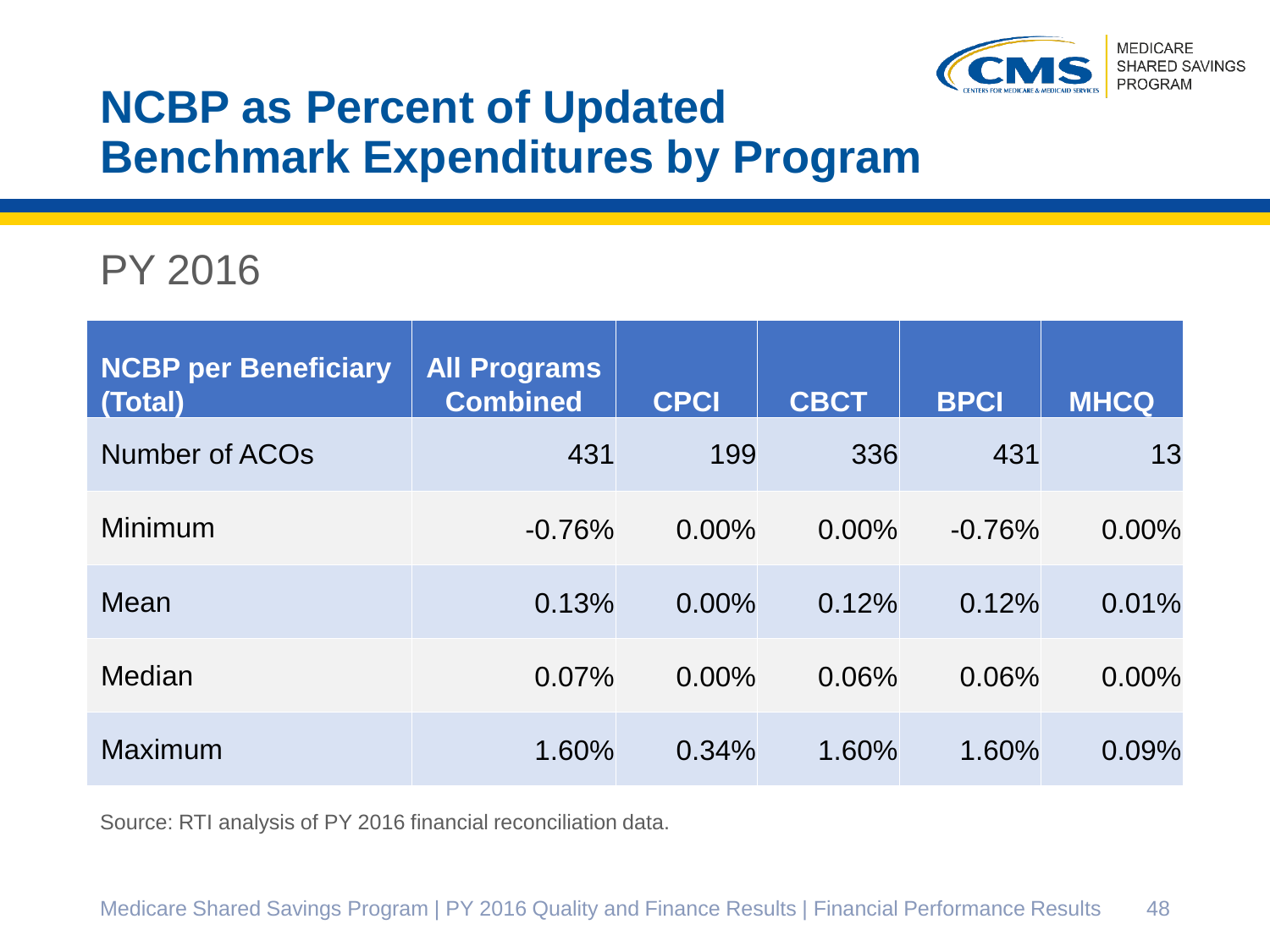

## **Notes to Expenditure and Utilization Trends**

- Values in this section are calculated from the annual Aggregate Expenditure/Utilization reports the ACOs received with their PY 2016 financial reconciliation reports and PY 2016 final historical benchmark reports.
- All trends are based on 432 ACOs unless otherwise noted.
- **A three-months claims run out is used.**
- All beneficiary annualized expenditures are truncated by setting expenditures that are greater than the truncation threshold equal to the truncation threshold.
	- For each Medicare enrollment type, the expenditure truncation threshold is the national unweighted 99th percentile of annualized Part A and Part B expenditures (excluding indirect medical education (IME)/disproportionate share data (DSH), uncompensated claims (UCC), and pass-through payments) for national FFS beneficiaries, calculated by CMS' Office of the Actuary. The component expenditures are truncated using the same truncation thresholds.
- A claims completion factor 1.013 is applied to expenditures.
- Expenditures are not standardized for geographic variations in Medicare prices (i.e., arising from the Area Wage Index or the Geographic Practice Cost Index).
- Risk adjustment is not applied in any of these calculations.
- ACOs vary by the number of years between BY3 and PY 2016 and the analysis for BY3 and PY 2016 expenditure and utilization comparisons did not adjust for this difference.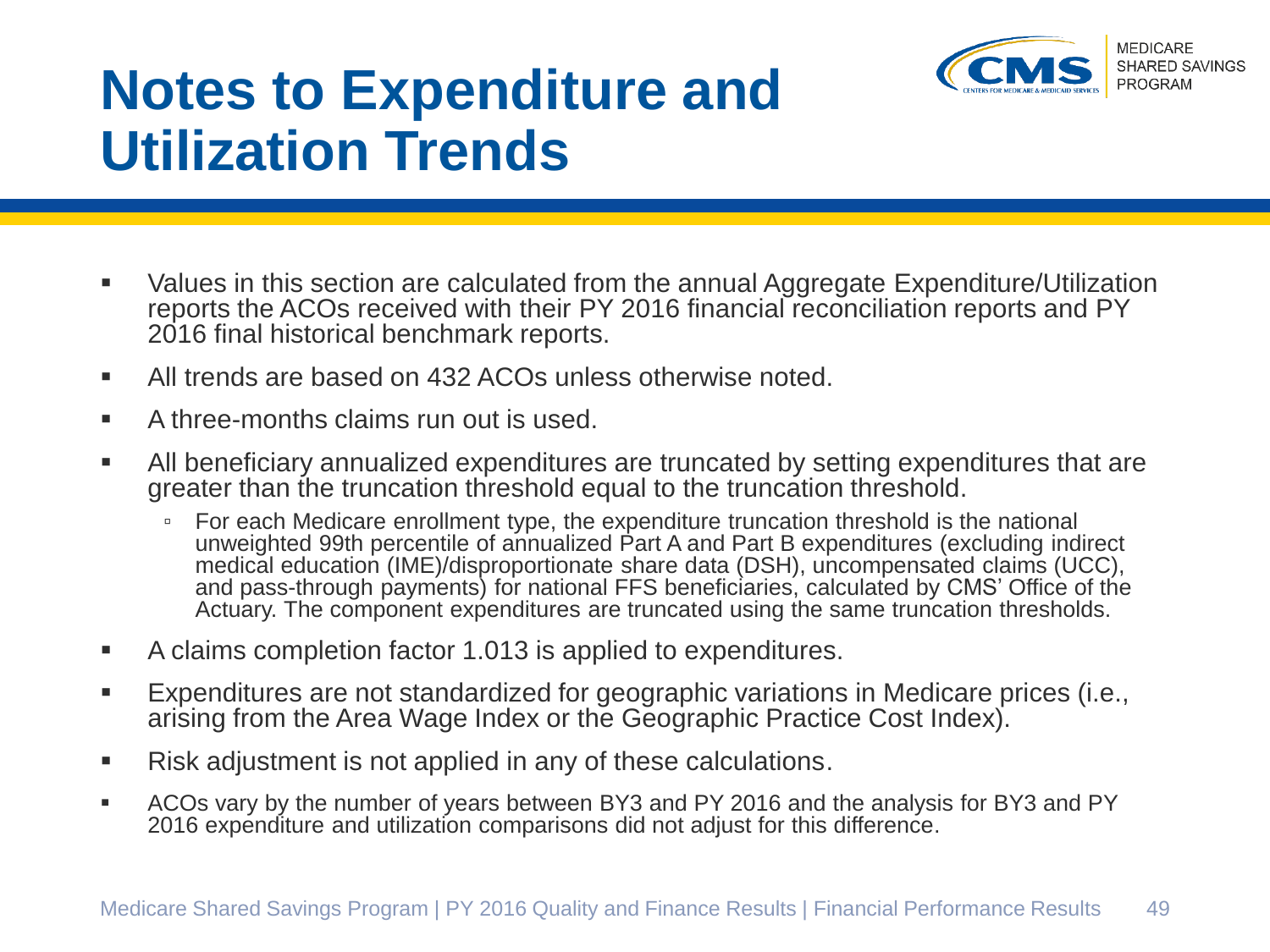

### **Trends in Total Expenditures**

#### BY3 to PY 2016

| <b>Total Per Capita Expenditures</b>                                                            | <b>Shared</b><br><b>Savings</b> | <b>Positive</b><br>w/in<br><b>Corridor</b> | <b>Negative</b><br>w/in<br><b>Corridor</b> | <b>Negative</b><br>outside<br><b>Corridor</b> |
|-------------------------------------------------------------------------------------------------|---------------------------------|--------------------------------------------|--------------------------------------------|-----------------------------------------------|
| <b>Number of ACOs</b>                                                                           | 134                             | 107                                        | 105                                        | 86                                            |
| Average BY3 Per Capita Expenditures<br>$(\$)$                                                   | 11,279                          | 10,766                                     | 9,896                                      | 10,289                                        |
| Average PY 2016 Per Capita<br>Expenditures (\$)                                                 | 10,791                          | 10,891                                     | 10,263                                     | 11,132                                        |
| Average Percentage Change in Per<br>Capita Assigned Beneficiary<br>Expenditures, BY3 to PY 2016 | $-3.5%$                         | 1.4%                                       | 3.9%                                       | 8.8%                                          |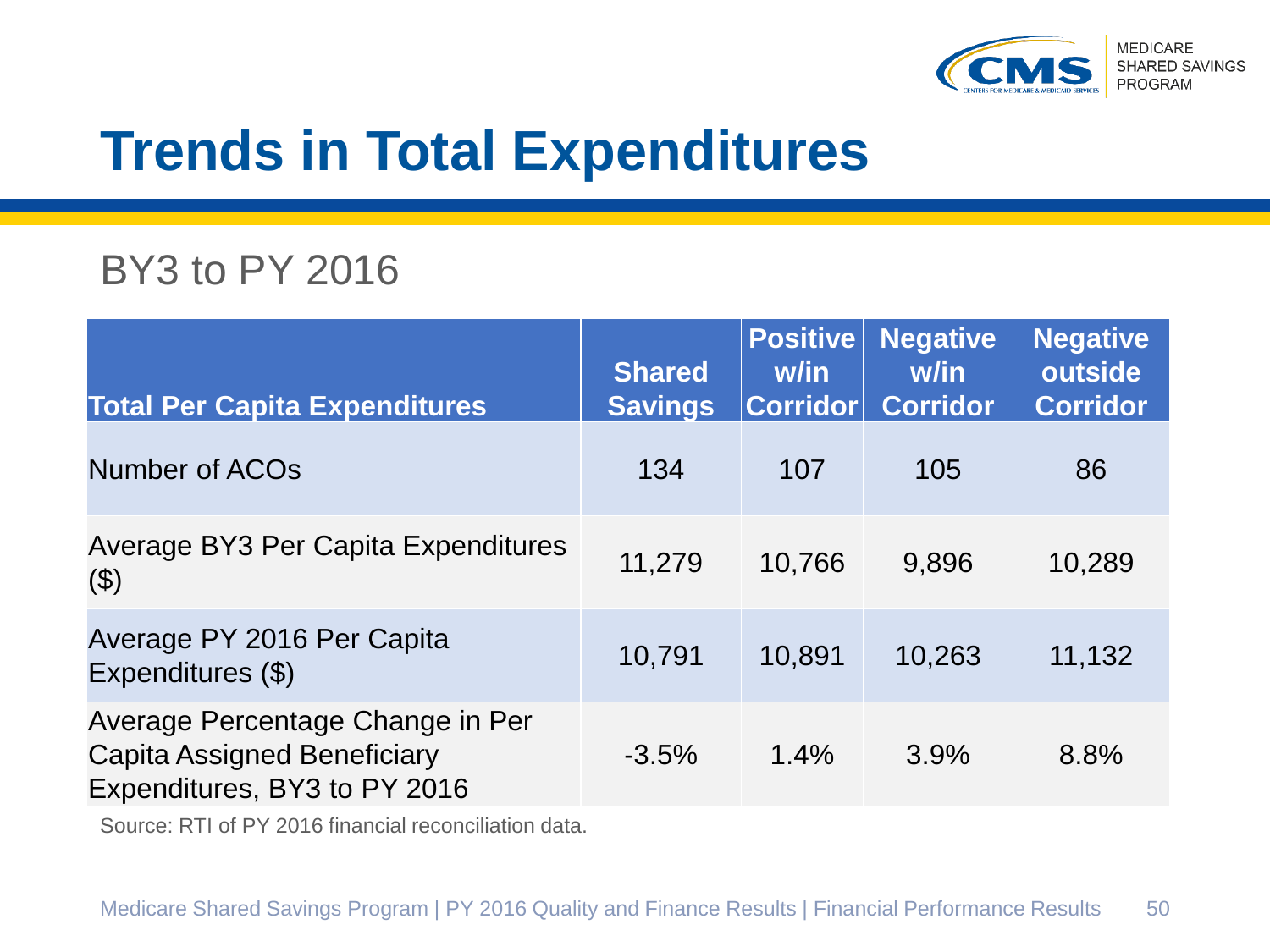

## **Average Percentage Change in Inpatient Expenditures**

#### BY3 to PY 2016

| <b>Expenditure Category</b>            | <b>Shared</b><br><b>savings</b> | <b>Positive</b><br>w/in<br>corridor | <b>Negative</b><br>w/in<br>corridor | <b>Negative</b><br>outside<br>corridor |
|----------------------------------------|---------------------------------|-------------------------------------|-------------------------------------|----------------------------------------|
| <b>Inpatient Hospital, Total</b>       | $-5.0\%$                        | 1.2%                                | 3.0%                                | 8.6%                                   |
| <b>Short-Term Hospital</b>             | $-4.4%$                         | $1.7\%$                             | 3.6%                                | 8.8%                                   |
| Long-Term Hospital                     | $-6.5%$                         | 8.2%                                | 10.6%                               | 44.1%                                  |
| <b>Rehabilitation Hospital or Unit</b> | 0.6%                            | 10.2%                               | 3.8%                                | 12.7%                                  |
| <b>Psychiatric Hospital or Unit</b>    | $-2.9%$                         | 2.9%                                | 7.9%                                | $-0.2%$                                |

Source: RTI analysis of PY 2016 financial reconciliation data.

Note: Long-term hospital measure is based on subset of 423 ACOs with long-term hospital claims in both periods.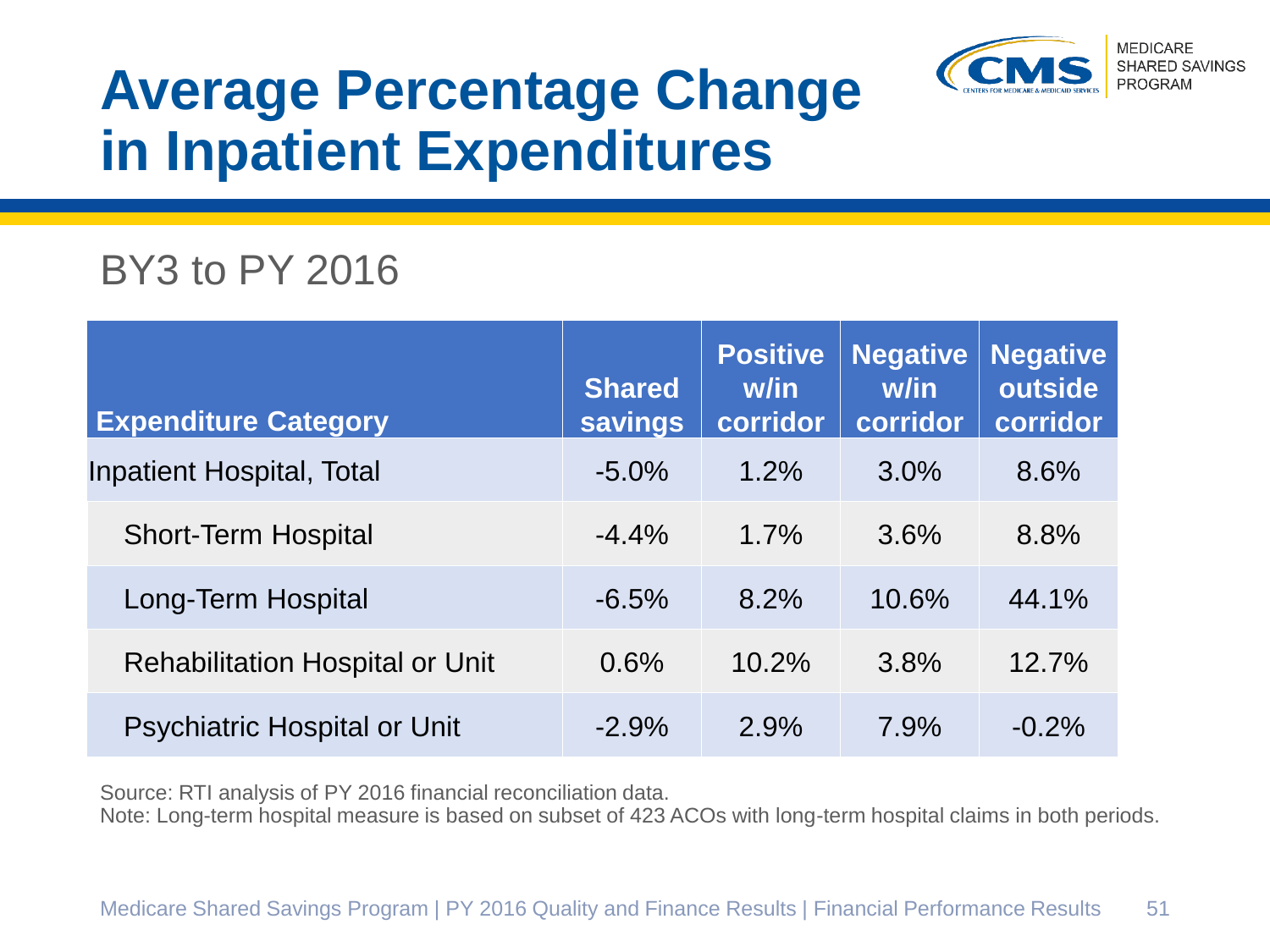

### **Average Percentage Change in Part B Expenditures**

#### BY3 to PY 2016

| <b>Expenditure Category</b>        | <b>Shared</b><br><b>Savings</b> | <b>Positive</b><br>w/in<br><b>Corridor</b> | <b>Negative</b><br>w/in<br><b>Corridor</b> | <b>Negative</b><br>outside<br><b>Corridor</b> |
|------------------------------------|---------------------------------|--------------------------------------------|--------------------------------------------|-----------------------------------------------|
| Part B Physician/Supplier, Total   | 0.2%                            | 2.5%                                       | 3.9%                                       | 7.4%                                          |
| <b>Evaluation &amp; Management</b> | $-2.4%$                         | 1.1%                                       | 2.9%                                       | 6.0%                                          |
| Part B Drugs                       | 12.4%                           | 10.1%                                      | 9.1%                                       | 16.7%                                         |
| <b>Procedures</b>                  | $-0.9%$                         | 1.4%                                       | 1.9%                                       | 4.4%                                          |
| Imaging                            | $-5.2%$                         | $-2.0\%$                                   | $-2.4%$                                    | $-1.1%$                                       |
| Ambulance                          | $-11.1%$                        | $-4.1%$                                    | 0.1%                                       | 2.0%                                          |
| Laboratory & Other Tests           | $-9.3%$                         | $-8.3%$                                    | $-8.9%$                                    | $-5.1%$                                       |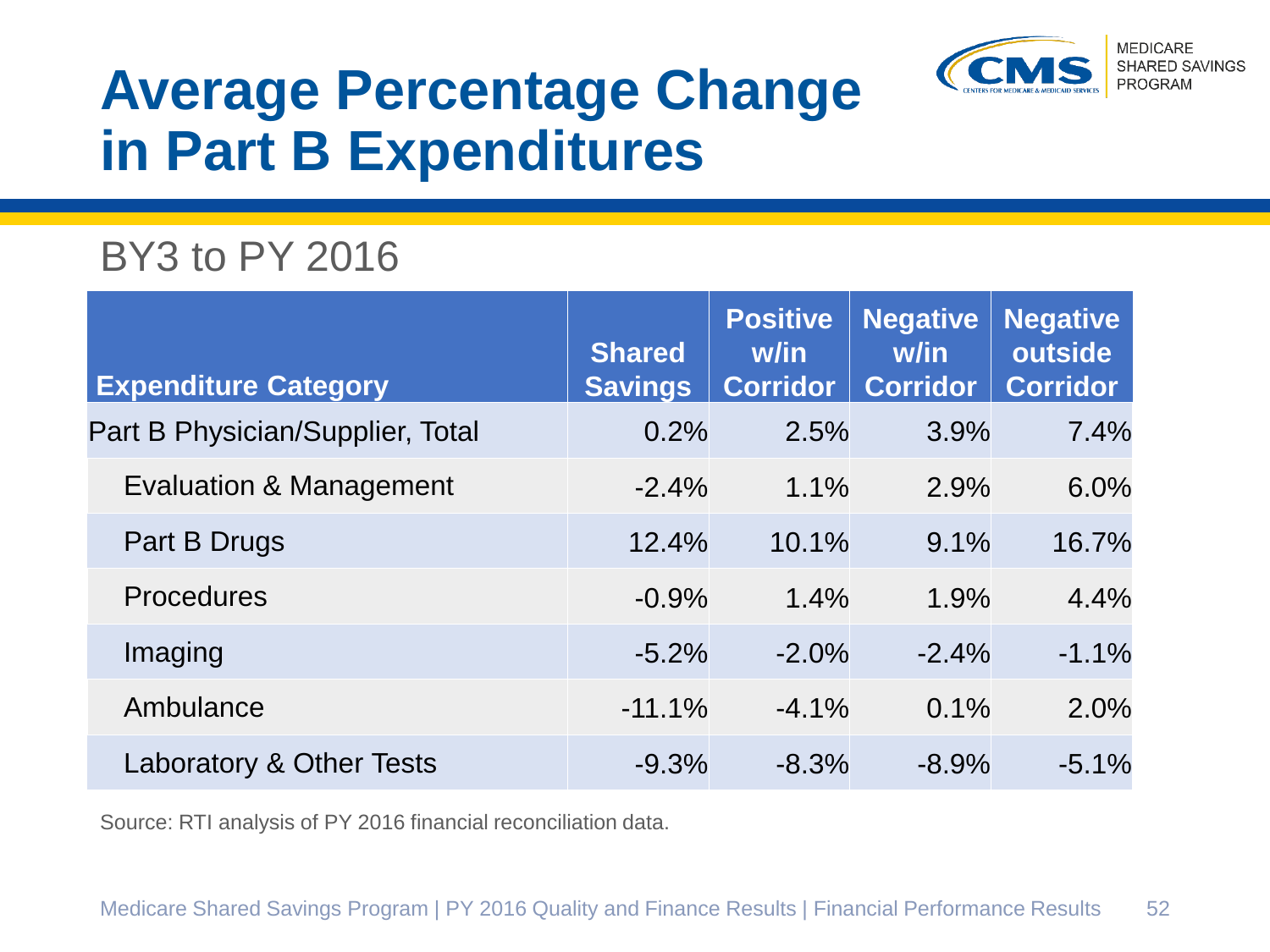

#### **Average Percentage Change in Other Component Expenditures**

#### BY3 to PY 2016

| <b>Expenditure Category</b>     | <b>Shared</b><br><b>Savings</b> | <b>Positive</b><br>w/in<br><b>Corridor</b> | <b>Negative</b><br>w/in<br><b>Corridor</b> | <b>Negative</b><br>outside<br><b>Corridor</b> |
|---------------------------------|---------------------------------|--------------------------------------------|--------------------------------------------|-----------------------------------------------|
| <b>SNF Expenditures</b>         | $-18.3%$                        | $-6.9%$                                    | $-3.8%$                                    | 16.3%                                         |
| <b>Outpatient Expenditures</b>  | 3.8%                            | 5.0%                                       | $9.2\%$                                    | 12.0%                                         |
| <b>Home Health Expenditures</b> | $-9.7%$                         | $-0.2%$                                    | 2.7%                                       | 9.9%                                          |
| <b>DME Expenditures</b>         | $-9.2%$                         | $-8.1%$                                    | $-7.7\%$                                   | $-9.8%$                                       |
| <b>Hospice Expenditure</b>      | $-6.1%$                         | 2.1%                                       | 8.2%                                       | 12.4%                                         |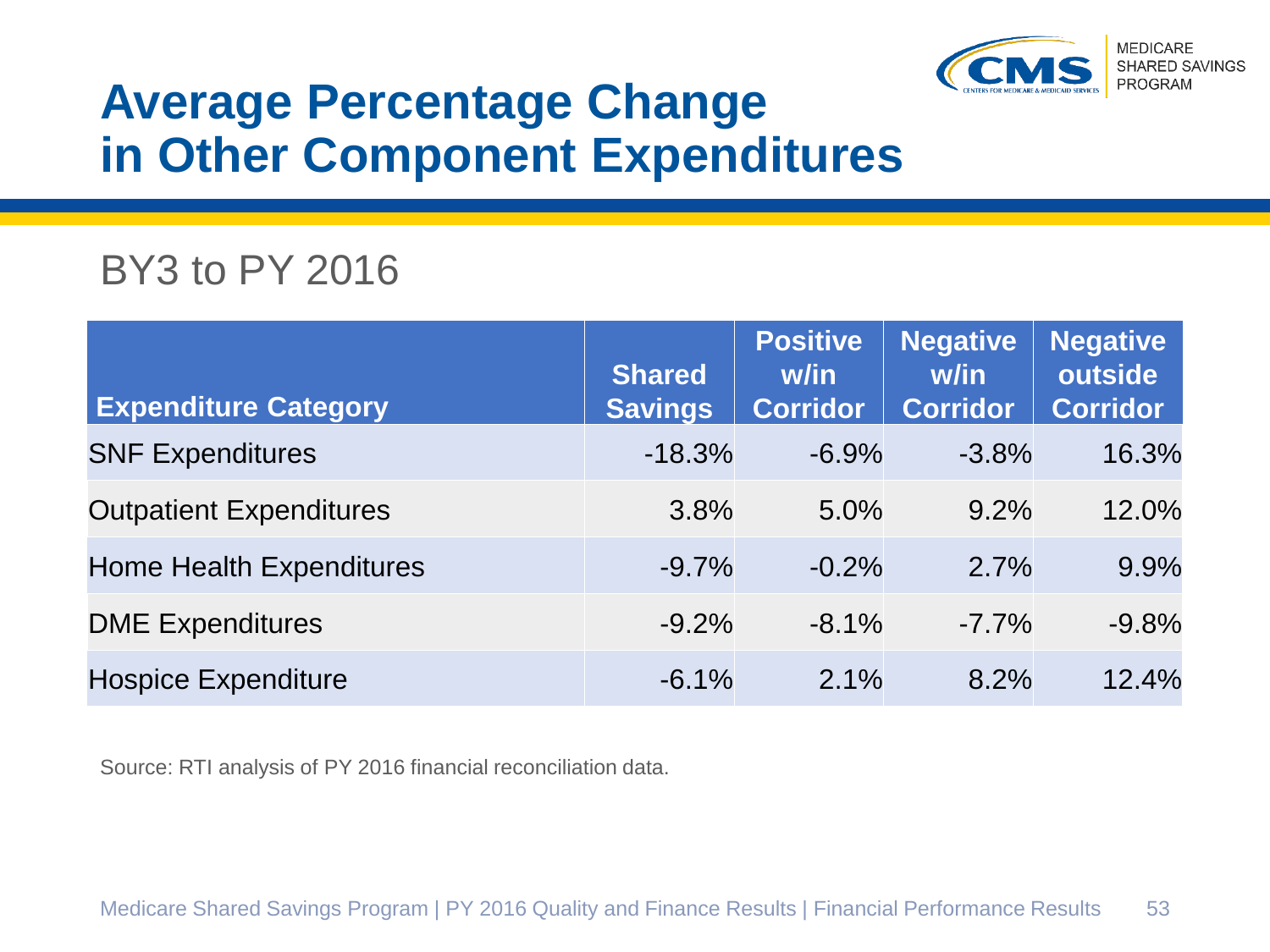

### **Average Percentage Change in Hospital Utilization**

#### BY3 to PY 2016

| <b>Utilization Category</b>            | <b>Shared</b><br><b>Savings</b> | <b>Positive</b><br>w/in<br><b>Corridor</b> | <b>Negative</b><br>w/in<br><b>Corridor</b> | <b>Negative</b><br>outside<br><b>Corridor</b> |
|----------------------------------------|---------------------------------|--------------------------------------------|--------------------------------------------|-----------------------------------------------|
| Hospitalizations, Total                | $-8.9%$                         | $-3.2%$                                    | $-2.2\%$                                   | 1.0%                                          |
| <b>Short-Term Hospital</b>             | $-8.7%$                         | $-3.1%$                                    | $-2.1\%$                                   | 1.1%                                          |
| Long-Term Hospital                     | $-6.2%$                         | $-2.6%$                                    | 2.7%                                       | 13.9%                                         |
| <b>Rehabilitation Hospital or Unit</b> | $-3.9%$                         | 4.9%                                       | $-2.5%$                                    | 2.9%                                          |
| <b>Psychiatric Hospital or Unit</b>    | $-9.1%$                         | $-2.4%$                                    | $-1.6%$                                    | $-5.5%$                                       |

Source: RTI analysis of PY 2016 financial reconciliation data.

Note: Long-term hospital measure is based on subset of 423 ACOs with long-term hospital claims in both periods.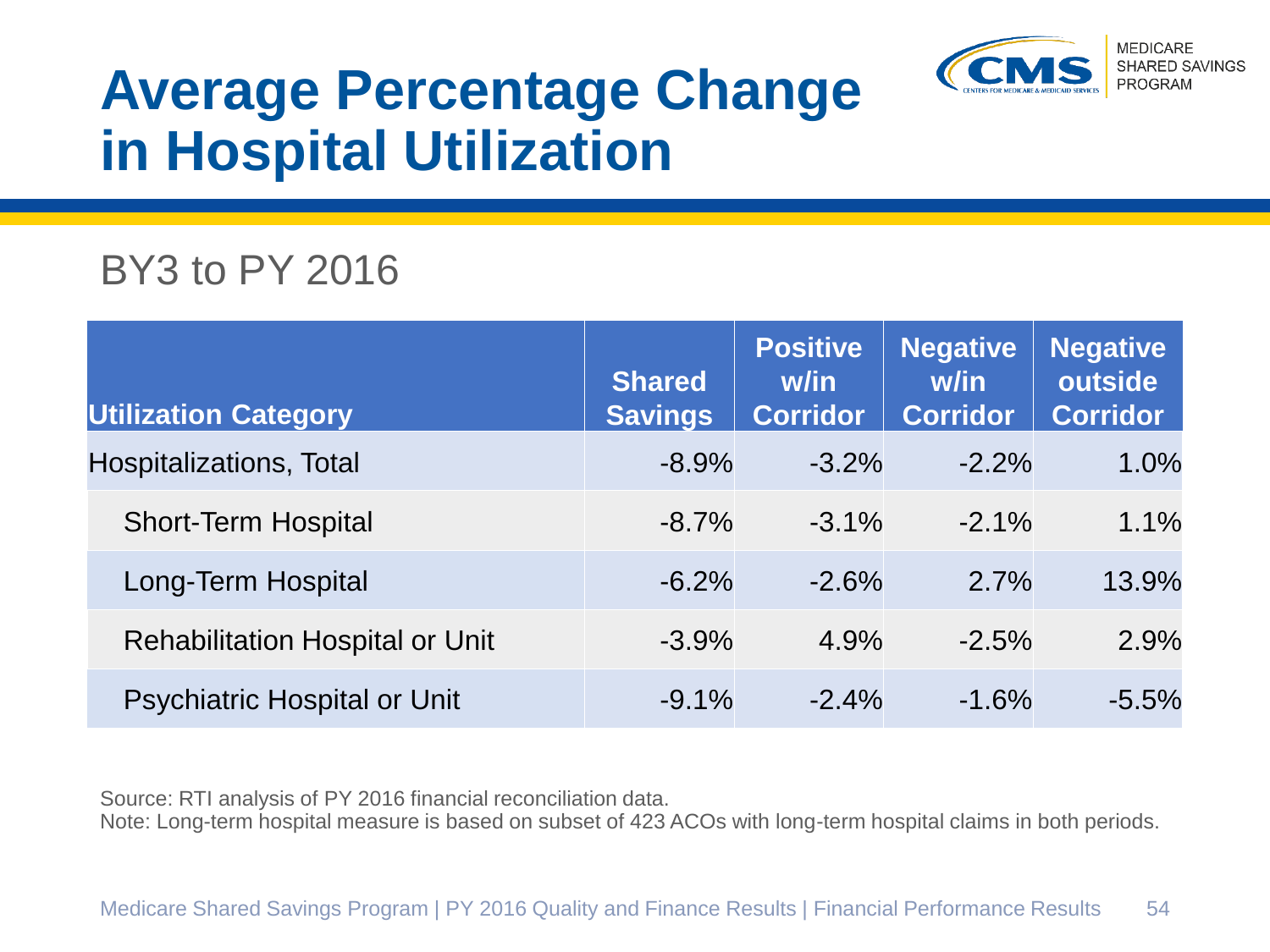

#### **Average Percentage Change in Other Utilization Categories**

#### BY3 to PY 2016

| <b>Utilization Category</b>           | <b>Shared</b><br><b>Savings</b> | w/in    | <b>Positive   Negative   Negative</b><br>w/in<br>Corridor   Corridor | outside<br><b>Corridor</b> |
|---------------------------------------|---------------------------------|---------|----------------------------------------------------------------------|----------------------------|
| <b>SNF Discharges</b>                 | $-15.5%$                        | $-4.8%$ | $-3.1%$                                                              | 11.2%                      |
| <b>SNF Utilization Days</b>           | $-21.5%$                        | $-9.1%$ | $-7.0\%$                                                             | 10.3%                      |
| <b>ED Visits</b>                      | $-3.8%$                         | 0.1%    | 2.1%                                                                 | 2.2%                       |
| ED Visits that led to Hospitalization | $-8.8%$                         | $-2.4%$ | $-1.9%$                                                              | 2.3%                       |
| <b>CT Events</b>                      | 3.6%                            | 5.8%    | 8.1%                                                                 | 10.9%                      |
| <b>MRI Events</b>                     | 2.8%                            | 3.2%    | 4.1%                                                                 | 7.0%                       |

Source: RTI analysis of PY 2016 financial reconciliation data.

Note: ED = Emergency department; CT = Computed tomography; MRI = Magnetic resonance imaging.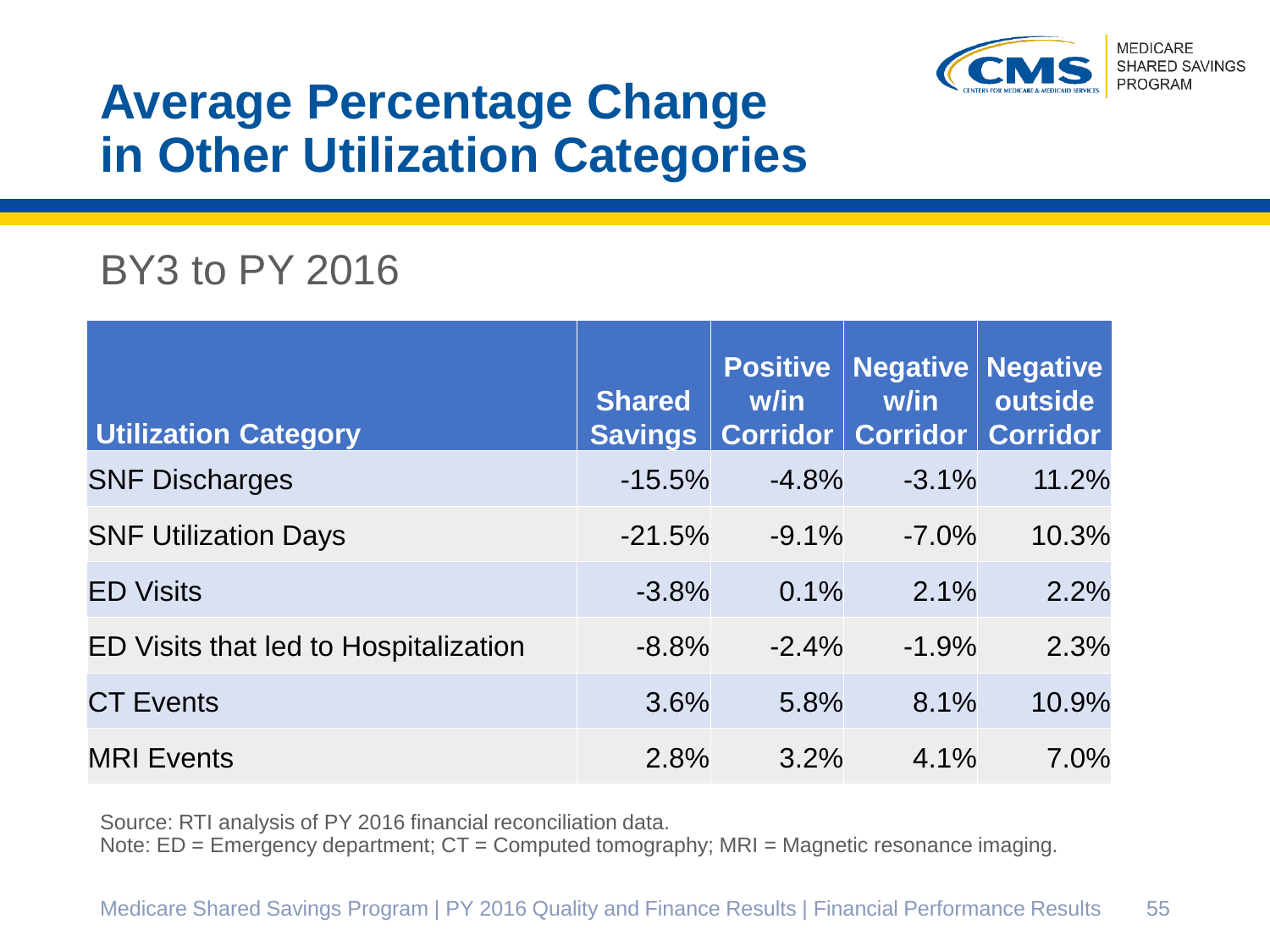

## **Average Percentage Change in Primary Care Utilization**

#### BY3 to PY 2016

| <b>Utilization Category</b>       | <b>Shared</b><br><b>Savings</b> | <b>Positive</b><br>w/in | <b>Negative   Negative</b><br>w/in<br>Corridor   Corridor   Corridor | outside |
|-----------------------------------|---------------------------------|-------------------------|----------------------------------------------------------------------|---------|
| <b>PCS visits with PCP</b>        | $-1.2%$                         | 1.3%                    | 0.8%                                                                 | 0.1%    |
| <b>PCS Visits with Specialist</b> | $0.1\%$                         | $0.2\%$                 | $1.1\%$                                                              | 2.1%    |
| PCS Visits with NP/PA/CNS         | 20.1%                           | 22.9%                   | 34.4%                                                                | 39.9%   |

Source: RTI analysis of PY 2016 financial reconciliation data. Note: PCS = Primary care service; PCP = Primary care physician; NP = Nurse practitioner; PA = Physician assistant; CNS = Clinical nurse specialist.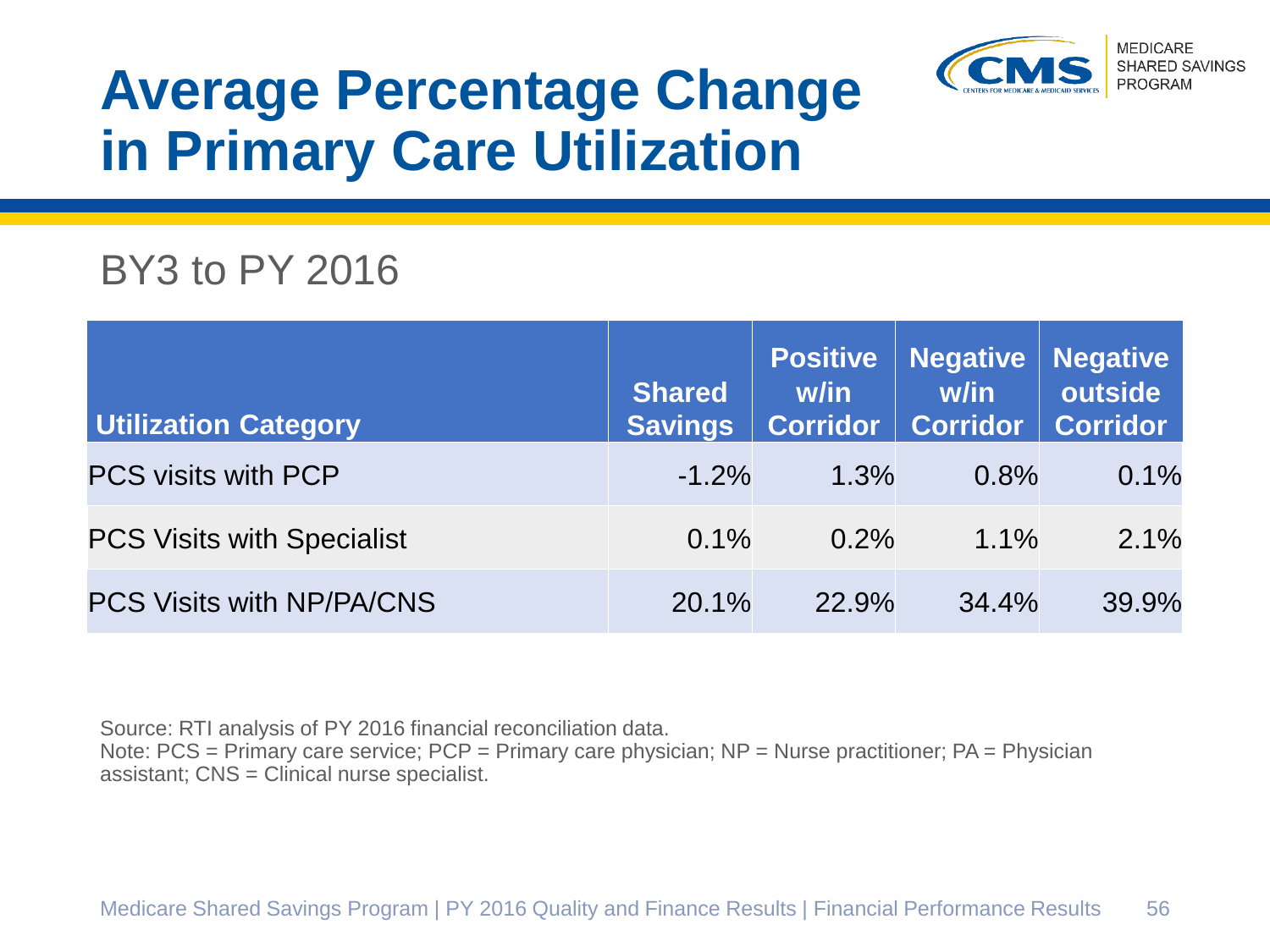

## **ACO Beneficiary Turnover, CY2015 and CY2016**

- On average, 72 percent of beneficiaries assigned to an ACO in 2015 were assigned to the same ACO in 2016.
- Of those beneficiaries assigned in 2015 but not 2016, 23 percent on average were available and potentially retainable for assignment but were not assigned because:
	- The ACO did not provide the plurality of primary care services to the beneficiary in CY 2016 assignment window (3 percent of beneficiaries on average).
	- They had no primary care service visit with a physician at the ACO (20 percent of beneficiaries on average).
- Of those beneficiaries assigned in 2015 but not 2016, 5 percent on average were not available for assignment because:
	- The beneficiaries were deceased in CY 2015 assignment window (4 percent of beneficiaries on average).
	- The beneficiaries were no longer Shared Savings Program eligible due to not meeting all of the general eligibility requirements (1 percent of beneficiaries on average).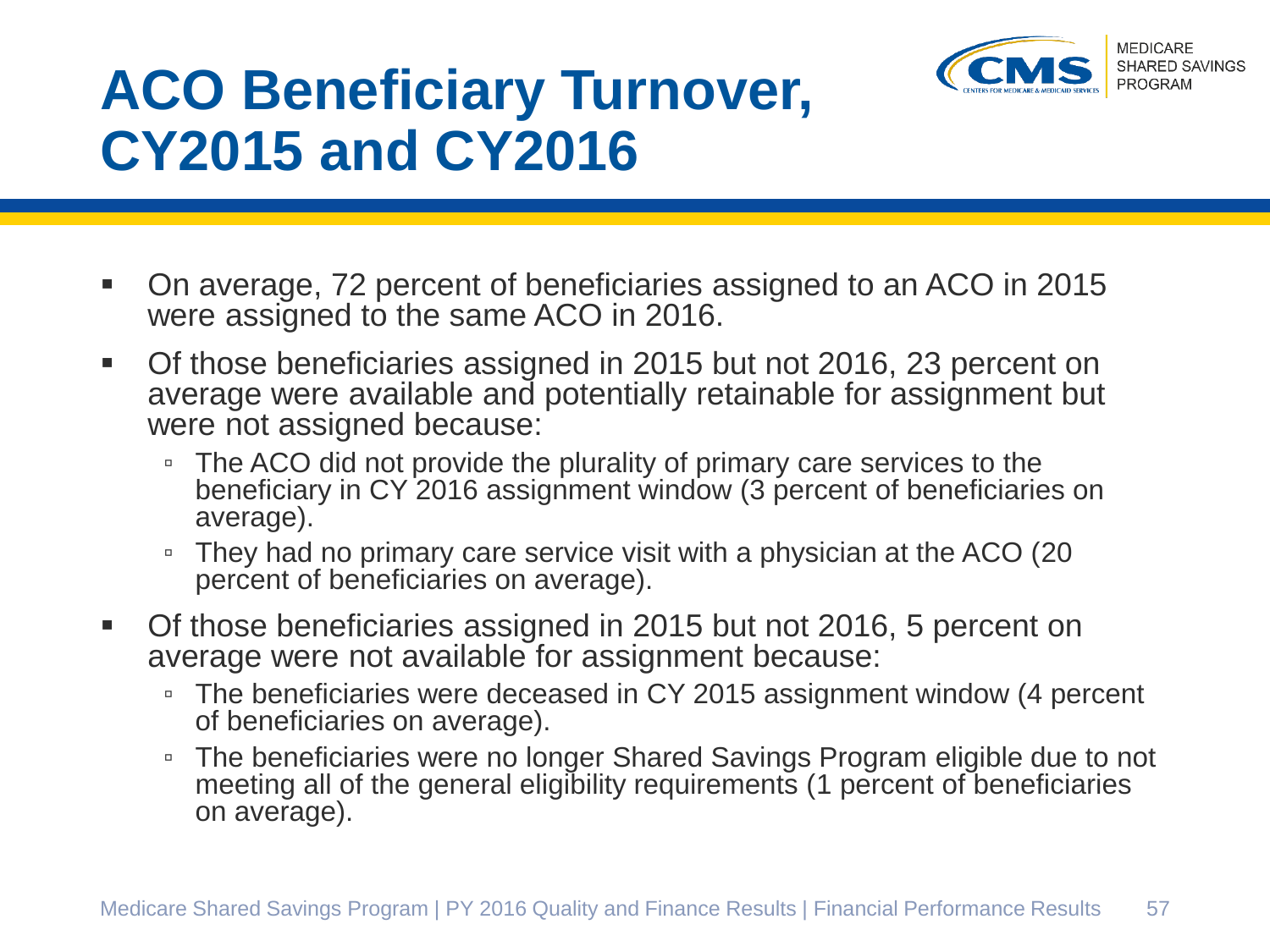

# **Summary of PY 2016 Financial Results Part III**

Non-Claims Based Payments and Trends in Expenditures, Utilization, and Beneficiary Turnover

- Per capita assigned beneficiary expenditures declined by 3.5 percent from BY3 to PY 2016 among ACOs that generated shared savings.
- ACOs sharing savings showed improvement across multiple categories of Medicare Part A&B spending and utilization.
	- ACOs sharing savings had a decline in inpatient expenditures and utilization from BY3 to PY 2016 across several facility types.
	- Home health and imaging expenditures from BY3 and PY 2016 declined among ACOs generating shared savings.
	- SNF utilization from BY3 to PY 2016 declined significantly among ACOs generating shared savings.
- For most ACOs, the majority of beneficiaries assigned to an ACO in 2015 were assigned to the same ACO in 2016.
	- On average, 72 percent of beneficiaries assigned to an ACO in 2015 were assigned to the same ACO in 2016.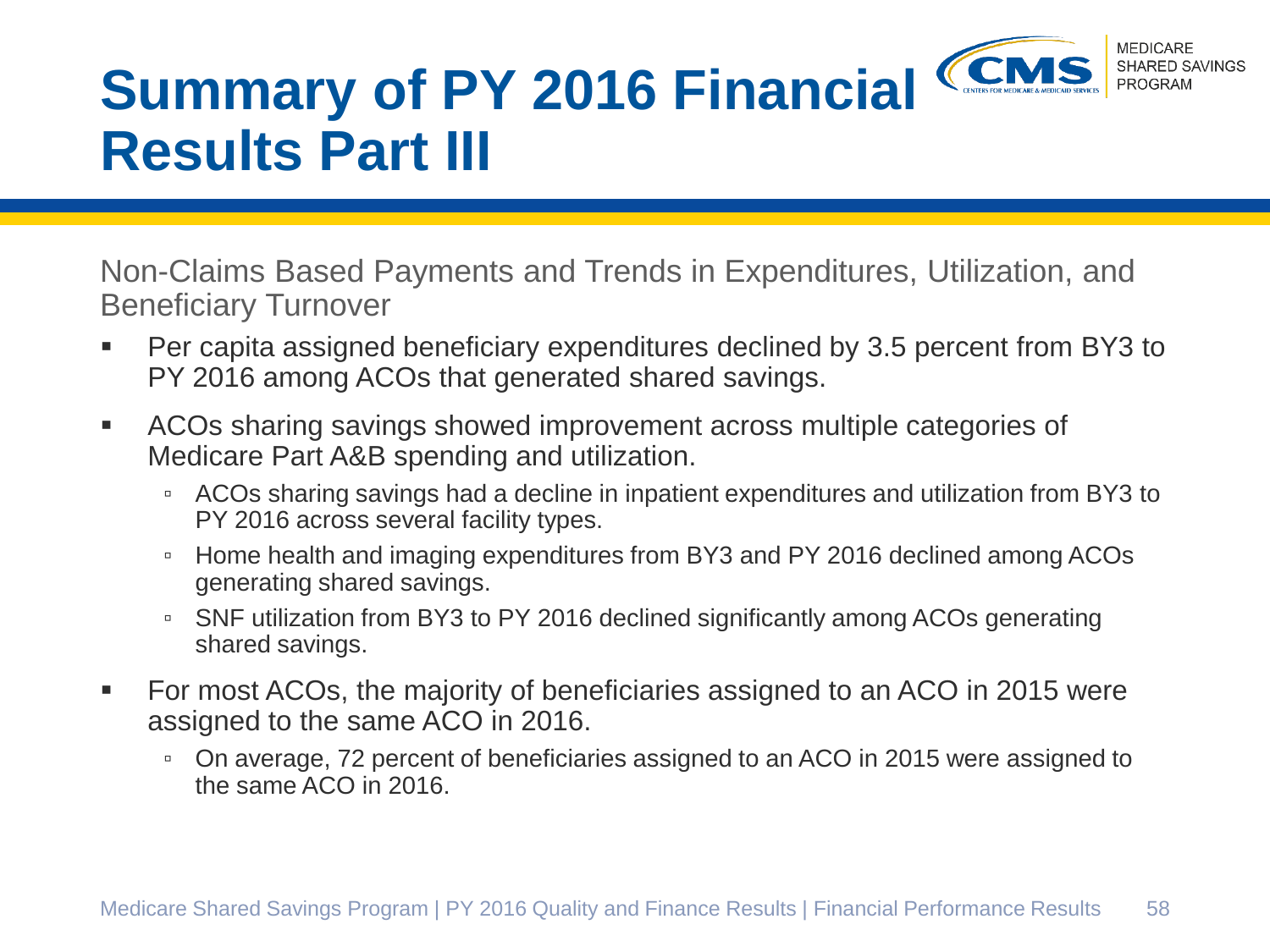# **QUESTION & ANSWER SESSION**



Medicare Shared Savings Program | PY 2016 Quality and Finance Results | Questions & Answers 59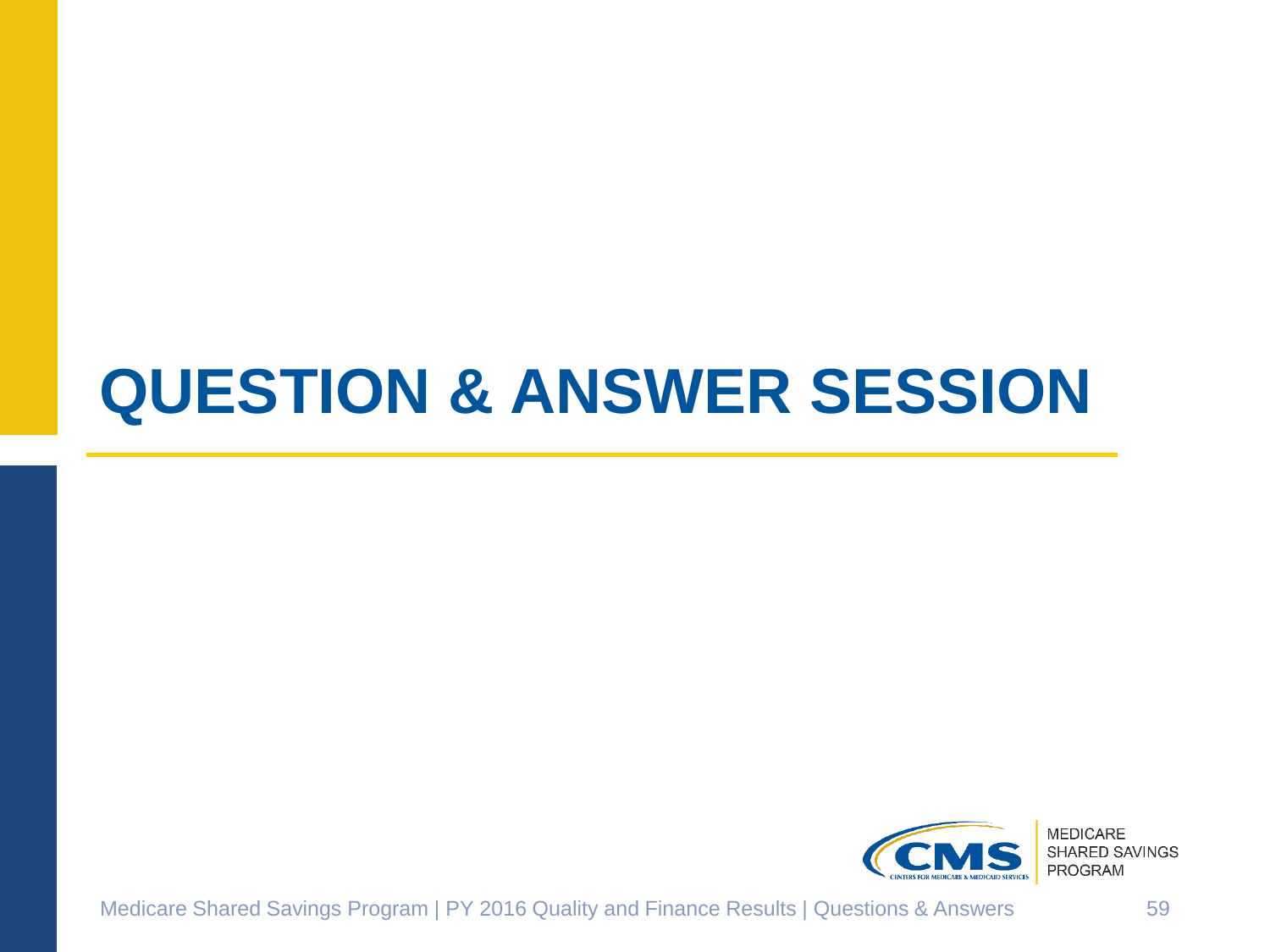

### **Questions & Answers**

| <b>Contact Information</b>                                                                                                                                      | Type of Inquiry <sup>1</sup>                                                                      |
|-----------------------------------------------------------------------------------------------------------------------------------------------------------------|---------------------------------------------------------------------------------------------------|
| SharedSavingsProgram@cms.hhs.gov                                                                                                                                | For questions related to the financial<br>reconciliation report and quality<br>performance report |
| APOSD@cms.hhs.gov<br>Phone: 1-888-734-6433 (select Option 2);<br>TTY/TDD 1-888-734-6563                                                                         | For technical assistance using MFT or<br>the Shared Savings Program ACO<br>Portal                 |
| QNETSupport@hcqis.org<br>Phone: 1-866-288-8912; TTY 1-877-715-6222<br>Fax: 1-888-329-7377<br>Hours: Monday – Friday, $7$ a.m. – $7$ p.m.<br><b>Central Time</b> | For quality measures-specific questions                                                           |

<sup>1</sup> Include the CMS ACO ID number on all correspondence with CMS.

Medicare Shared Savings Program | PY 2016 Quality and Finance Results | Questions & Answers 60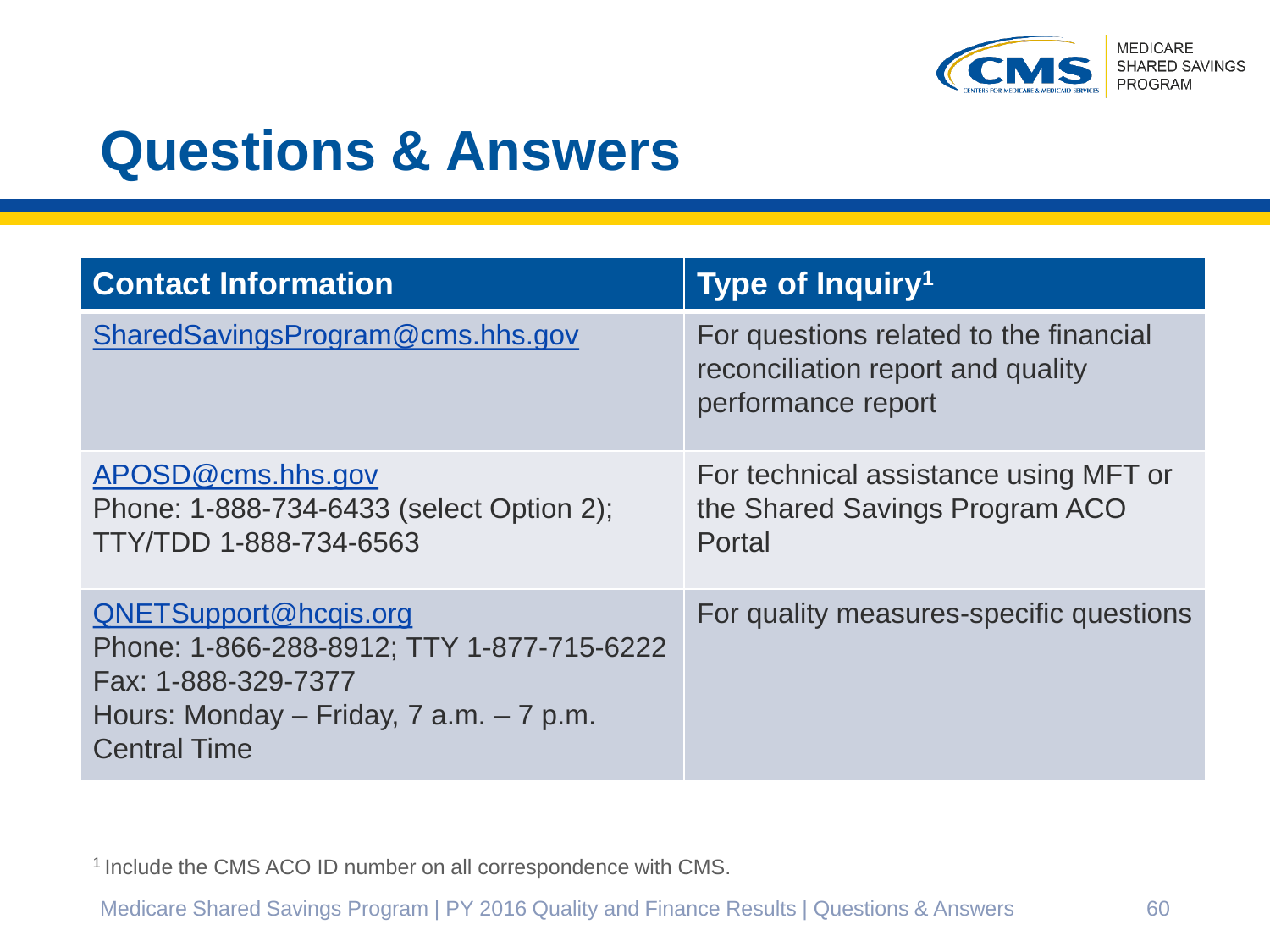

#### **Acronyms Used in this Presentation**

- **ACOs: Accountable Care Organizations**
- **AIM: ACO Investment Model**
- **AP**: Advance Payment
- **BPCI:** Bundled Payment for Care Improvement
- **BY**: Benchmark Year
- **CAH: Critical Access Hospital**
- **CAHPS:** Consumer Assessment of Healthcare Providers & Systems
- **CBCT: Community-Based Care Transitions**
- **CMS:** Centers for Medicare & Medicaid Services
- **CPCI:** Comprehensive Primary Care Initiative
- **CY**: calendar year
- **DSH:** disproportionate share hospital
- **ESRD:** end-stage renal disease
- **ETA: Electing Teaching Amendment**
- **EXPU:** Expenditure/Utilization